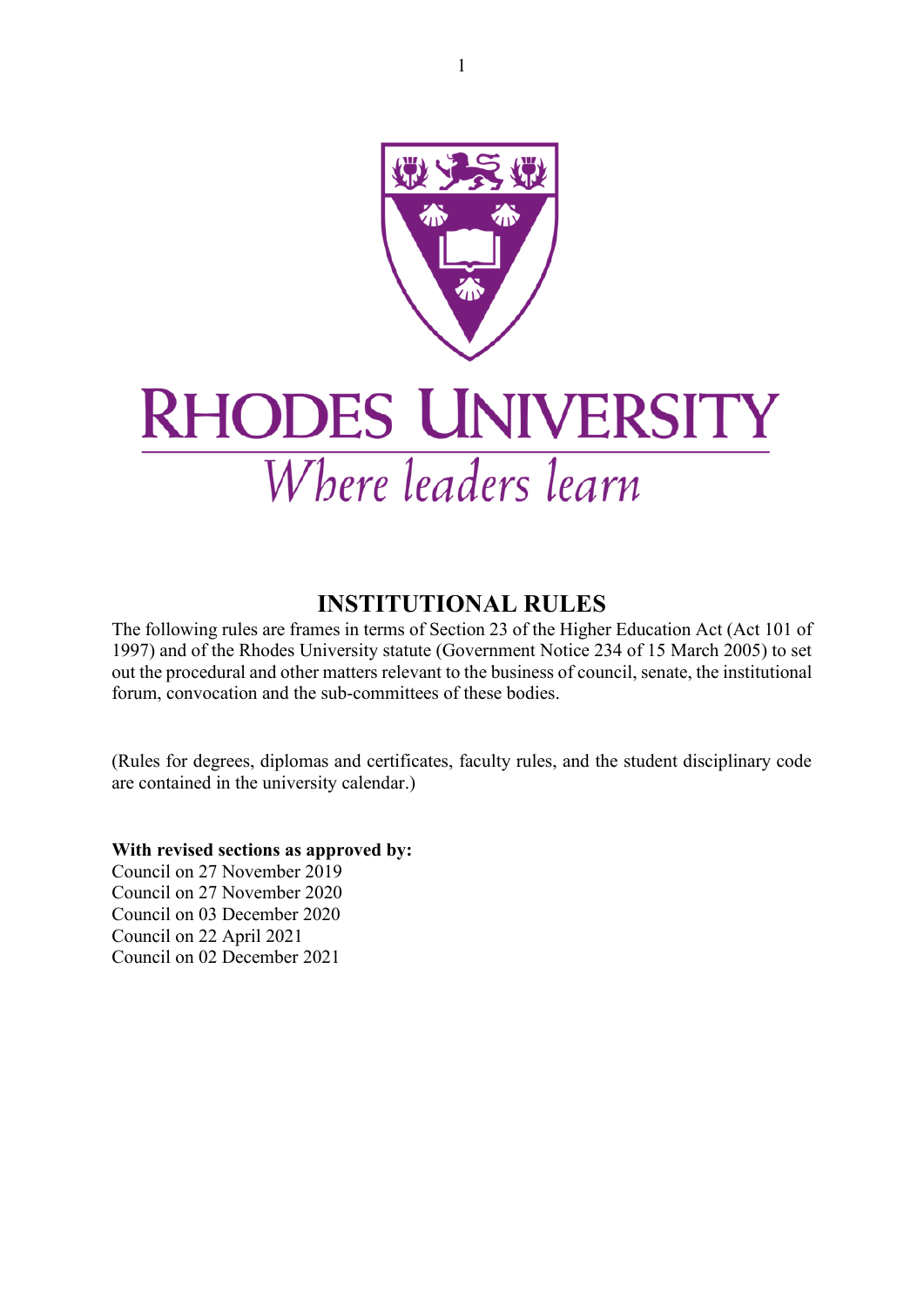### **CONTENTS**

|                |               | <b>INSTITUTIONAL RULES</b>                                       | $\mathbf{1}$ |
|----------------|---------------|------------------------------------------------------------------|--------------|
| 1.             |               | <b>COUNCIL</b>                                                   | 5            |
|                | 1.1           | <b>ELECTION OF COUNCIL MEMBERS</b>                               | 5            |
|                | 1.1.1         | Members appointed by the minister                                | 5            |
|                | 1.1.2         | Members appointed by the Makana Municipality                     | 5            |
|                | 1.1.3         | The member appointed by the Rhodes University board of governors | 5            |
|                | 1.1.4         | Members elected by senate                                        | 5            |
|                | 1.1.5         | The number elected by the academic staff                         | 5            |
|                | 1.1.6         | Members appointed by the administrative and support staff        | 6            |
|                | 1.1.7         | The SRC president and a member appointed by the SRC              | 6            |
|                | 1.1.8         | Members appointed by the council                                 | 6            |
|                | 1.1.9         | Members co-opted by the council                                  | 7            |
|                | 1.2           | TERM OF OFFICE OF COUNCIL MEMBERS                                | $\tau$       |
|                | 1.3           | <b>EXECUTIVE COMMITTEE OF COUNCIL</b>                            | 7            |
|                | 1.3.1         | Election of executive members                                    | 7            |
|                | 1.3.2         | Composition of the executive committee                           | 7            |
|                | 1.3.3         | Quorum                                                           | $\tau$       |
|                | 1.3.4         | Functions of the executive committee                             | 7            |
|                | 1.4           | STANDING COMMITTEES OF COUNCIL                                   | $\tau$       |
|                | 1.4.1         | Finance and general purposes committee                           | 8            |
|                | 1.4.2         | Audit and risk committee                                         | 9            |
|                | 1.4.3         | Remuneration committee of council                                | 10           |
|                | 1.4.4         | CHARTER OF THE REMUNERATION COMMITTEE OF COUNCIL                 | 10           |
|                | 1.4.5         | Nominations and governance committee of council                  | 12           |
|                | 1.5           | JOINT COMMITTEES OF COUNCIL AND SENATE                           | 13           |
| $\overline{2}$ | <b>SENATE</b> |                                                                  | 13           |
|                | 2.1           | <b>QUORUM</b>                                                    | 13           |
|                | 2.2           | MEMBERS ON ACADEMIC LEAVE                                        | 13           |
|                | 2.3           | <b>STATUTORY MEETINGS</b>                                        | 13           |
|                | 2.4           | NOTICE OF MEETING                                                | 13           |
|                | 2.5           | SPECIAL MEETING PROCEDURES                                       | 13           |
|                | 2.6           | <b>ORDER OF PROCEEDINGS</b>                                      | 14           |
|                | 2.7           | <b>EXECUTIVE COMMITTEE OF SENATE</b>                             | 14           |
|                | 2.8           | <b>BOARDS OF FACULTY</b>                                         | 15           |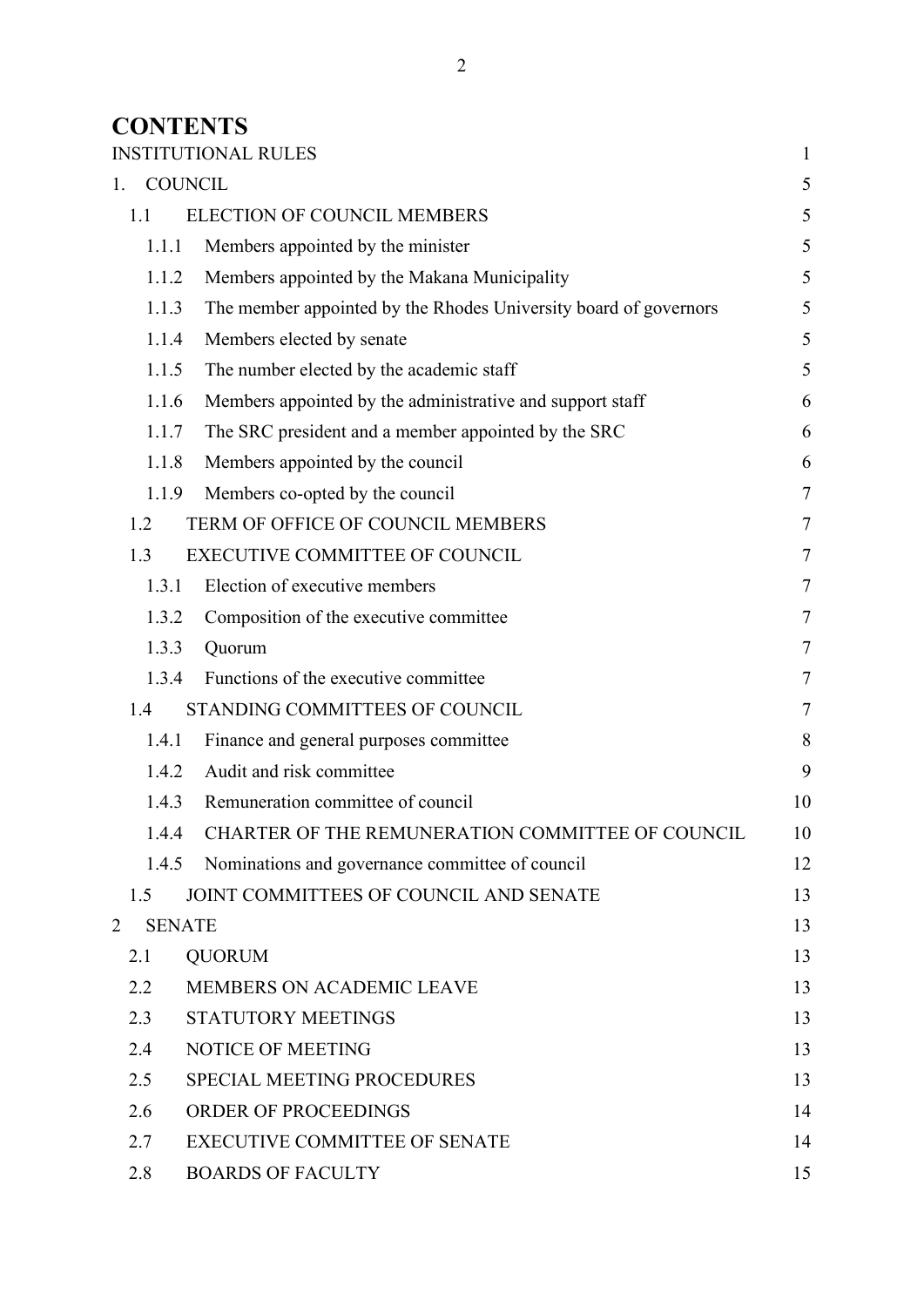|   | 2.8.1        | Functions of faculty boards                                      | 15 |
|---|--------------|------------------------------------------------------------------|----|
|   | 2.8.2        | Powers of deans                                                  | 15 |
|   | 2.8.3        | Presentation of reports                                          | 15 |
|   | 2.8.4        | Boards of faculties                                              | 16 |
|   | 2.8.5        | Board of the faculty of humanities                               | 16 |
|   | 2.8.6        | Board of the faculty of science                                  | 17 |
|   | 2.8.7        | Board of faculty of law                                          | 17 |
|   | 2.8.8        | Board of the faculty of education                                | 18 |
|   | 2.8.9        | The board of the faculty of commerce                             | 18 |
|   | 2.8.10       | The board of the faculty of pharmacy                             | 18 |
|   | 2.9          | SENATE STANDING COMMITTEES                                       | 19 |
|   | 2.9.1        | Rules of order                                                   | 19 |
|   | 2.9.2        | Granted powers to act                                            | 19 |
|   | 2.9.3        | Committee membership                                             | 19 |
| 3 |              | <b>INSTITUTIONAL FORUM</b>                                       | 20 |
|   | 3.1          | ELECTION OR APPOINTMENT OF MEMBERS OF INSTITUTIONAL              |    |
|   | <b>FORUM</b> |                                                                  | 20 |
|   | 3.1.1        | Members other than students, staff and community representatives | 20 |
|   | 3.1.2        | Student members of institutional forum                           | 20 |
|   | 3.1.3        | Staff members of institutional forum                             | 20 |
|   | 3.1.4        | Members of any other sector                                      | 21 |
|   | 3.2          | <b>CHAIRPERSON OF INSTITUTIONAL FORUM</b>                        | 21 |
|   | 3.3          | <b>ALTERNATE MEMBERS</b>                                         | 21 |
|   | 3.4          | <b>QUORUM</b>                                                    | 21 |
|   | 3.5          | MEETINGS OF INSTITUTIONAL FORUM                                  | 22 |
|   | 3.6          | <b>COMMITTEES OF INSTITUTIONAL FORUM</b>                         | 22 |
| 4 |              | <b>CONVOCATION</b>                                               | 22 |
|   | 4.1          | <b>RETURNING OFFICER</b>                                         | 22 |
|   | 4.2          | SUBMISSION OF RESOLUTIONS TO COUNCIL AND SENATE                  | 22 |
|   | 4.3          | <b>SECRETARY</b>                                                 | 22 |
| 5 |              | <b>MEETING PROCEDURES</b>                                        | 22 |
|   | 5.1          | APPLICABILITY OF MEETING PROCEDURES                              | 22 |
|   | 5.2          | <b>RECORDING OF MEETINGS</b>                                     | 22 |
|   | 5.3          | PREPARATION OF MEETINGS                                          | 22 |
|   | 5.4          | <b>CONFIRMATION OF MINUTES</b>                                   | 23 |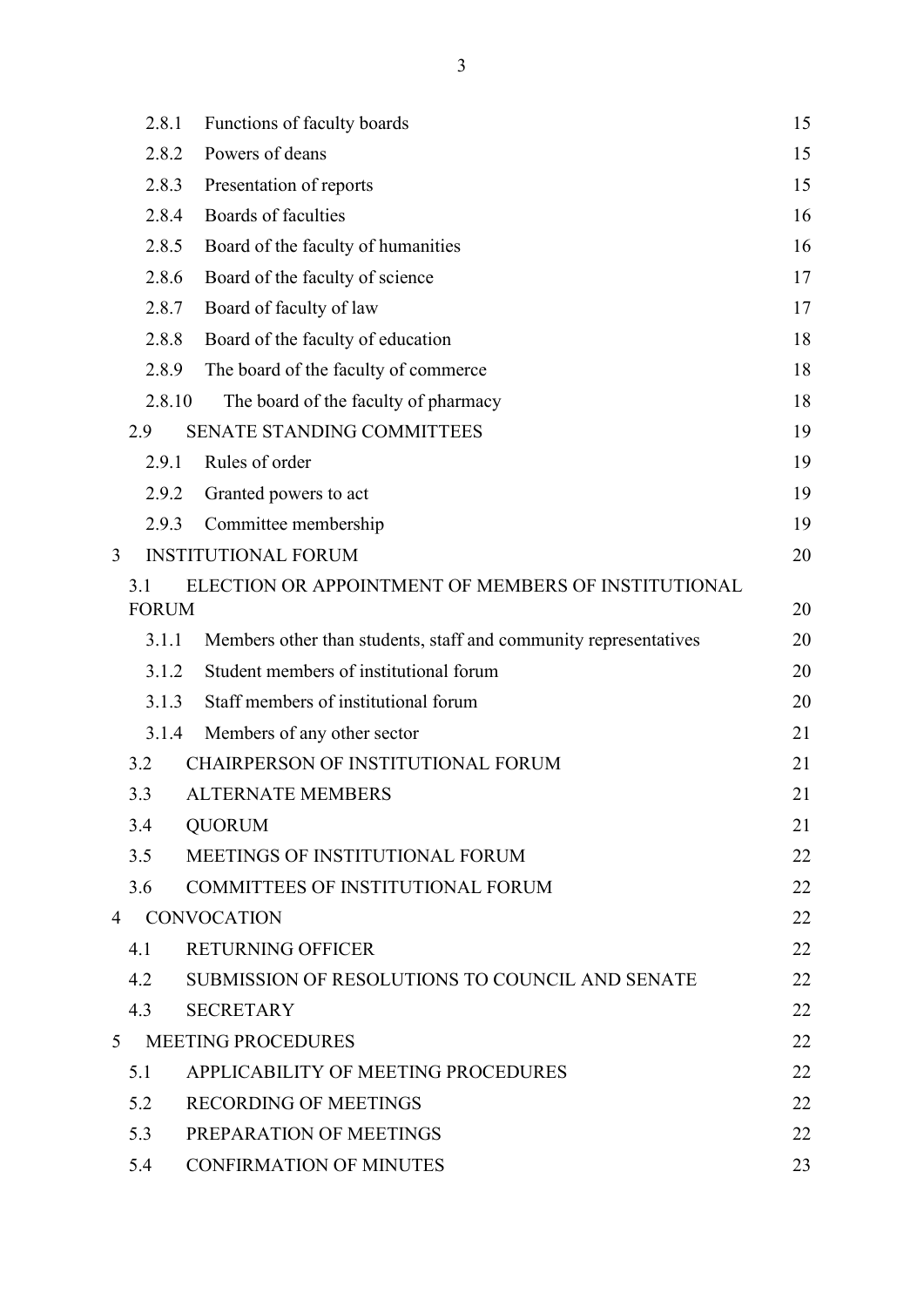|   | 5.5  | <b>SPEAKING TO MOTIONS</b>                                 | 23 |
|---|------|------------------------------------------------------------|----|
|   | 5.6  | WITHDRAWAL OF MOTION                                       | 23 |
|   | 5.7  | <b>MOTIONS TO RESCIND/AMEND RESOLUTIONS</b>                | 23 |
|   | 5.8  | <b>VOTING</b>                                              | 23 |
|   | 5.9  | <b>RULING OF CHAIRPERSON</b>                               | 24 |
|   | 5.10 | UNDISCLOSED BUSINESS                                       | 24 |
|   | 5.11 | <b>WAIVER OF RULES</b>                                     | 24 |
|   | 5.12 | <b>CONFIDENTIALITY</b>                                     | 24 |
|   | 5.13 | <b>CONDUCT OF MEETING</b>                                  | 24 |
| 6 |      | OFFICE OF THE OMBUD                                        | 25 |
| 7 |      | <b>DEFINITIONS</b>                                         | 26 |
| 8 |      | TERMS OF REFERENCE: EXAMINATIONS COMMITTEE OF SENATE       | 26 |
| 9 |      | TERMS OF REFERENCE OF THE CONSTITUTION COMMITTEE OF SENATE | 27 |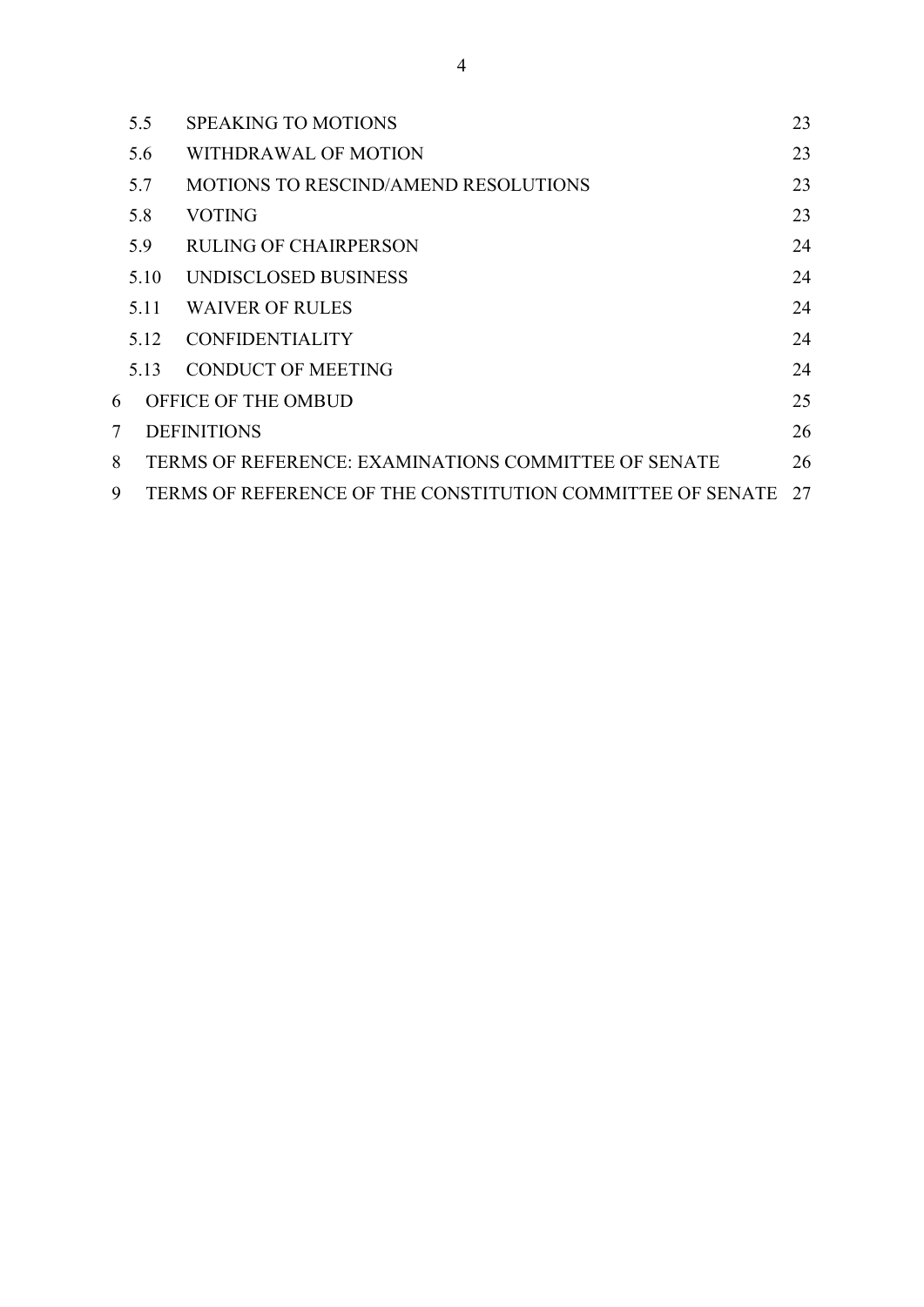### **1. COUNCIL**

### <span id="page-4-2"></span><span id="page-4-1"></span><span id="page-4-0"></span>**1.1 ELECTION OF COUNCIL MEMBERS**

### **1.1.1 Members appointed by the minister**

- 1.1.1.1 The registrar must notify the minister whenever it becomes necessary for the Minister to appoint a member of the council.
- 1.1.1.2 If a vacancy occurs during a members' term of office the registrar must invite the minister to fill the vacancy for the unexpired period of the term of office, if this is longer than three months.

### <span id="page-4-3"></span>**1.1.2 Members appointed by the Makana Municipality**

- 1.1.2.1 The registrar must notify the executive officer of the Makana Municipality whenever it becomes necessary for the Makana Municipality to appoint a member of the council.
- 1.1.2.2 If a vacancy occurs during a member's term of office, the registrar must invite the Makana Municipality to fill the vacancy for the unexpired period of the term of office, if this is longer than three months.

### <span id="page-4-4"></span>**1.1.3 The member appointed by the Rhodes University board of governors**

- 1.1.3.1 The registrar must notify the chairperson of the Rhodes University board of governors whenever it becomes necessary for the Rhodes University board of governors to appoint a member of the council.
- 1.1.3.2 If a vacancy occurs during a member's term of office, the registrar must invite the Rhodes University board of governors to fill the vacancy for the unexpired period of office, if this is longer than three months.

### <span id="page-4-5"></span>**1.1.4 Members elected by senate**

- 1.1.4.1 Whenever it becomes necessary to elect a member, or members, of the council the registrar must call for nominations for election by notice to each member of senate.
- 1.1.4.2 Nominations, which must be signed by two members of senate and accepted in writing by the nominee, must be received by the registrar by the date specified in the notice.
- 1.1.4.3 If the registrar receives only one nomination, that person must be declared duly elected. If the registrar receives more than one nomination, a ballot must be held of the members of senate.
- 1.1.4.4 If a vacancy occurs during a member's term of office, the registrar must call for nominations and hold a ballot to fill the vacancy for the unexpired period of the term of office, if this is longer than three months.

### <span id="page-4-6"></span>**1.1.5 The number elected by the academic staff**

- 1.1.5.1 The academic staff are defined as full-time associate professors, senior lecturers, lecturers, junior lecturers, senior instructors, instructors and researchers employed by the university excluding heads and acting heads of departments or of associated institutes and are entitled to elect one of their number to serve on council.
- 1.1.5.2 Whenever it becomes necessary to elect a member of council the registrar must call for nominations for election by notice to each member of academic staff.
- 1.1.5.3 Nominations, which must be signed by two members of the academic staff and accepted in writing by the nominee, must be received by the registrar by the date specified in the notice.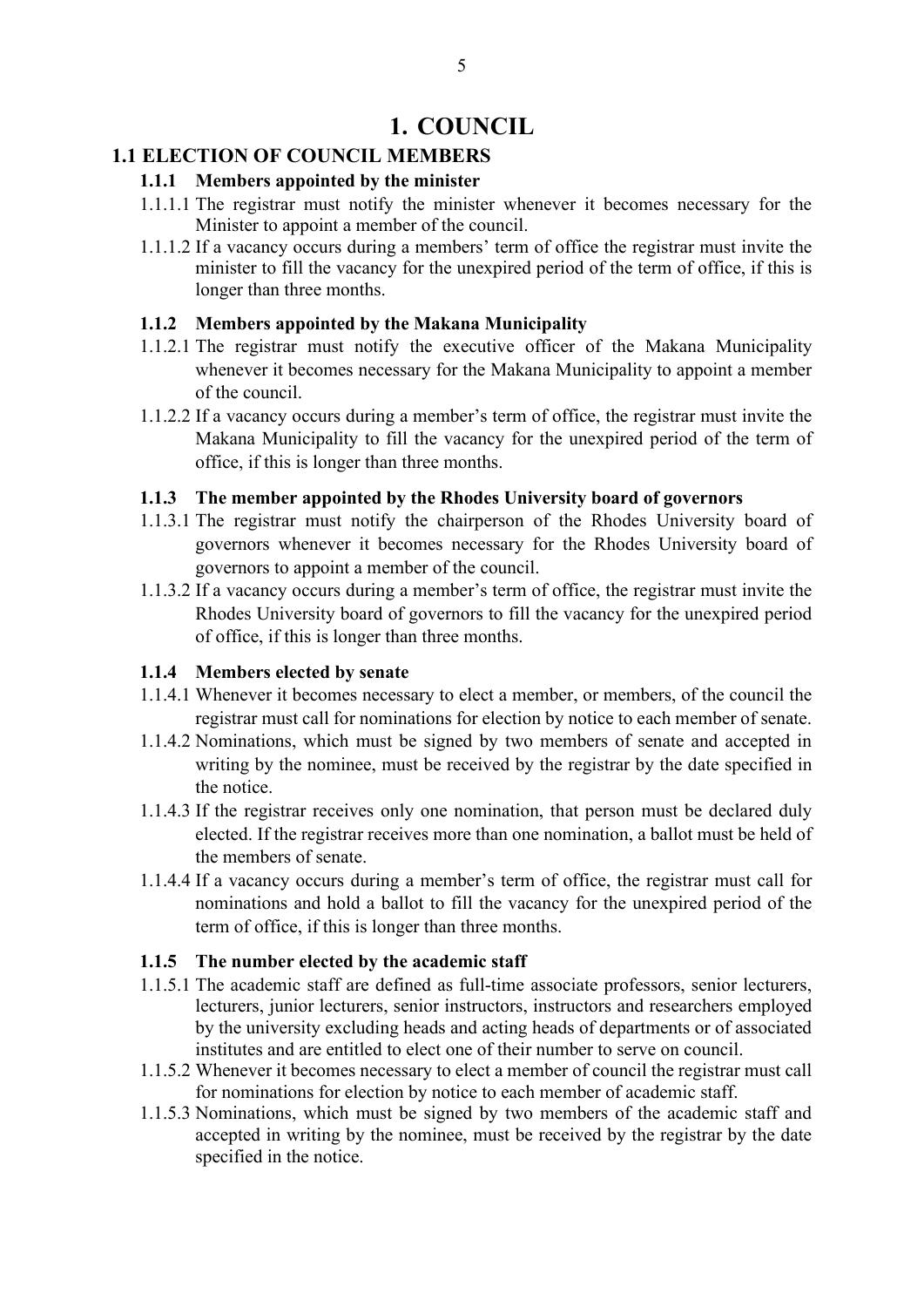- 1.1.5.4 If the registrar receives only one nomination, that person must be declared duly elected.
- 1.1.5.5 If the registrar receives more than one nomination, a ballot of the academic members of staff must be held.
- 1.1.5.6 If a vacancy occurs during a member's term of office, the registrar must call for nominations and, if necessary, hold a ballot to fill the vacancy for the unexpired period of the term of office, if this is longer than three months.

### <span id="page-5-0"></span>**1.1.6 Members appointed by the administrative and support staff**

- 1.1.6.1 Every full-time and every permanently appointed member of the administrative and support staff, including professional staff in the library and information technology services and technical officers, other than the registrar, is entitled to take part in the election.
- 1.1.6.2 The members of the administrative and support staff–
	- i. in grades one to five elect one of their number to be a member of the council; and
	- ii. in grades six to twenty-three elect one of their number to be a member of the council.
- 1.1.6.3 Nominations, which must be signed by two members of the administrative and support staff in the grade groups concerned and accepted in writing by the nominee, must be received by the registrar by the date specified in the notice.
- 1.1.6.4 If the registrar receives only one nomination for each or either seat, those people or that person must be declared duly elected. If the registrar receives more than one nomination for each or either seat, a ballot of the members of the administrative and support staff concerned must be held.
- 1.1.6.5 If a vacancy occurs during a member's term of office, the registrar must call for nominations and hold a ballot to fill the vacancy for the unexpired period of the term of office, if this is longer than three months.

#### <span id="page-5-1"></span>**1.1.7 The SRC president and a member appointed by the SRC**

- 1.1.7.1 After consultation with the institutional forum, the chairperson of council must make recommendations to an ordinary meeting of the council, and at its next ordinary meeting the council must decide whether or not to appoint any person or persons so recommended.
- 1.1.7.2 If the president of the SRC is not a postgraduate student, the other member of council appointed by the SRC must be a postgraduate student but need not be a member of the SRC.
- 1.1.7.3 The registrar must notify the president of the SRC whenever it becomes necessary for the SRC appoint a member of the council.
- 1.1.7.4 If a vacancy occurs during a member's term of office, the registrar must invite the SRC to fill the vacancy for the unexpired period of the term of office, if this is longer than three months.

#### <span id="page-5-2"></span>**1.1.8 Members appointed by the council**

- 1.1.8.1 After consultation with the Institutional Forum, the Chairperson of Council must make recommendations to an ordinary meeting of the Council, and at its next ordinary meeting the Council must decide whether or not to appoint any person or persons so recommended.
- 1.1.8.2 If a vacancy occurs during a member's term of office, the Chairperson of Council must, after consultation with the Institutional Forum, make a recommendation to an ordinary meeting of the Council, and the Council must decide whether or not to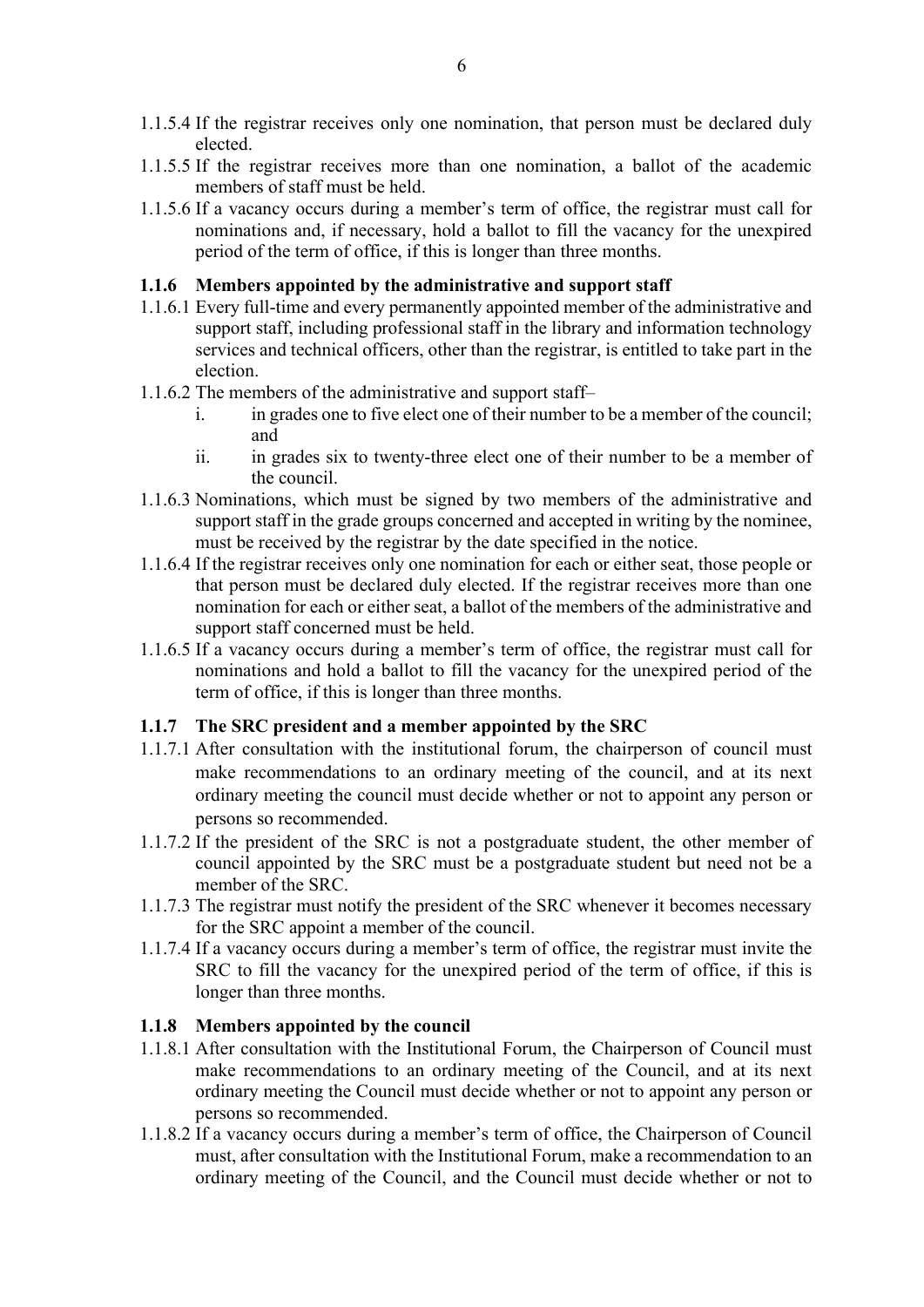appoint any person so recommended to fill the vacancy for the unexpired period of the term of office, if this is longer than three months.

### <span id="page-6-0"></span>**1.1.9 Members co-opted by the council**

- 1.1.9.1 If, in the opinion of the chairperson of council, the work of the council would be facilitated by the co-option of additional members, the chairperson must make recommendations to an ordinary meeting of the council, and at its next ordinary meeting the council must decide whether or not to co-opt any person or persons so recommended.
- 1.1.9.2 The term of office of co-opted members is determined by the council at the time of election but may not exceed four years.
- 1.1.9.3 A co-opted member may serve more than one term of office as a co-opted member.

### <span id="page-6-1"></span>**1.2 TERM OF OFFICE OF COUNCIL MEMBERS**

Except as provided for in subparagraphs 16 (1) and (2) of the statute and rule 1.1.9.2 above, the term of office of members of council is four years.

### <span id="page-6-2"></span>**1.3 EXECUTIVE COMMITTEE OF COUNCIL**

### <span id="page-6-3"></span>**1.3.1 Election of executive members**

At the final ordinary meeting of the year, Council must elect an Executive for the ensuing year.

### <span id="page-6-4"></span>**1.3.2 Composition of the executive committee**

The executive committee consists of:

- 1.3.2.1 the chairperson of council who is the chairperson of the committee;
- 1.3.2.2 the vice-chairperson of council;
- 1.3.2.3 the vice-chancellor;
- 1.3.2.4 one deputy vice-chancellor;
- 1.3.2.5 the chair of the audit committee;
- 1.3.2.6 the chair of the finance and general purposes committee;
- 1.3.2.7 one member of council who is neither an employee of the university nor a student;
- 1.3.2.8 one member of council elected to council by senate;
- 1.3.2.9 the president of the SRC;
- 1.3.2.10 council may co-opt an additional member who is neither an employee of the university nor a student.
- 1.3.2.11 the registrar, one DVC, and the CFO are in attendance. *(as approved by council September 2020)*

### <span id="page-6-5"></span>**1.3.3 Quorum**

The quorum at any meeting of the council executive is four of which three members must be external members.

<span id="page-6-6"></span>**1.3.4 Functions of the executive committee**

The executive committee:

- 1.3.4.1 acts for council whenever instructed to do so by council;
- 1.3.4.2 subject to paragraph 13 (4) of the statute, acts on behalf of council in an emergency.

### <span id="page-6-7"></span>**1.4 STANDING COMMITTEES OF COUNCIL**

At the final ordinary meeting of the year, the nominations and governance committee, must nominate members of council to serve on the standing committees of council as and where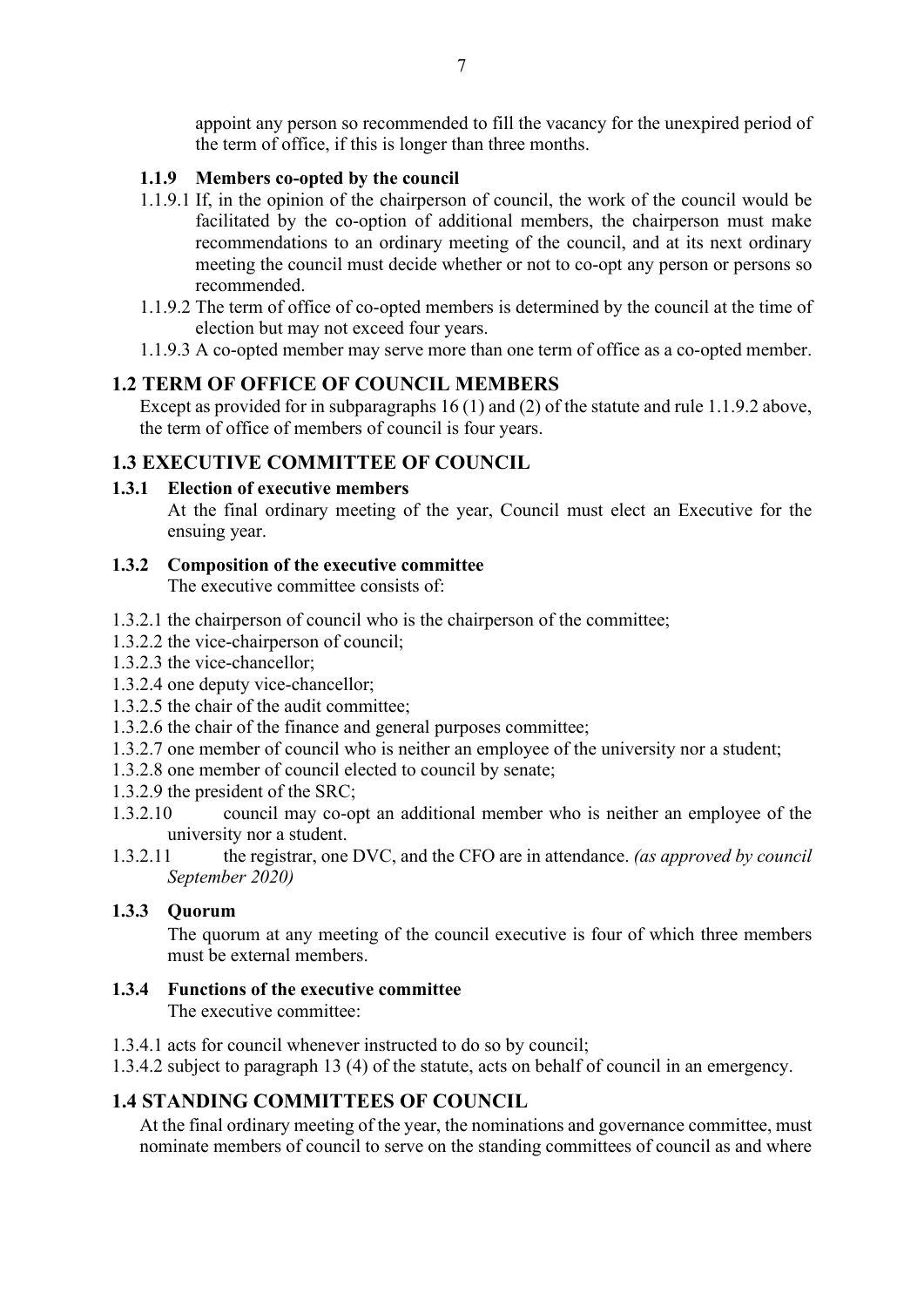needed for the ensuing year, and council must decide whether or not to appoint members so recommended.

### <span id="page-7-0"></span>**1.4.1 Finance and general purposes committee**

The finance and general purposes committee ("the committee") is a sub-committee of council, operating under delegation of authority from council. The primary function of the finance and general purposes committee is to advise on matters relating to financial oversight, financial strategy and management and all related matters. The committee advises council on certain senior-management appointments.

- 1.4.1.1 The finance & general purposes committee consists of:
- 1.4.1.1.1 the vice-chairperson of council, the vice-chancellor; the deputy vice-chancellors; two members of council elected to council by senate; two members of council who are not elected to council by senate; a maximum of four external members elected by council in view of their financial skills or relevant experience;
- 1.4.1.1.2 the registrar, chief financial officer and director of finance are in attendance.
- 1.4.1.2 The finance and general purposes committee can co-opt additional members as and when considered necessary.
- 1.4.1.3 The chairperson of the committee shall be appointed by council and also be a member of council.
- 1.4.1.4 The functions of the finance and general purposes committee are:
	- i. to exercise oversight over the finances of the university and to advise council on matters relating to the effective financial management and control of the finances of the university;
	- ii. to review and monitor on at least a quarterly basis the financial performance and results, and cash flows of the university. This review shall include (but not be limited to) central operations, residences, capital projects, research funding, other donor funding and third stream income;
	- iii. to advise council on all significant non-routine, non-recurring or ad hoc financial matters affecting the university;
	- iv. to advise council on the selection and appointment of staff for senior management positions in both the finance function and estates division of the university;
	- v. to advise council on any matter that is not specifically under the control of senate;
	- vi. to advise on financial systems, processes and procedures;
	- vii. to review and approve the annual budgets, both revenue and capital, and recommend them to council for final approval;
	- viii. to review and approve ad hoc and unbudgeted funding requests and recommend to council for final approval (consideration to be given to the existing delegations of authority); and
	- ix. to advise council on matters connected with the property and other assets of the university.
- 1.4.1.5 Quorum: One-third of the members of whom at least two are independent members present constitute a quorum.
- 1.4.1.6 The committee shall meet at least four times a year.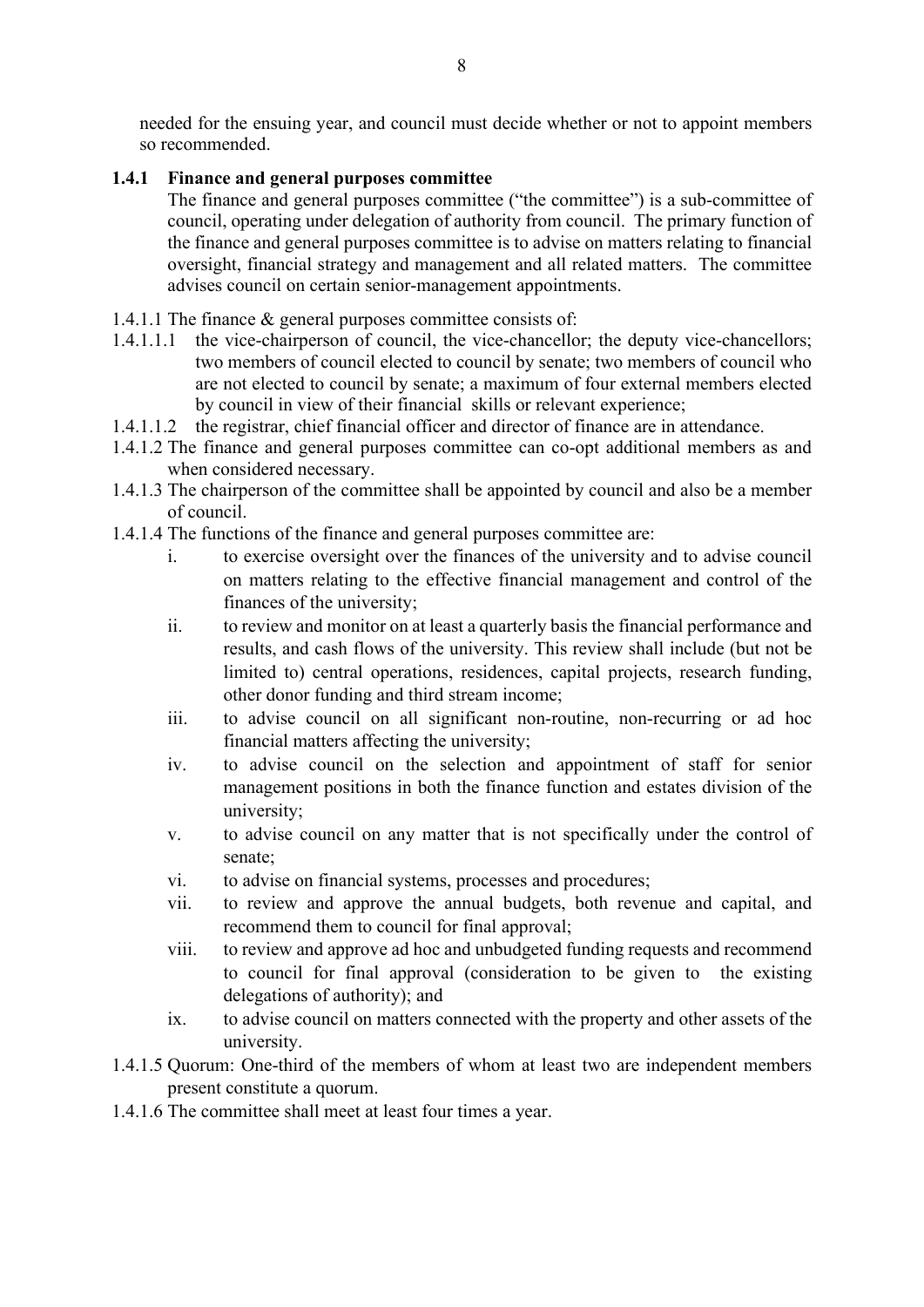### <span id="page-8-0"></span>**1.4.2 Audit and risk committee**

- 1.4.2.1 The audit and risk committee ("the committee") is a sub-committee of council, operating under delegation of authority from council. The primary function of the committee is to assist the council of Rhodes University ("council") in discharging its oversight responsibilities. The committee's objectives and responsibilities are defined and documented in the audit committee charter ("the charter") which is reviewed on an annual basis.
- 1.4.2.2 The committee shall consist of at least four members, of which at least two will be council members. At least one member should have financial expertise (i.e. a qualified accountant/auditor or similar financial professional).
- 1.4.2.3 Quorum: two independent members present constitute a quorum.
- 1.4.2.4 Council may co-opt independent members to serve on the committee. The chairperson of the committee shall be appointed by council and also be a member of council. The university's vice-chancellor, the registrar, the chief financial officer, other senior management, external and internal auditors, and a representative of the auditor general attend meetings by invitation.
- 1.4.2.5 The committee should include some members who are financially literate and some who have an understanding of the tertiary/higher education sector.
- 1.4.2.6 The committee shall meet at least four times a year (generally, meetings correspond with major phases of the financial reporting/external audit cycle).
- 1.4.2.7 The committee has an essential role in ensuring the integrity and transparency of the corporate reporting. The committee's responsibilities can be summarized into the following areas:
	- i. **Financial Reporting:** The committee is responsible, on behalf of council, for ensuring the accuracy and reasonableness of the university's annual financial statements and that they have been prepared on accordance with the prescribed accounting policies and regulations.
	- ii. **External Auditors:** The committee is the primary focus for the university's relationship with the external auditors. The committee's responsibilities include, inter alia, making recommendations to council for the appointment of the external auditors, agreeing fees, reviewing scope of audit work, reviewing and approving any special/non-audit services, reviewing external auditors' independence.
	- iii. **Internal Controls:** The committee must understand the financial reporting and control systems implemented by management to ensure the proper safeguarding of assets, the maintenance of proper financial records, and the fair presentation and integrity of financial reporting (including disclosures and information) in accordance with relevant standards/laws/regulations
	- iv. **Risk Management:** The committee's role is to review the university's risks/risk profile and consider whether management's risk management activities, processes and procedures, particularly insofar as they affect financial reporting, are appropriate and satisfactory.
	- v. **Internal Audit:** Functionally, internal audit reports to management and the vice-chancellor. However internal audit shall have a reporting line to the committee. The committee has a responsibility to review the scope of internal audit work, the adequacy of resources (and qualifications), any limitations imposed by management, the findings of audits/reviews (including subsequent follow-up and action). The committee shall review the forensic audit process and reports.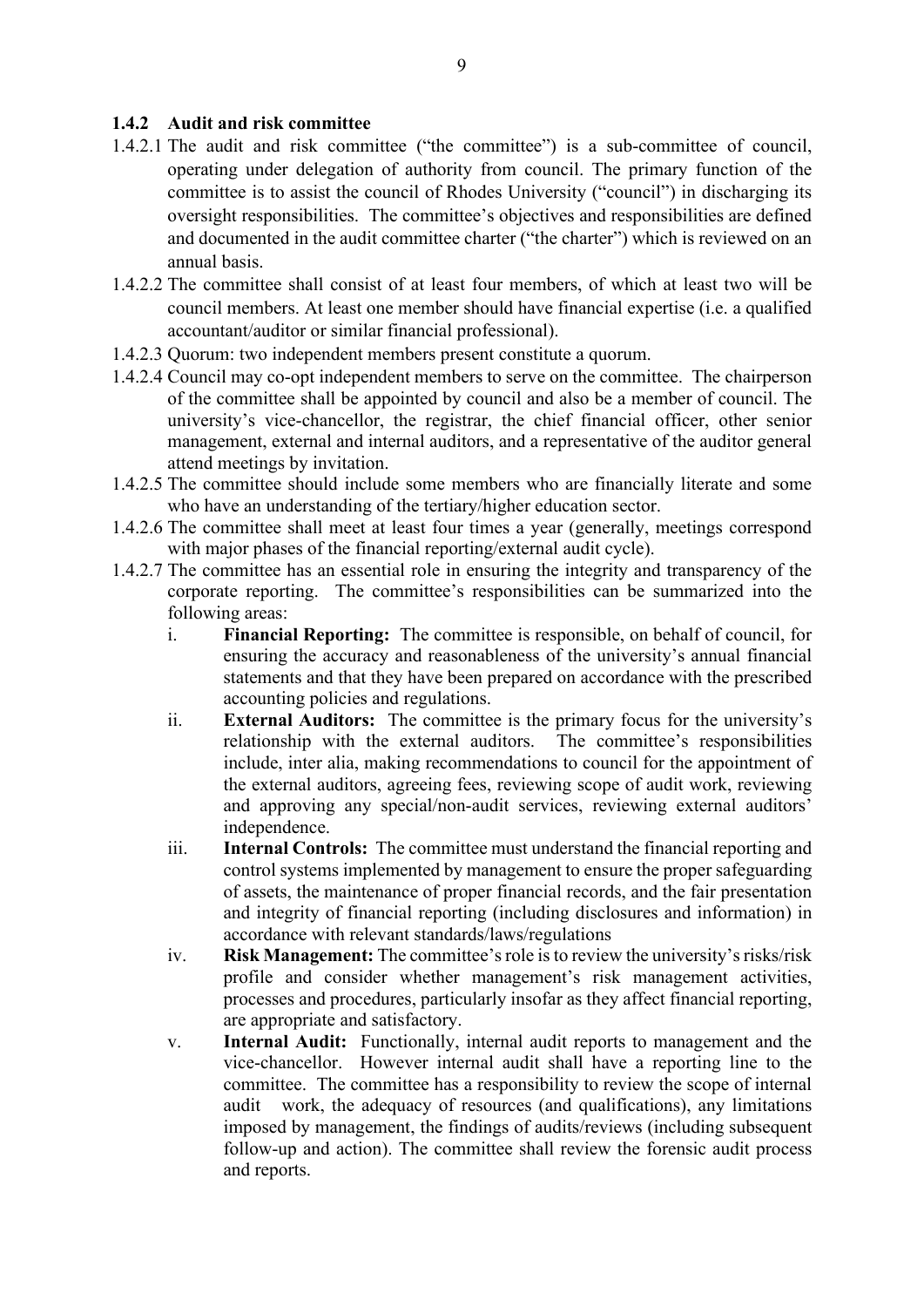- vi. **Compliance:** The committee is responsible for monitoring the effectiveness of the university's processes for ensuring compliance with laws and regulations
- vii. **Ethics/Whistleblowing:** Council is responsible for determining and upholding the university's ethical standards and code of conduct. The committee is responsible for reviewing and monitoring the framework and processes for identifying, analysing and addressing material complaints and/or breaches (including whistleblowing) and their resolution.

### <span id="page-9-0"></span>**1.4.3 Remuneration committee of council**

- 1.4.3.1 The Remuneration Committee of Council (hereafter referred to as the committee), is responsible for setting the strategy and broad policy on matters relating to remuneration, fringe benefits and conditions of service for all staff. The Committee advises Council on remuneration policy and makes recommendations to Council regarding remuneration adjustments. The committee's objectives and responsibilities are defined and documented in the Remuneration Committee Charter which is reviewed on an annual basis.
- 1.4.3.2 The committee consists of: the Chairperson of Council, who chairs the committee; the Vice-Chancellor; the chairperson of the Finances and General Purposes Committee; the chairperson of the Audit and Risk Committee and at least one other member with the requisite skills. The Deputy Vice-Chancellors, the Chief Financial Officer and the Director of Human Resources are in attendance. The Registrar is the secretary of the committee.

All internal members and those in attendance will recuse themselves in matters pertaining to their remuneration, fringe benefits and conditions of service.

Quorum: At least three members present, of whom at least two are external to the University, constitute a quorum.

The committee shall meet at least three times per annum.

### <span id="page-9-1"></span>**1.4.4 CHARTER OF THE REMUNERATION COMMITTEE OF COUNCIL**

1.4.4.1 The Remuneration Committee of Council (hereafter referred to as the committee) is a standing committee of Council responsible for setting broad policy on matters concerning staff remuneration, benefits and conditions of service, and makes recommendations to Council regarding remuneration adjustments.

1.4.4.2. Composition:

Members of the Committee:

Chair of Council who chairs the Committee

Chair of Finance and General Purposes Committee

Chair of the Audit and Risk Committee

At least one other member with the requisite skills

Vice Chancellor

In attendance: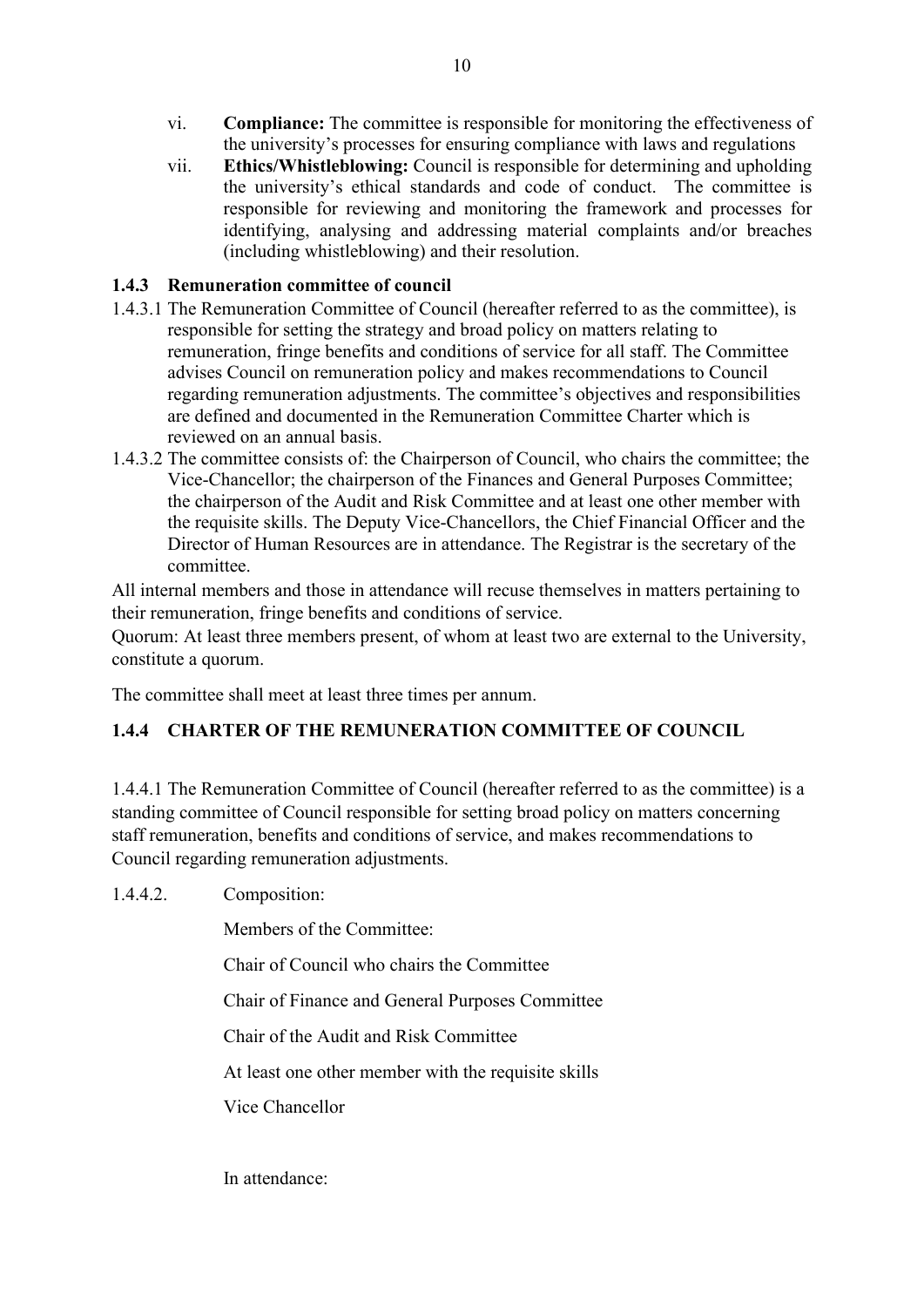Deputy Vice Chancellor: Research and Innovation Deputy Vice Chancellor: Academic and Student Affairs Chief Financial Officer Director: Human Resources Registrar (Secretariat)

Only members of the Committee and those in attendance attend meetings. However, others such as remuneration experts may be invited to attend as required. Members of, and attendees at this Committee must recuse themselves during deliberations and recommendations that will impact on them.

1.4.4.3 Quorum: At least three members present, of whom at least two are external to the University, constitute a quorum.

1.4.4.4 Mandate: The Remuneration Committee of Council's responsibilities include:-

1.4.4.4.1 To provide advice and guidance on remuneration practices and policies for the University and to recommend to Council remuneration strategies, practices and policies that the University should be pursuing. These policies should guide the work of the Committee in terms of good remuneration governance and management and should also serve to guide remuneration practices during the normal course of operations;

1.4.4.4.2 Ensuring that timely and appropriate benchmarking remuneration surveys are conducted by the Human Resources Division and that the results of these surveys are considered in informing remuneration levels and practices in the University;

1.4.4.4.3 To review and note on an annual basis the remuneration trends within the relevant sectors. External remuneration specialists can be appointed to assist with this;

1.4.4.4.4 To review actual remuneration levels in the institution and trends in this regard and to alert Council to any positive or negative trends emerging and the implications thereof;

1.4.4.4.5. To approve and recommend to Council annual institutional remuneration schedules, appropriate market comparisons, and the principles of the relevant remuneration policies;

1.4.4.4.6 To ensure that negotiations with representative Unions take place within the parameters determined by the Committee;

1.4.4.4.7 To recommend for approval to Council changes to conditions of service for all staff;

1.4.4.4.8 To approve severance packages for all staff where the severance package(s) is in excess of the formula approved by Council;

1.4.4.4.9 To review and approve all remuneration matters, including, the conditions of service, remuneration packages and any performance related bonuses of the Vice Chancellor, Deputy Vice Chancellors, Executive and Senior Management, including Deans;

 $1.4.4.4.10$  To consider and approve the job profiles and job grades for the Executive<sup>1</sup>;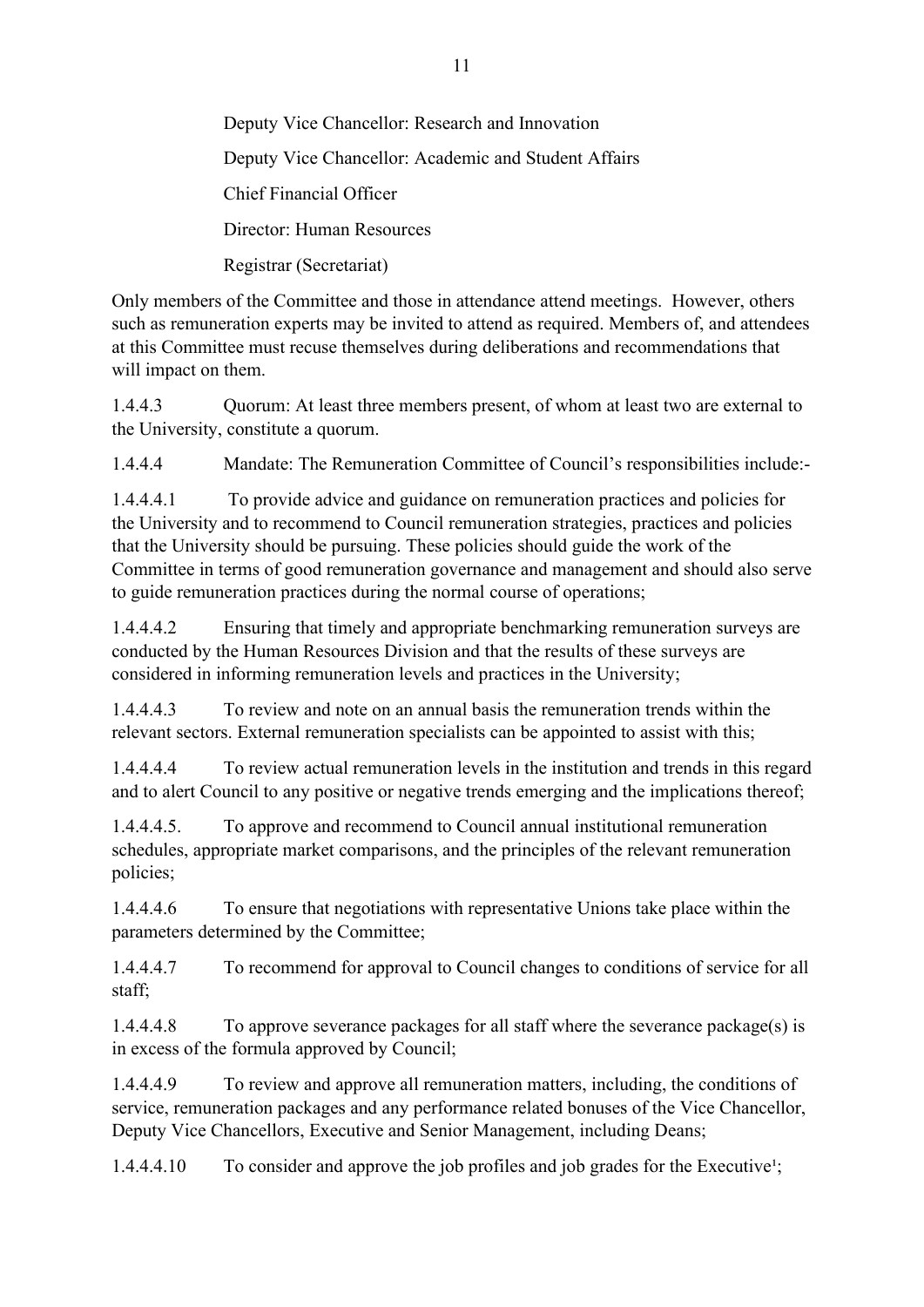1.4.4.4.11 To receive reports from the Vice-Chancellor who has delegated authority to consider and decide on recommendations for job grades for Senior Management<sup>1</sup>;

1.4.4.4.12 To make a recommendation to Council of any remuneration related payments not stated in the employment contract for executive and senior management;

1.4.4.4.13 To consider and decide on applications by members of the Executive<sup>1</sup> for permission to do private work;

1.4.4.4.14 To recommend to Council an appropriate policy on the disclosure of remuneration levels to the Council, staff and general public inclusive of any regulatory requirements for the reporting of remuneration levels and or categories;

1.4.4.4.15 Attend to any remuneration matters that might arise during the course of the year that require the Committee's attention; and

1.4.4.4.16 To provide an annual report to Council on its deliberations.

1.4.4.5 Frequency of meetings, notification and minute taking of meetings: The Committee will meet as and when required after notification by the Registrar, usually three times per annum.

### <span id="page-11-0"></span>**1.4.5 Nominations and governance committee of council**

- 1.4.5.1 The nominations and governance committee consists of: the chairperson of council represented by the vice-chairperson of the council, an external member of council, the vice-chancellor and the president of the SRC committee.
- 1.4.5.2 The chairperson of the committee is a member nominated by council and may not be a member of the university.
- 1.4.5.3 Membership of the committee is for the period of membership of council as per the institutional statutes and members may be re-elected for a period not exceeding the number of terms as stipulated in the statutes.
- 1.4.5.4 The committee meets as and when necessary but at least twice a year, once a semester.
- 1.4.5.5 The functions of the nominations and governance committee are:
	- i. to recommend to council for approval of potential members to represent council on various committees and other structures;
	- ii. to recommend to council for approval of potential persons for co-option to council on various committees and other structures;
	- iii. to consider and advise council on matters related to governance as guided by the Higher Education Act, relevant legislation and good governance practice; and
	- iv. to perform any functions as assigned by council.
		- 1.4.5.6 The committee has the authority, in the discharge of its responsibilities, to give due regard to the race and gender diversity of council representatives as advised by bodies within the university, and may make recommendations to council in this regard.
		- 1.4.5.7 Quorum: The quorum shall be three of which one person must be an external member of council.
		- 1.4.5.8 The registrar is the secretary to the nominations and governance committee of council.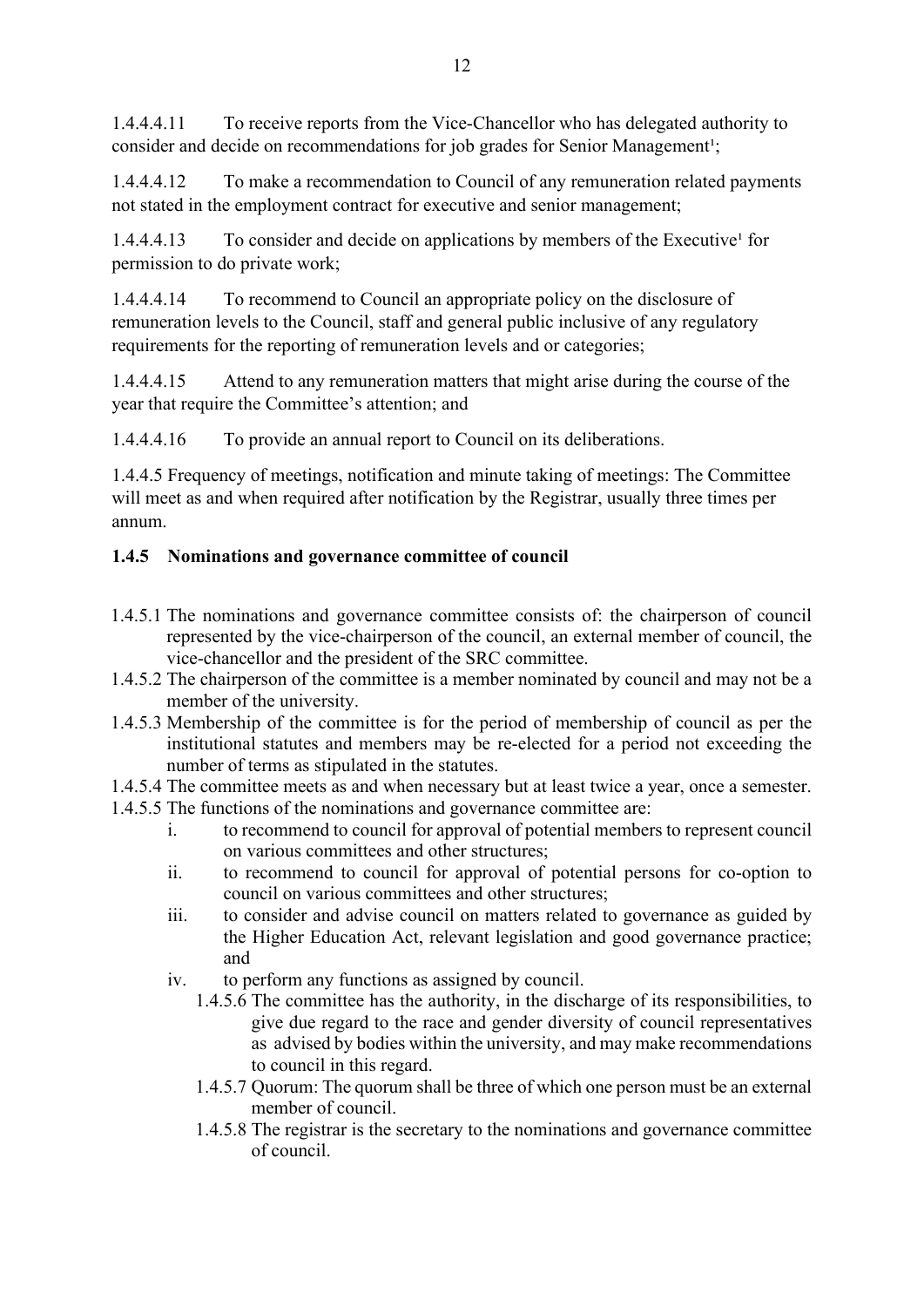### <span id="page-12-0"></span>**1.5 JOINT COMMITTEES OF COUNCIL AND SENATE**

- 1.5.1 The council may, in consultation with senate, appoint joint committees of council and senate for any purpose and the members thereof may be elected at any council meeting.
- 1.5.2 At the final ordinary meeting of the year, the nominations committee, which comprises the chairperson of council and the registrar, must nominate members of council to serve on the established joint committees of council and senate for the ensuing year, and council must decide whether or not to appoint members so recommended.

### **2 SENATE**

### <span id="page-12-2"></span><span id="page-12-1"></span>**2.1 QUORUM**

One‑third of the total members of Senate actually holding office at the time of a meeting constitutes a quorum. The quorum is the minimum number of members who must be present at a meeting for the transaction of business.

### <span id="page-12-3"></span>**2.2 MEMBERS ON ACADEMIC LEAVE**

- 2.2.1 Members of Senate retain their rights to attend, speak and vote at meetings of Senate while on academic or long leave.
- 2.2.2 All heads of departments retain membership of boards while on academic leave.
- 2.2.3 Persons on academic leave who are members of committees retain their membership. However, where a member of Senate is appointed to a committee by virtue of an academic or administrative position held, any person appointed to act in that member's stead assumes membership of the committee. A head of department in whose place another member of staff is acting ceases to be a member of such committees for the period for which the headship has been relinquished.

### <span id="page-12-4"></span>**2.3 STATUTORY MEETINGS**

- 2.3.1 At least two ordinary meetings of the senate must be held in each half of the academic year.
- 2.3.2 Ordinary meetings of senate shall be held on dates to be published in the calendar.

### <span id="page-12-5"></span>**2.4 NOTICE OF MEETING**

A written notice must be issued by the registrar to each member at least three days before any ordinary meeting, setting forth the time of such meeting and the matters to be considered.

### <span id="page-12-6"></span>**2.5 SPECIAL MEETING PROCEDURES**

- 2.5.1 A special meeting may be called by the chairperson at any time, and must be called by him or her at the request in writing of at least five members of the senate, the object of the meeting being stated in the requisition.
- 2.5.2 Not less than twenty-four hours' notice must be given of such a meeting.
- 2.5.3 Subject to any exceptions approved by the meeting, no matter other than that of which notice has been given shall be considered at such a meeting.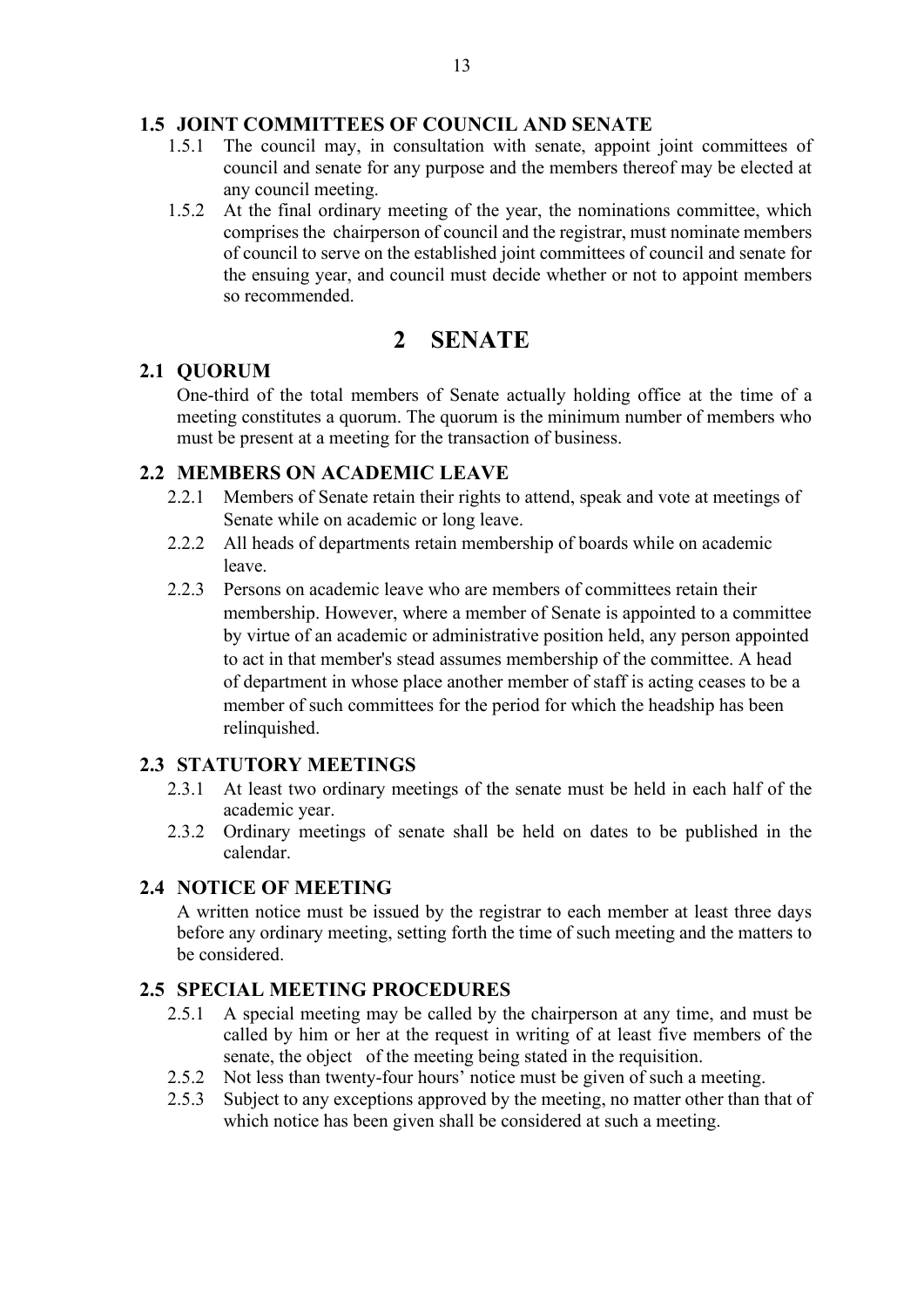### <span id="page-13-0"></span>**2.6 ORDER OF PROCEEDINGS**

At ordinary meetings of senate, the business must, unless senate resolves to the contrary at any such meeting, be taken in the following order:

- 2.6.1 leave of absence from the meeting;
- 2.6.2 confirmation of minutes of the last ordinary meeting and of any special meeting subsequent thereto;
- 2.6.3 notice of any item of business not included on the written notice of the meeting;
- 2.6.4 matters arising out of the previous minutes;
- 2.6.5 vice-chancellor's report which includes report of decisions of council which affect the senate;
- 2.6.6 reports of faculty boards and committees;
- 2.6.7 motions of which notice has been given;
- 2.6.8 any other business.

### <span id="page-13-1"></span>**2.7 EXECUTIVE COMMITTEE OF SENATE**

The terms of reference of the senate executive committee is as follows:

- 2.7.1 To read very carefully the minutes of the previous meeting of the Rhodes University senate.
- 2.7.2 To note whatever corrections need to be made in order that the secretariat can make these timeously.
- 2.7.3 Once any corrections or amendments are noted, to APPROVE the minutes on behalf the Rhodes University senate. (Senex approves on behalf of senate – senate can make corrections to typographical errors, but cannot make changes to the substance or content of the minutes).
- 2.7.4 Once the minutes have been approved as an accurate reflection, they become a formal record of Rhodes University and in the event of any dispute these minutes may play a role.
- 2.7.5 To go through all the documentation diligently and conscientiously in preparation for the meeting of senate, in order to ensure that the documentation is clear and will not create unnecessary disagreements.
- 2.7.6 To carefully formulate clear recommendations for senate in order to improve the efficiency of senate's time.
- 2.7.7 Any disagreements should be held at the meeting of senex. It can be reported if a clear recommendation could not be reached by senex, but the aim is for senate to, with the recommendations of senex, be able to apply its mind productively as to what is required.
- 2.7.8 To receive the names of external examiners for current Rhodes University staff or of people related to a Rhodes University staff member.
- 2.7.9 The executive committee of senate consists of the vice-chancellor, the deputy vice-chancellors, the deans of all faculties, one deputy dean from each faculty, the president of the SRC and four other members of senate. Retiring members are eligible for re-election. The remaining deputy deans of faculties and the registrar have attendance and speaking rights at executive committee meetings.
- 2.7.10 The reports of all committees other than those of selection or joint selection committees will be presented to the executive committee of senate in the first instance. They will contain Class A and Class B sections, defined as follows: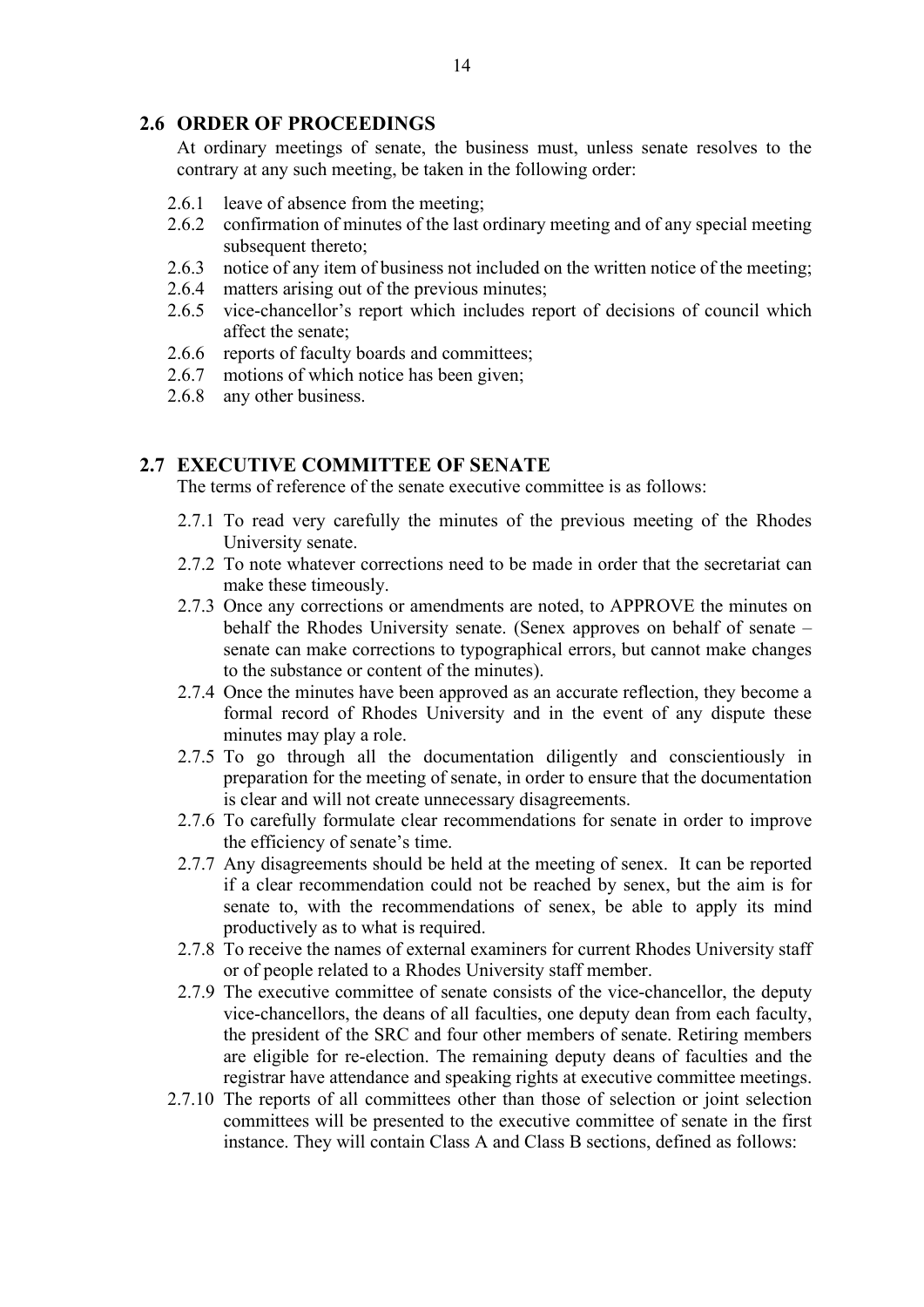- 2.7.10.1.1 **Class A**: (i) matters affecting the senate and/or council rules under which the committee operates or affecting the policies of senate and council;
	- (ii) matters referred to the committee by senate or which the committee either wishes or has to refer to senate or council;
- 2.7.10.1.2 **Class B**: All matters not placed in Class A.
- 2.7.11 In regard to Class A matters, the executive committee must, when presenting its report to senate, indicate whether it supports or rejects recommendations in that category.
- 2.7.12 The executive committee may additionally amend or modify Class A matters.
- 2.7.13 The report of the executive committee must be divided into open and confidential sections.
- 2.7.14 Matters must be further identified as Class A (i.e. eligible for debate by senate) and Class B (for noting only).
- 2.7.15 A Class B matter may be raised to Class A if a majority of members present and voting so decide.

### <span id="page-14-1"></span><span id="page-14-0"></span>**2.8 BOARDS OF FACULTY**

### **2.8.1 Functions of faculty boards**

Senate has delegated to each faculty board full executive responsibility:

- 2.8.1.1 to conduct its own affairs in terms of its own rules, provided that any amendment to or addition to these rules must continue to be presented to and be approved by senate;
- 2.8.1.2 to determine all matters pertaining to departmental examination requirements and to the finalisation of all examination results provided that the results of doctoral examinations and the appointment of doctoral examiners continue to be subject to the approval of senate;
- 2.8.1.3 to determine which of its students, if any, should be excluded in terms of Rule G.7, provided that any student so excluded has the right of appeal to the dean in the first instance, and to appeals committee;
- 2.8.1.4 to empower the dean of the faculty to resolve, in terms of that faculty's rules, all matters already delegated to him or her by senate, provided that the registration of students for a doctorate continues to be subject to the approval of senate.

#### <span id="page-14-2"></span>**2.8.2 Powers of deans**

Inter alia, the dean of a faculty is empowered to take action in respect of the following:

- 2.8.2.1 approval of, and changes in, students' curricula;
- 2.8.2.2 credits from other universities and from other faculties of the university;
- 2.8.2.3 extension of the validity of DP certificates;
- 2.8.2.4 student admissions other than for doctoral candidates;
- 2.8.2.5 approval of examination results during university vacations;
- 2.8.2.6 approval of conditions of academic probation;
- 2.8.2.7 approval of award of aegrotat, supplementary or special examinations.

#### <span id="page-14-3"></span>**2.8.3 Presentation of reports**

The reports of meetings of faculty boards will be divided into: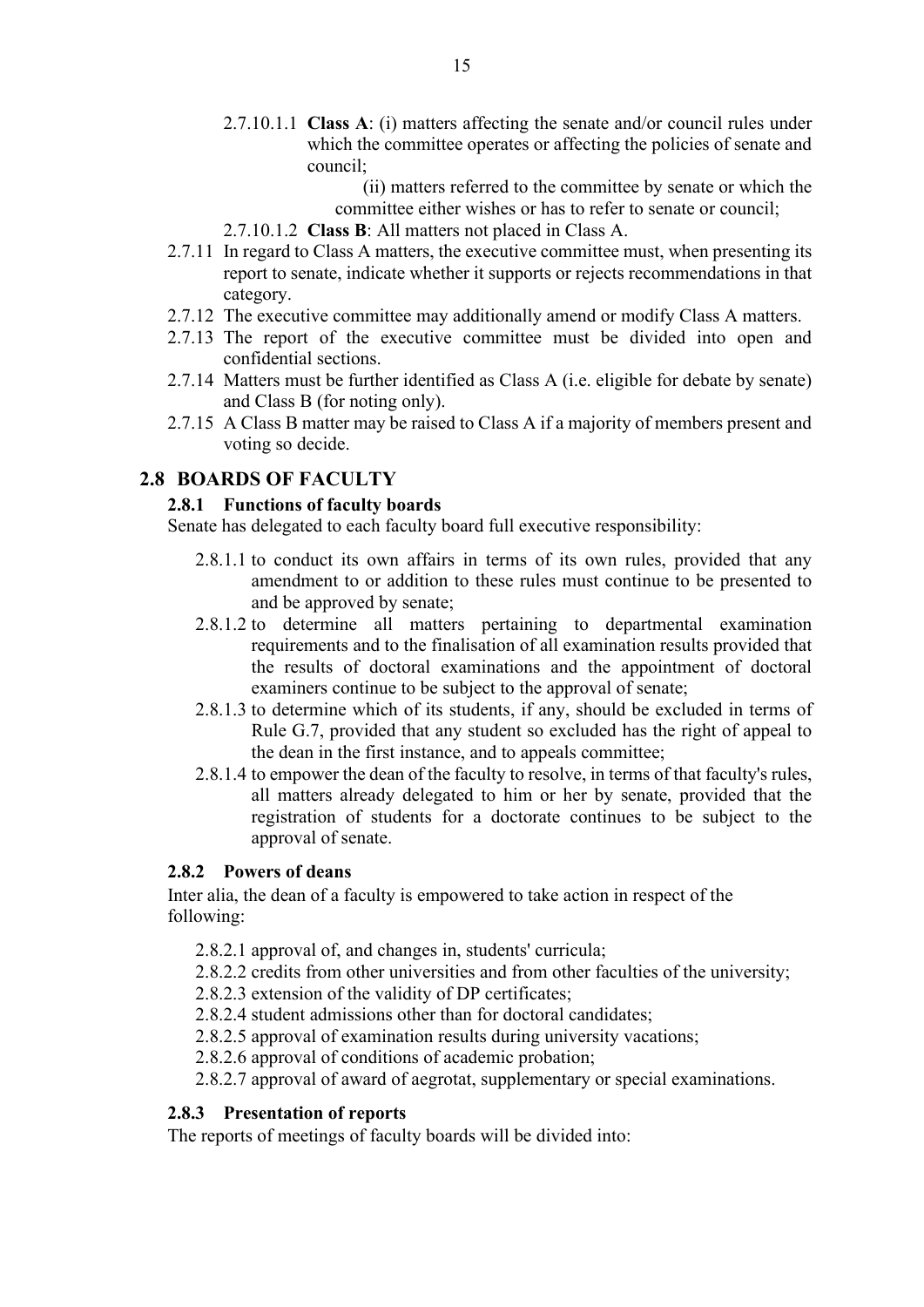- 2.8.3.1 **Class A matters:** changes in rules, and matters which the board either has to or wishes to report to senate, or which have been referred to the board by senate;
- 2.8.3.2 **Class B matters:** all matters not placed in Class A. Faculty boards have the power to

act on Class B items.

### <span id="page-15-0"></span>**2.8.4 Boards of faculties**

- 2.8.4.1 The protocol for election of deans, as approved by council on 12 September 2019, can be found at Appendix A.
- 2.8.4.2 The protocol for election of deputy deans can be found at Appendix B.
- 2.8.4.3 Each faculty selects a deputy dean as a full member of the executive committee of senate.
- 2.8.4.4 Whenever it becomes necessary to elect a deputy dean the registrar must call for nominations for election by notice to each member of the appropriate faculty board.
- 2.8.4.5 Nominations, which must be signed by two members of the board and accepted in writing by the nominee, must be received by the registrar by the date specified in the notice. Faculty boards may require nominees to submit written statements of their vision for the faculty at the time of accepting the nomination and may further require the nominees to present their vision to a meeting of the faculty board which shall be held before an election takes place.
- 2.8.4.6 If the registrar receives only one nomination, a ballot must be held and the election process must include a not appointable option. If the registrar receives more than one nomination, a ballot must be held of the members of the faculty board. If the ballot results in an equality of votes for two candidates the ballot must be reheld.
- 2.8.4.7 The registrar must announce the outcome of the ballot. Numerical results should not be released to the faculty board or the wider university community but the results should be conveyed at least in generality, not necessarily in exact numbers, to all candidates in the election.
- 2.8.4.8 Faculty boards must comprise at least one student respectively of the SRC, the postgraduate students' forum and the relevant student faculty councils.
- 2.8.4.9 Members of the academic staff appointed on contract terms for a minimum of one year at a time shall be eligible for full membership of faculty boards subject to the faculty specific institutional rules referred to below.
- 2.8.4.10 Quorum The quorum of any meeting of boards of faculties is 25% (twenty five percent) of members who are not on sabbatical.

#### <span id="page-15-1"></span>**2.8.5 Board of the faculty of humanities**

2.8.5.1 Notwithstanding 2.8.4.8 and 2.8.4.9, the board consists of the vicechancellor, the deputy vice-chancellors, the heads of all departments in which major subjects for the BA, BFineArt, BJourn, BMus and BSocSc degrees are taught, and other professors in such departments; the director of the Institute of Social and Economic Research; the director of the Institute for the Study of Englishes in Africa; the director of Amazwi; the executive director of the Dictionary Unit for South African English; the director of the Public Service Accountability Monitor; the Director of the Albany Museum; the head of CHERTL; a representative of the faculty of science, the faculty of law, the faculty of education and the faculty of commerce; the director of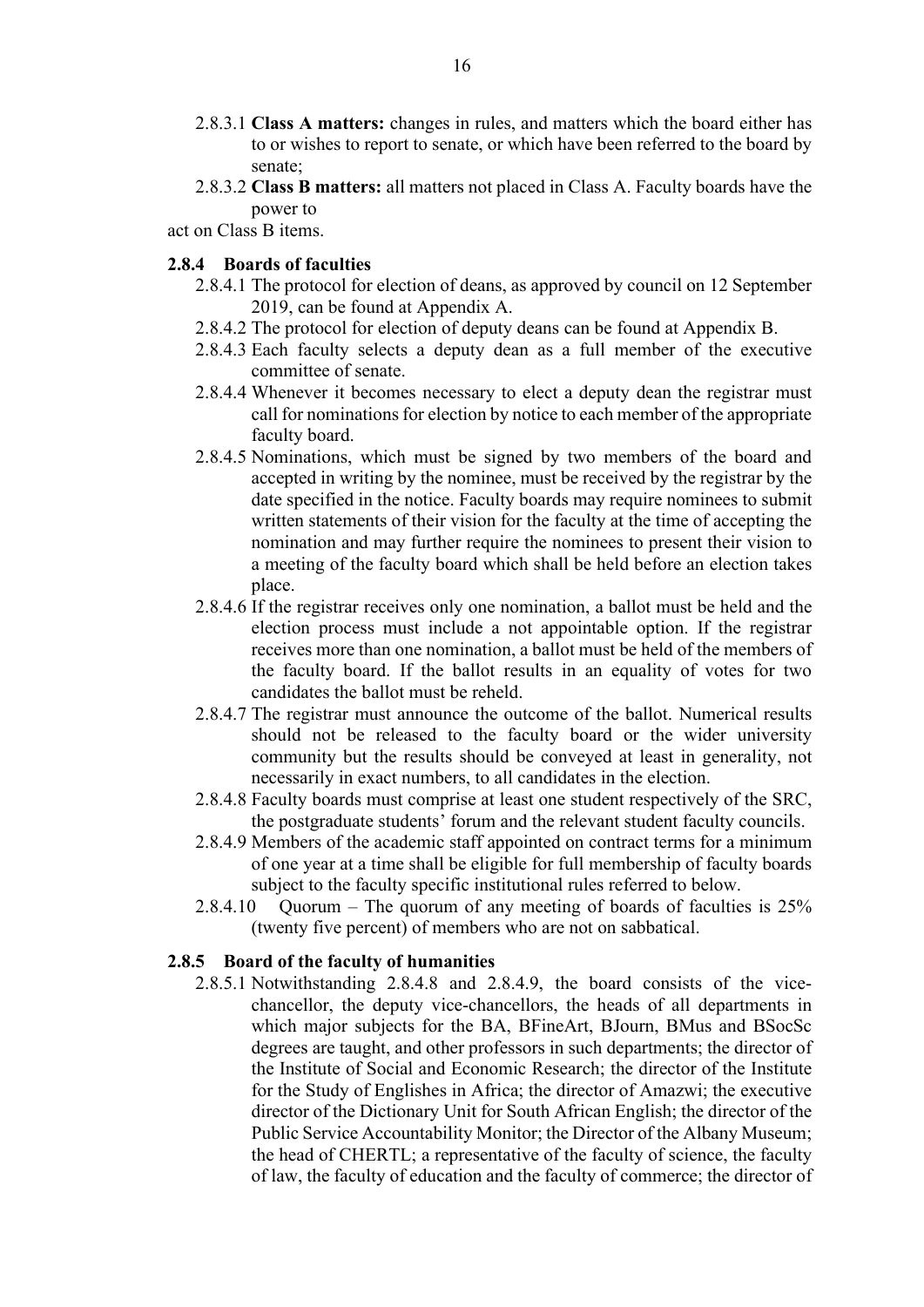Library Services (or his/her nominee); a representative of the SRC and of the postgraduate students' liaison committee.

- 2.8.5.2 A member of staff who is responsible within a department for a major subject not directly represented may be appointed to the board.
- 2.8.5.3 Other members of the academic staff in the faculty, who are either permanent or on contracts of three years or more duration, and members of staff of the Centre for Higher Education Research, Teaching and Learning may, if they so wish, apply for membership of the board. Membership of the faculty board would lapse after four missed meetings without apology.

#### <span id="page-16-0"></span>**2.8.6 Board of the faculty of science**

- 2.8.6.1 Notwithstanding 2.8.4.8 and 2.8.4.9, the board consists of the vicechancellor, the deputy vice-chancellors, the heads and professors of all departments in which major subjects for the BSc, BSc (Information Systems) or BSc (Software Development) degrees are taught; the dean of the faculty of pharmacy; the managing director of the South African Institute for Aquatic Biodiversity; the director of the Albany Museum; the director of the Institute for Water Research; the director of the Institute for Environmental Biotechnology; the Southern Oceans Group, the director of Library Services (or his/her nominee); a representative of the SRC; a representative of the postdoctoral liaison sub-committee; and two student representatives nominated by the faculty's student representatives.
- 2.8.6.2 Other members of the academic or research staff of the university or its associated institutes, who have teaching commitments in the faculty, may, if they so wish, apply for membership of the board.
- 2.8.6.3 Other members of the academic or research staff of the university or its associated and affiliated institutes or an honorary appointment who wishes to be the primary supervisor of an MSc and/or PhD student registered in the faculty of science is required to be a member of the board.
- 2.8.6.4 Members of the board will be considered to be in good standing if they have attended at least three of the last five meetings. Members of the board on academic leave are exempt, if they wish, from attending meetings, in which case their standing will be determined by that immediately prior to starting their academic leave.
- 2.8.6.5 Voting rights will be restricted to members of the board who are in good standing. The board will be considered quorate if membership of a meeting of the board exceeds a quarter of the number of members who are in good standing.

#### <span id="page-16-1"></span>**2.8.7 Board of faculty of law**

- 2.8.7.1 Notwithstanding 2.6.4.8 and 2.6.4.9, the board consists of the vicechancellor, the deputy vice-chancellors, all permanent academic members of the law faculty; one representative of the board of the faculty of humanities; a representative of the board of the faculty of commerce; the principal librarian: law; one representative of the legal profession in Makhanda.
- 2.8.7.2 Three student representatives, one from the penultimate year of study, one from the final year of study, and one postgraduate student, may be elected by the students to serve on the board.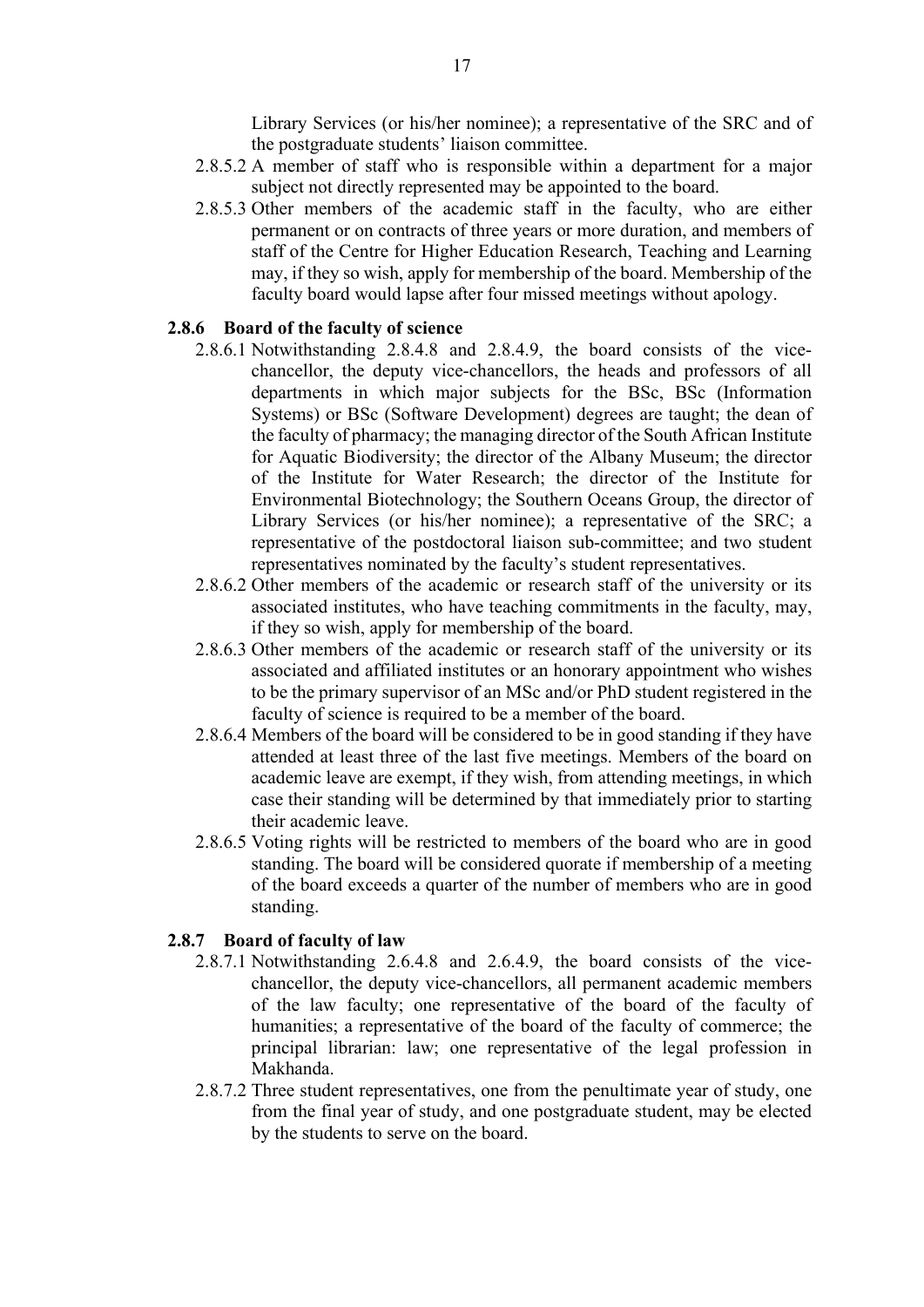### <span id="page-17-0"></span>**2.8.8 Board of the faculty of education**

- 2.8.8.1 Notwithstanding 2.8.4.8 and 2.8.4.9, the board consists of the vicechancellor, the deputy vice-chancellors, the professors of education, associate professors, senior lecturers and lecturers in the education department, CHERTL, The Centre for Social Development, the Institute for the Study of Englishes of Africa, and the Rhodes University Mathematics Education Project, and a representative of each of the board of the faculty of humanities, the board of the faculty of commerce, the director of library services (or his/her nominee); a representative of the SRC and of the postgraduate students' liaison committee.
- 2.8.8.2 Other full-time fixed contract members of academic staff in departments and institutes which have teaching commitments in the faculty may, if they so wish, apply for membership of the board.

#### <span id="page-17-1"></span>**2.8.9 The board of the faculty of commerce**

- 2.8.9.1 Notwithstanding 2.8.4.8 and 2.8.4.9, the board consists of the vicechancellor, the deputy vice-chancellors, the heads of the departments of accounting, computer science, economics & economic history, information systems, management, and statistics and other professors in these departments; all other permanent members of the academic staff of the faculty; the head of each of the following departments (or nominee): law and mathematics (pure & applied); a representative of the board of the faculty of science; the director and all other permanent members of the academic staff of the Rhodes Business School, the director of library services (or his/her nominee); a representative of the SRC and of the postgraduate students' liaison committee; and two student representatives nominated by the faculty's class representatives.
- 2.8.9.2 Permanent members of the academic staff in departments which have teaching commitments in the faculty, and members of staff of the Centre for Higher Education Research, Teaching and Learning and the Institute for Social and Economic Research may, if they so wish, apply for membership of the board.

#### <span id="page-17-2"></span>**2.8.10 The board of the faculty of pharmacy**

- 2.8.10.1 Notwithstanding 2.8.4.8 and 2.8.4.9, the board consists of the vicechancellor, the deputy vice-chancellors, the professors of the faculty of pharmacy, all academic staff members of the faculty of pharmacy, the dean or deputy dean of the science faculty, the head (or nominee) of the departments of botany, chemistry, statistics, zoology and entomology, computer science and mathematics, the director of library services (or his/her nominee); two students who are class representatives – one representing the 3rd year class, and the other the 4th year class within the faculty, a representative of the SRC: academic councillor (observer status) and the postgraduate student representative.
- 2.8.10.2 Members of the Centre for Higher Education Research and Teaching and Learning may, if they so wish, apply for membership of the board.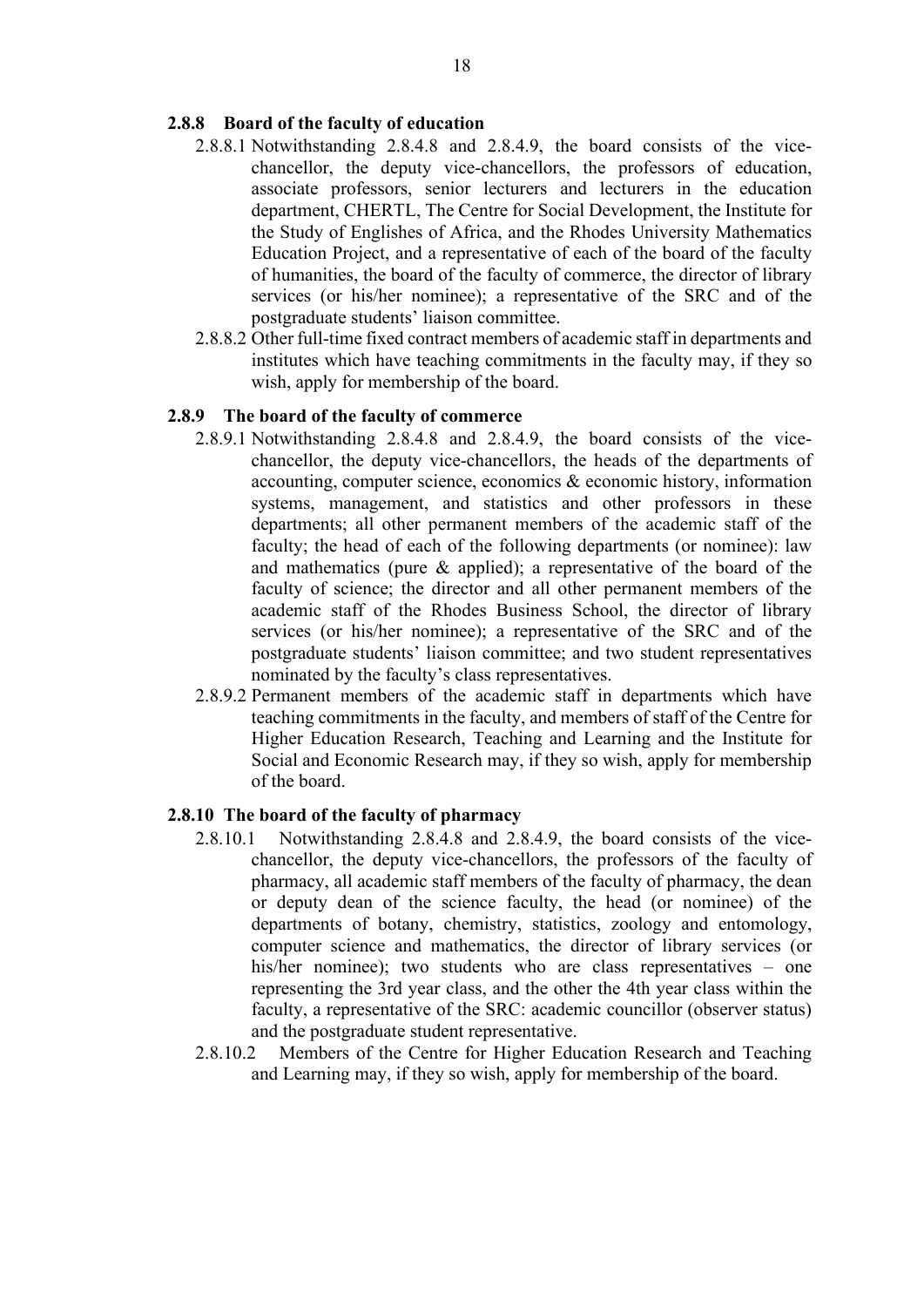### <span id="page-18-1"></span><span id="page-18-0"></span>**2.9 SENATE STANDING COMMITTEES**

#### **2.9.1 Rules of order**

- 2.9.1.1 The vice-chancellor and the deputy vice-chancellors are ex officio members of all standing committees, and have the power to nominate a person to represent them. Attendance at meetings will be at their own discretion.
- 2.9.1.2 The registrar may be attendance at any committee of senate or of the joint committees of senate and council.
- 2.9.1.3 A head of department who is an ex officio member of a committee may nominate an alternate to represent him or her on that committee.
- 2.9.1.4 In cases where a chairperson is not designated, the vice-chancellor may designate a member of the committee as chairperson.
- 2.9.1.5 The chairperson of a senate appointed committee shall, wherever possible, be a member of senate, and thus in a position to present the committee report to senate.
- 2.9.1.6 All standing committees have the power to co-opt additional members according to their needs.
- 2.9.1.7 In the event of a vacancy occurring in any committee, the nominations committee of senate may propose a replacement for consideration to senate.
- 2.9.1.8 The senate may appoint ad hoc committees for any purpose and the members thereof may be elected at any senate meeting.
- 2.9.1.9 Unless specified otherwise, one-third of vacancies filled shall constitute a quorum for any committee of senate.
- 2.9.1.10 In conducting their business, committees of senate must, in the event of any dispute or disagreement, apply mutatis mutandis, the rules for meeting procedures set out in these institutional rules.

### <span id="page-18-2"></span>**2.9.2 Granted powers to act**

2.9.2.1 Senate has granted all committees power to act in regard to Class B matters. 2.9.2.2 Committees having the power to act may not:

i. incur expenditure in excess of any budget which council might have approved;

ii. commit council to expenditure for which no specific provision had been made in their budget.

#### <span id="page-18-3"></span>**2.9.3 Committee membership**

At the final ordinary meeting of the year, Senate must:

- 2.9.4 confirm the following appointments:
- 2.9.5 i. Four representatives to serve on the executive committee of senate (to hold office for two years). ii. Two representatives to serve on the institutional forum for a two-year period.

iii. Three members of the nominations committee to serve for a two-year period commencing at the conclusion of senate's penultimate ordinary meeting of the year.

2.9.6 Decide whether or not to appoint members nominated by the outgoing nominations committee to the committees of Senate and joint committees of council and senate for a two-year period.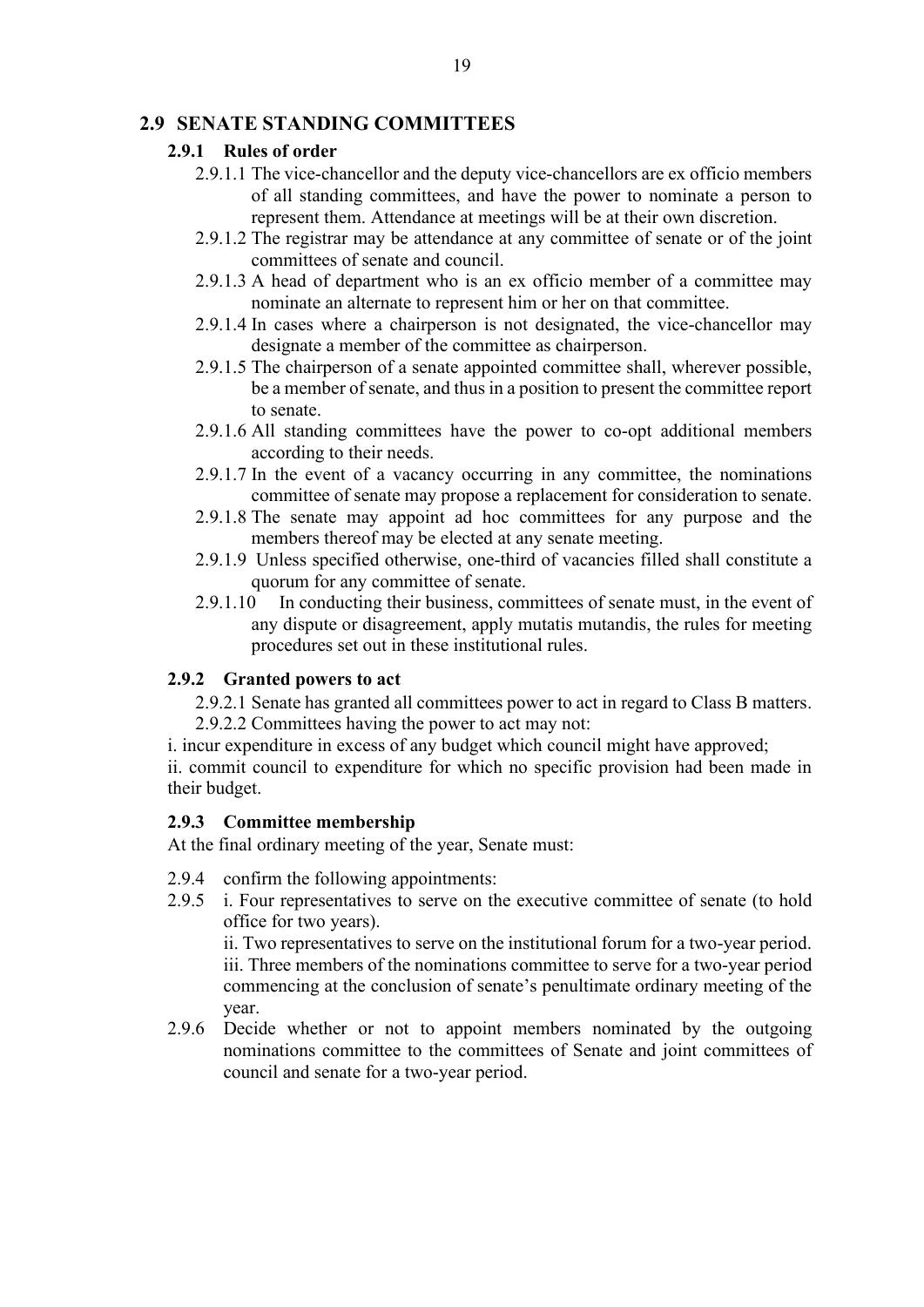### **3 INSTITUTIONAL FORUM**

### <span id="page-19-2"></span><span id="page-19-1"></span><span id="page-19-0"></span>**3.1 ELECTION OR APPOINTMENT OF MEMBERS OF INSTITUTIONAL FORUM**

### **3.1.1 Members other than students, staff and community representatives**

- 3.1.1.1 The vice-chancellor must appoint two members of the executive management to be members of the institutional forum; the council must elect two of its members to be members of the institutional forum; the senate must elect two of its members to be members of the institutional forum.
- 3.1.1.2 The term of office of any member of the executive management appointed by the vice-chancellor is decided by the vice-chancellor.
- 3.1.1.3 The term of office of the members elected by the council is the period that the member serves on council.
- 3.1.1.4 The term of office of the members elected by the senate is two calendar years from the first day of January, provided that a retiring member is eligible for re-election.
- 3.1.1.5 The vice-chancellor must appoint one member of the executive management to be an alternate member of the institutional forum, and the council and the senate must also each annually elect one member of the council and the senate respectively to be alternate members of the institutional forum.
- 3.1.1.6 A person elected by the council ceases to be a member or an alternate member of the institutional forum if he or she ceases to be a member of the council.
- 3.1.1.7 A person elected by the senate ceases to be a member or an alternate member of the institutional forum if he or she ceases to be a member of the senate.
- 3.1.1.8 If a vacancy occurs during the term of office of a council or a senate member, the council or the senate, as the case may be, must fill the vacancy for the unexpired term of office.

### <span id="page-19-3"></span>**3.1.2 Student members of institutional forum**

- 3.1.2.1 The SRC must elect eight students to be members of the institutional forum and two students to be alternate members.
- 3.1.2.2 In electing its representatives the SRC must take into account the need to ensure representivity of views across the student body.
- 3.1.2.3 The term of office of the student members and the alternate members of the institutional forum will be one year coinciding with the term of office of members of the SRC.
- 3.1.2.4 A student elected as a member or alternate member of the institutional forum ceases to be a member or an alternate member of the institutional forum:
	- i. if such person ceases to be a student; or
	- ii. for any period during which such person is suspended by or from the university.
- 3.1.2.5 If a vacancy occurs during the term of office, the SRC must fill the vacancy for the unexpired term of office.

### <span id="page-19-4"></span>**3.1.3 Staff members of institutional forum**

3.1.3.1 The academic staff, other than members of senate, must elect five of their number to be members and one to be an alternate member of the institutional forum.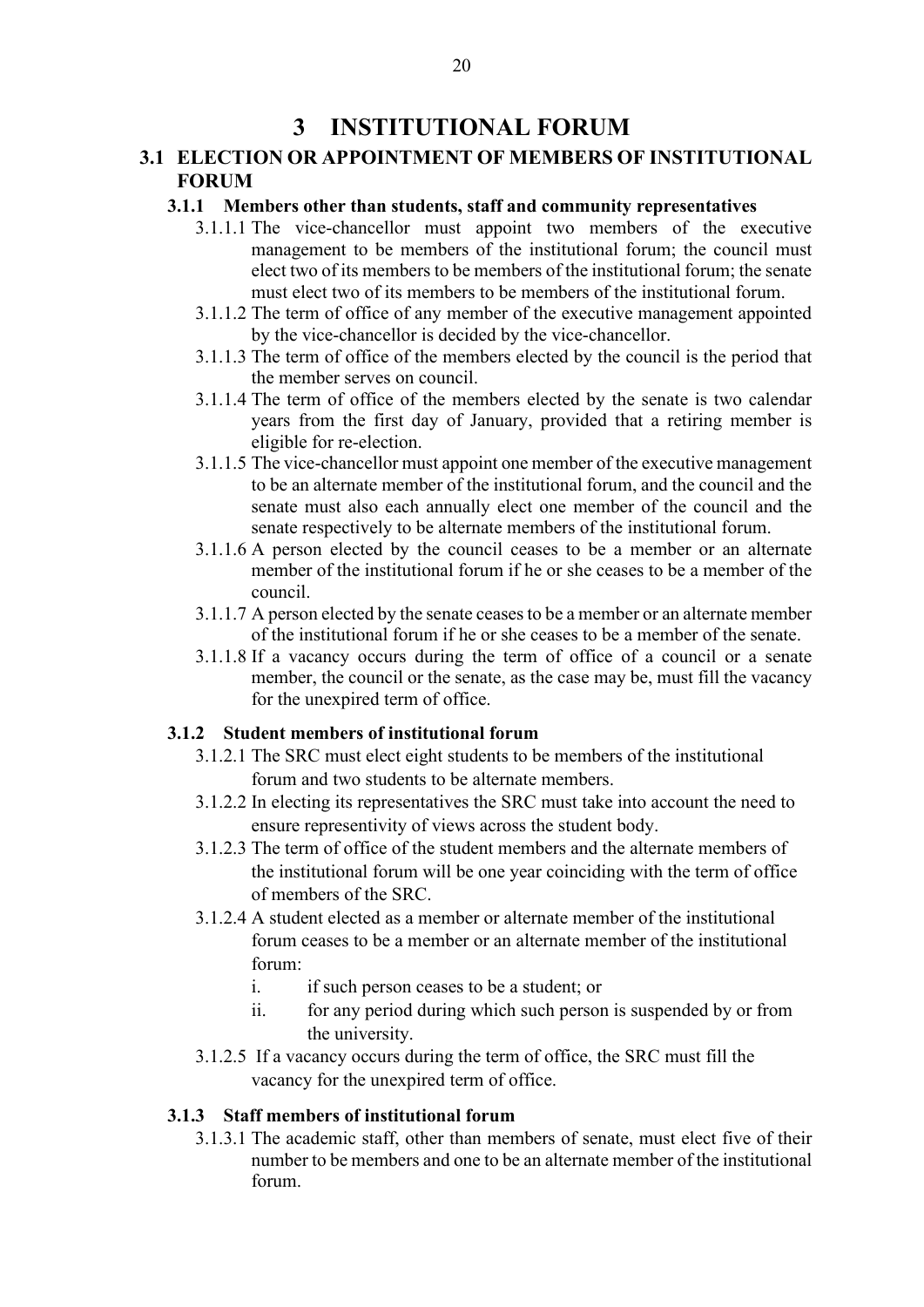- 3.1.3.2 The administrative and support staff, who are members of recognised staff bodies of the university, must elect four of their number to be members and two to be alternate members of the institutional forum.
- 3.1.3.3 The term of office of members of staff is two calendar years from the first day of January.
- 3.1.3.4 A person elected under this paragraph ceases to be a member or an alternate member of the institutional forum:
	- i. if such person ceases to be a member of staff;
	- ii. for any period during which such person is suspended by or from the university.
	- iii. If a vacancy occurs during the term of office, the staff body or bodies concerned must fill the
	- iv. vacancy for the unexpired period of the term of office.

### <span id="page-20-0"></span>**3.1.4 Members of any other sector**

- 3.1.4.1 The secretary to the institutional forum must request the Makana Municipality to appoint two persons to be members of the institutional forum and one to be an alternate member.
- 3.1.4.2 A person ceases to be a member or an alternate member of the institutional forum if such person is informed by the chief executive officer of the Makana Municipality that such person's services are no longer required.

### <span id="page-20-1"></span>**3.2 CHAIRPERSON OF INSTITUTIONAL FORUM**

- 3.2.1 The institutional forum must elect from among its members a chairperson who will serve for a term of two calendar years.
- 3.2.2 If a chairperson is absent, the first item of business at that meeting is the election of a chairperson.
- 3.2.3 The duties of a chairperson are:
- i. to set the agenda in consultation with other parties;
- ii. to chair the meeting;
- iii. to follow-up on the progress of the sub-committees;
- iv. to ensure that minutes are distributed within a week of the meeting.

### <span id="page-20-2"></span>**3.3 ALTERNATE MEMBERS**

- 3.3.1 An alternate member may participate as a full member of the institutional forum only if the substantive member is absent.
- 3.3.2 Alternate members may be in attendance as observers at all meeting of the institutional forum and are encouraged to do so in order to keep abreast of developments.
- 3.3.3 Alternates are allowed the opportunity to confer with members.
- 3.3.4 Members are allowed the opportunity to confer with observers.
- 3.3.5 Members may ask the meeting's permission for an observer to address the meeting provided that the observer may speak for no longer than three minutes and only one such intervention will be permitted per agenda item per stakeholder group.

### <span id="page-20-3"></span>**3.4 QUORUM**

A quorum is one third of the total membership of the institutional forum. The quorum is the minimum number of members who must be present at a meeting for the transaction of business.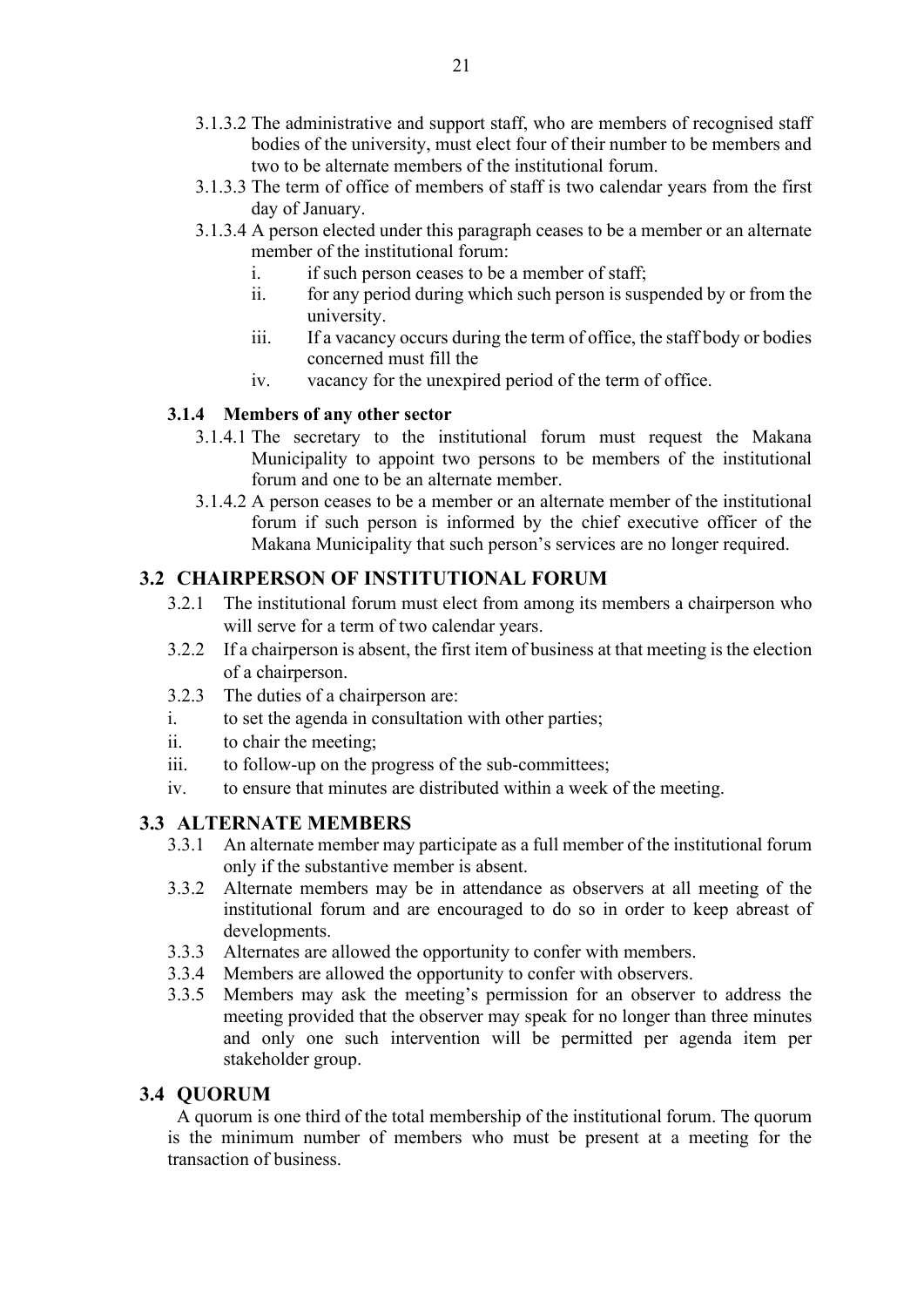### <span id="page-21-0"></span>**3.5 MEETINGS OF INSTITUTIONAL FORUM**

- 3.5.1 There must be four ordinary meetings of the institutional forum each year.
- 3.5.2 The dates of the ordinary meetings must be published in the university calendar.
- 3.5.3 Special meetings must be held when a written request for a special meeting is received by the secretary to the institutional forum from members of at least three sectors, the object of the meeting being stated in the request.

### <span id="page-21-1"></span>**3.6 COMMITTEES OF INSTITUTIONAL FORUM**

The Institutional Forum may establish ad-hoc committees chaired by a member of the Institutional Forum on which stakeholders who are not members of the Institutional Forum may be co-opted.

### **4 CONVOCATION**

### <span id="page-21-3"></span><span id="page-21-2"></span>**4.1 RETURNING OFFICER**

At an election the secretary acts as returning officer.

### <span id="page-21-4"></span>**4.2 SUBMISSION OF RESOLUTIONS TO COUNCIL AND SENATE**

A copy of all resolutions of convocation, and a statement of such other matters as convocation may decide, duly certified by the chairperson and the secretary, must be sent to the Chairperson of council for the information of the council, and to the vicechancellor for the information of senate.

### <span id="page-21-5"></span>**4.3 SECRETARY**

The registrar is the secretary of convocation.

### **5 MEETING PROCEDURES**

### <span id="page-21-7"></span><span id="page-21-6"></span>**5.1 APPLICABILITY OF MEETING PROCEDURES**

These procedures apply to the council, the board of governors, the senate, the institutional forum, convocation and all university committees.

### <span id="page-21-8"></span>**5.2 RECORDING OF MEETINGS**

- 5.2.1 All meetings serviced by the secretariat or by the registrar shall be recorded electronically.
- 5.2.2 The electronic recordings are for the assistance of the person responsible for the drafting of the minutes.
- 5.2.3 Once the relevant committee has approved the minutes of that particular meeting, the recording will be destroyed by the secretariat.
- 5.2.4 Rhodes University affirms that only the written and confirmed minutes of a meeting serve as the official record of the meeting.
- 5.2.5 Should the written minutes be challenged and therefore not confirmed, only the chairperson of the committee and the registrar have the right to access recordings for clarification.
- 5.2.6 Copies of the recording may not be made.

### <span id="page-21-9"></span>**5.3 PREPARATION OF MEETINGS**

- 5.3.1 The draft minutes of any official university meeting must be watermarked as draft and checked by the chairperson. Once so checked, the minutes are to be marked as unconfirmed via watermark.
- 5.3.2 The unconfirmed minutes of ordinary meetings must normally be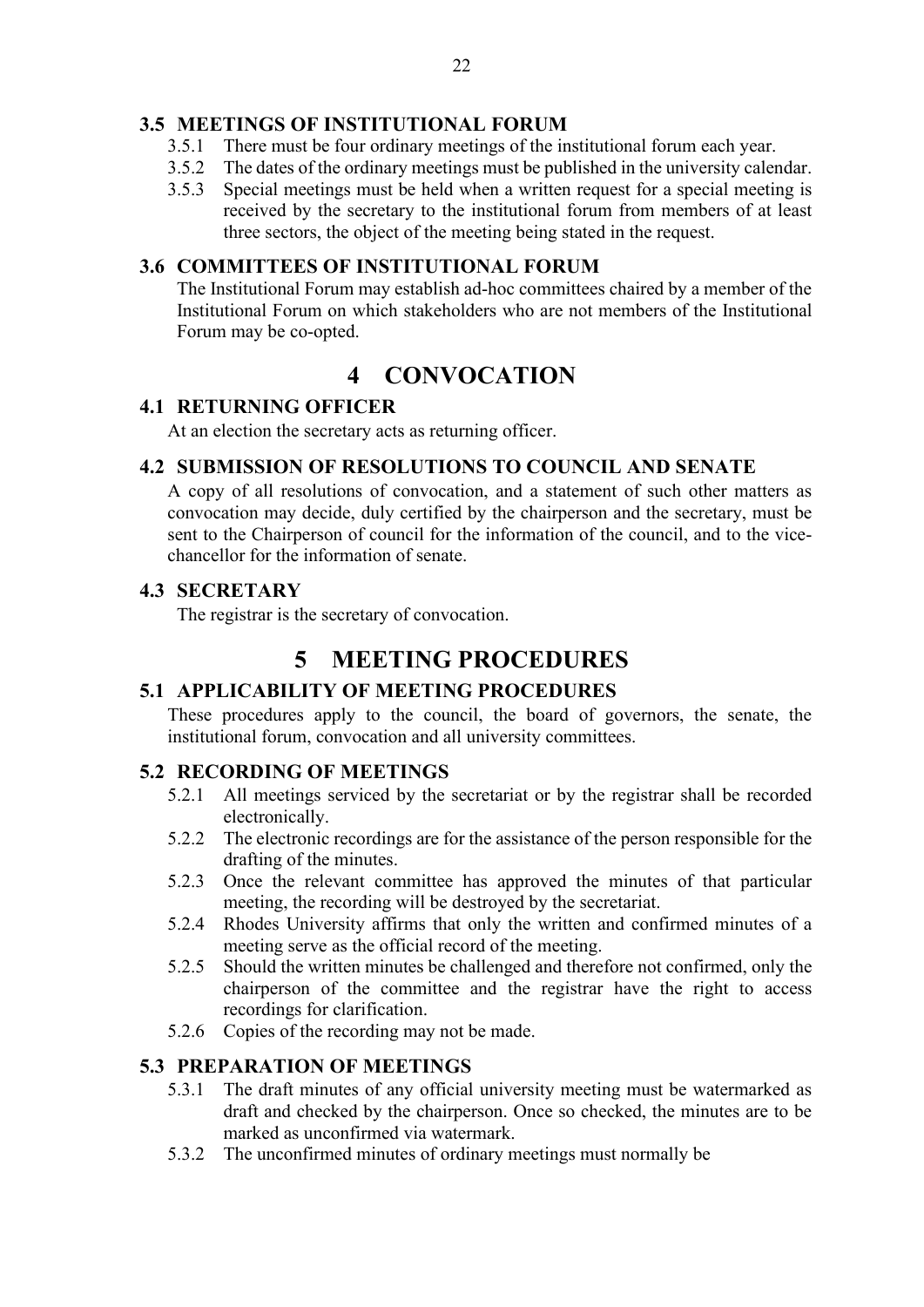- 5.3.3 received by the members not more than fourteen days after the day upon which such ordinary meeting is completed.
- 5.3.4 If any member wishes to raise any objection to the minutes, he or she must raise the
- 5.3.5 objection at the next ordinary meeting. No motion or discussion shall be allowed upon minutes except as to their accuracy. Members are permitted to email their concerns in respect of the accuracy of a minute to the secretariat prior to the next meeting. The secretariat will bring these concerns to the meeting.

### <span id="page-22-0"></span>**5.4 CONFIRMATION OF MINUTES**

- 5.4.1 The first act of each ordinary meeting (except Senate), after being constituted, shall be to confirm, by a proposer and a seconder, the minutes of the last preceding ordinary meeting and of any special meetings held subsequently thereto.
- 5.4.2 All objections to the minutes must be raised and decided before such confirmation. No motion or discussion shall be allowed upon minutes except as to their accuracy.

### <span id="page-22-1"></span>**5.5 SPEAKING TO MOTIONS**

A member may not, without the permission of the chairperson, speak more than once on any motion or amendment thereof, but the mover of the motion or amendment may reply.

### <span id="page-22-2"></span>**5.6 WITHDRAWAL OF MOTION**

A motion or amendment must be seconded, and, if so directed by the chairperson, be in writing, and no motion or amendment may be withdrawn without the consent of the proposer, the seconder and the meeting.

### <span id="page-22-3"></span>**5.7 MOTIONS TO RESCIND/AMEND RESOLUTIONS**

Notice of any motion to make, amend or rescind a statute or institutional rule, or to amend or rescind a previous resolution of the meeting, shall be given at the meeting previous to that at which it is to be moved; provided that in the case of senate, no such notice shall be required if the proposal to make, amend or rescind a previous resolution of the senate, has been made by a committee of the senate, and if the minutes of the meeting of the committee at which the proposal was made have been issued in time to have been received by the members of senate at least two days before the meeting at which it is to be discussed.

### <span id="page-22-4"></span>**5.8 VOTING**

- 5.8.1 Subject to any provisions in these rules or any applicable university policies and protocols to the contrary, all questions to the extent possible shall be decided by consensus, but where necessary shall be decided by the majority of votes of the members present and voting.
- 5.8.2 The chairperson shall have a casting vote, in the case of an equality in the number of votes.
- 5.8.3 The number of members voting for or against any motion shall be recorded in the minutes, if so decided by the meeting, and, at the request of any member, the chairperson shall direct that the vote of such member be likewise recorded.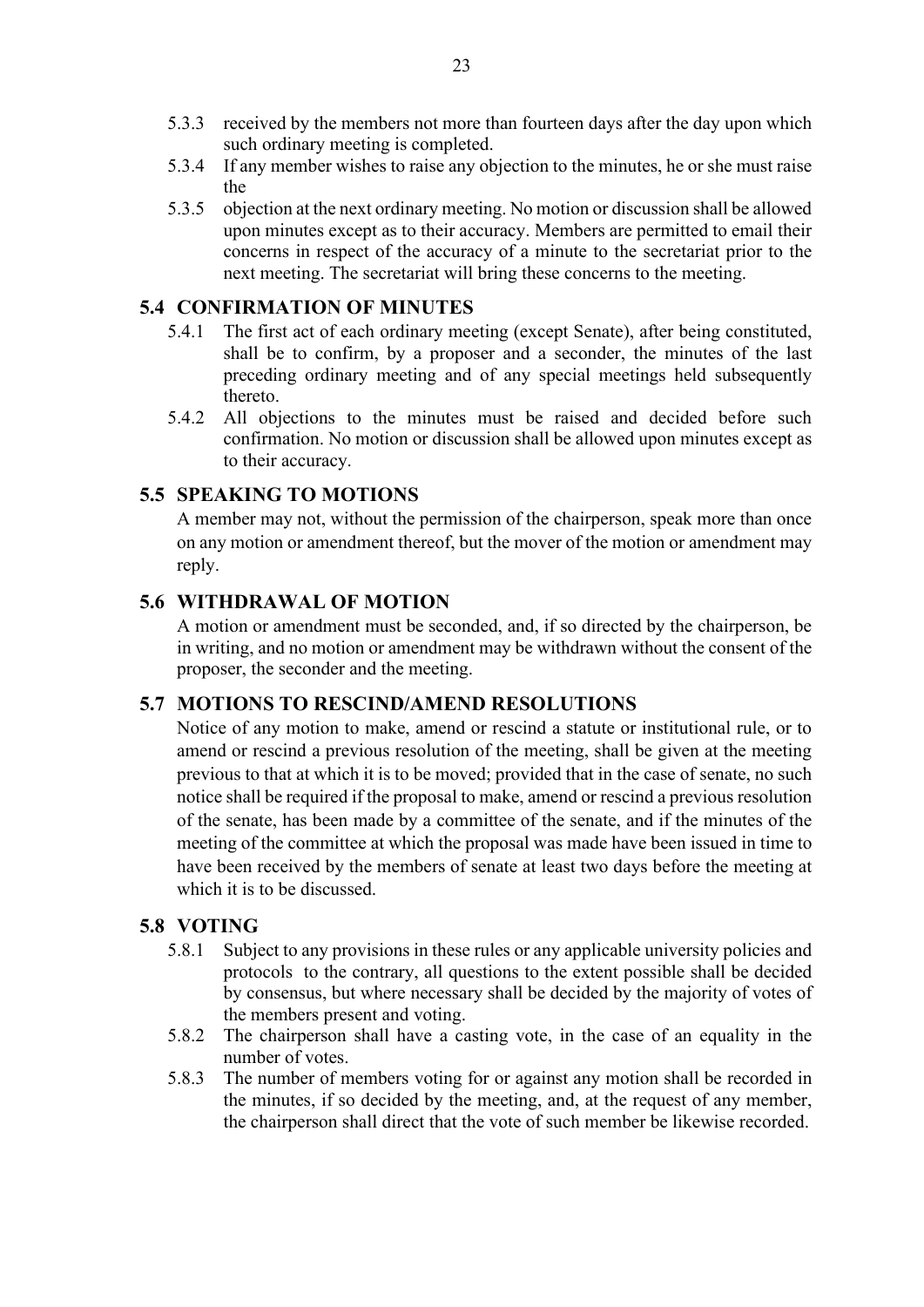### <span id="page-23-0"></span>**5.9 RULING OF CHAIRPERSON**

The ruling of the chairperson on any question of order or procedure shall be binding unless immediately challenged by a member, in which case it shall be submitted without discussion to the meeting, whose decision shall be final.

### <span id="page-23-1"></span>**5.10UNDISCLOSED BUSINESS**

- 5.10.1 When an item of business not disclosed on the written notice of an ordinary meeting is introduced, voting on such item shall not take place until the lapse of one hour after its introduction, unless the meeting agrees by recorded vote to the contrary.
- 5.10.2 At a special meeting, no business other than that of which notice has been given shall be transacted at such a meeting, unless agreed to by the meeting.

### <span id="page-23-2"></span>**5.11WAIVER OF RULES**

The meeting may, by a vote of two thirds of the members present at any duly constituted meeting, approve of an exception to any of the rules pertaining to meeting procedures.

### <span id="page-23-3"></span>**5.12CONFIDENTIALITY**

Minutes may contain restricted sections in which confidential resolutions, such as those relating to individual students, are recorded.

### <span id="page-23-4"></span>**5.13CONDUCT OF MEETING**

- 5.13.1 Any member may bring any matter before a meeting by submitting a written motion to the registrar at least seven days before the meeting at which it is to be discussed.
- 5.13.2 Whenever an amendment is duly moved and seconded, that amendment, or the latest, if several amendments are moved and seconded, must first be voted on. If there is a majority in favour of the amendment, the original motion is lost. The amendment then becomes the substantive motion. An amendment to this amended version of the original (now the substantive motion) may be moved. Any amendment to the original motion not yet voted on which can, with the necessary changes, be treated as an amendment to the now substantive motion is voted on in order of priority, the later preceding the earlier. When no further amendment is offered to an amended motion, the amended motion, which has become the substantive motion, is voted on as the substantive motion in order to discover whether a majority prefer it to the status quo.
- 5.13.3 Voting shall take place by a show of hands, unless a member requests, or the chairperson directs, that a ballot shall be taken.
- 5.13.4 Members shall address the chairperson and, in the case of senate, remain standing while speaking, and shall not, without the permission of the chairperson, speak for more than seven consecutive minutes.
- 5.13.5 If two or more members simultaneously address the chairperson, the chairperson shall decide the order of precedence.
- 5.13.6 All questions put to the meeting by members of the meeting must be put through the chairperson who may decline to put any questions.
- 5.13.7 No decision of a meeting shall be debated within six months of such decision being taken, except with the permission of two thirds of the members of the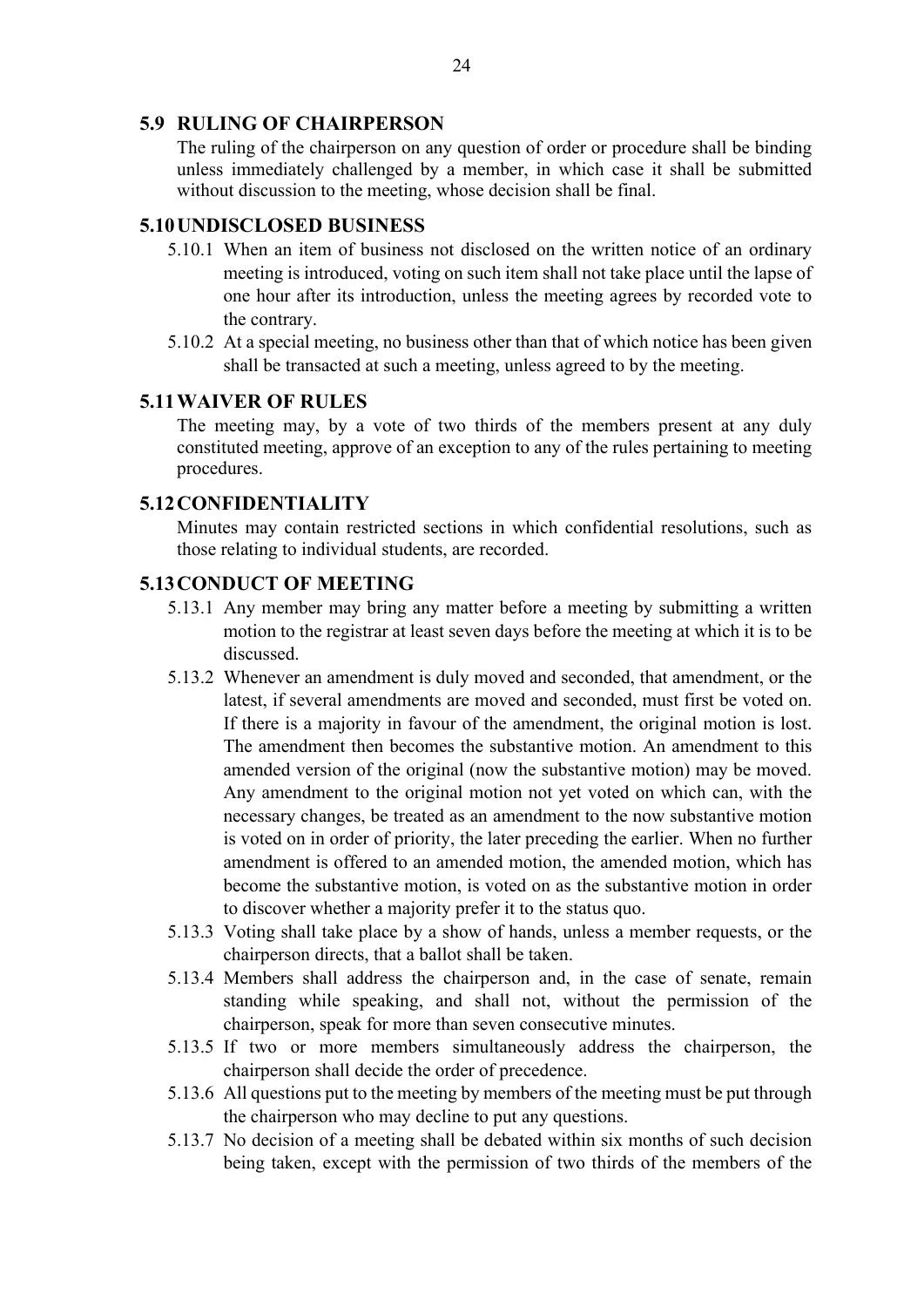meeting present at the time of voting, or the majority of the total membership of the body, whichever is the greater.

- 5.13.8 It shall be open for any member of a meeting to move that the subject under discussion shall be dealt with in committee, and, if seconded, such motion shall be put without further discussion. If the matter is dealt with in committee, the provisions of Rule 5.13 7 above shall not apply.
- 5.13.9 Whenever in the opinion of any member any matter has been sufficiently discussed that member may:
	- i. move that the question be now put; or
	- ii. move that the meeting proceed to the next item of business on the agenda.

Either motion, if seconded, shall be put to the vote without further discussion or amendment. If the latter motion is carried, the matter under discussion shall not be further discussed at that meeting, and may not be raised again at any subsequent meeting except by way of a fresh notice of motion.

### **6 OFFICE OF THE OMBUD**

- <span id="page-24-0"></span>6.1 The office of an ombudsman ("the office") has been created to assist persons or entities of the university (i.e. current and former students and their parents, academic, administrative and support staff, service providers and visitors) to resolve problems that remain unresolved, despite such problem having been through all the university's prescribed processes.
- 6.2 The university shall provide contact details, including an address, to which complaints, problems or concerns shall be referred to, for the attention of the ombudsman.
- 6.3 The office has not been established to replace any of the university's existing structures and any person or entity with a problem must first refer any such problem to the university's existing structures before referring such a problem to the ombudsman.
- 6.4 The office is independent from the university's structures and is not an agent for the university or any of its structures.
- 6.5 The office shall:
	- i. be accessible and informal; and
	- ii. treat complaints or problems promptly and confidentially, in a fair and dignified manner;
- 6.6 The type of issues that may be referred to the ombudsman shall include, but not be limited to the following:
	- i. an unresolved problem that has been through the university's prescribed processes;
	- ii. a complaint that had been treated unfairly by one or more of the university's structures; and;
	- iii. a sensitive matter that needs to be discussed in confidence with the assurance that confidentiality will be observed;
- 6.7 The office shall:
	- i. analyse and investigate the complaint;
	- ii. invite the implicated person or structure to respond to the complaint (without compromising confidentiality and without adjudicating the complaint);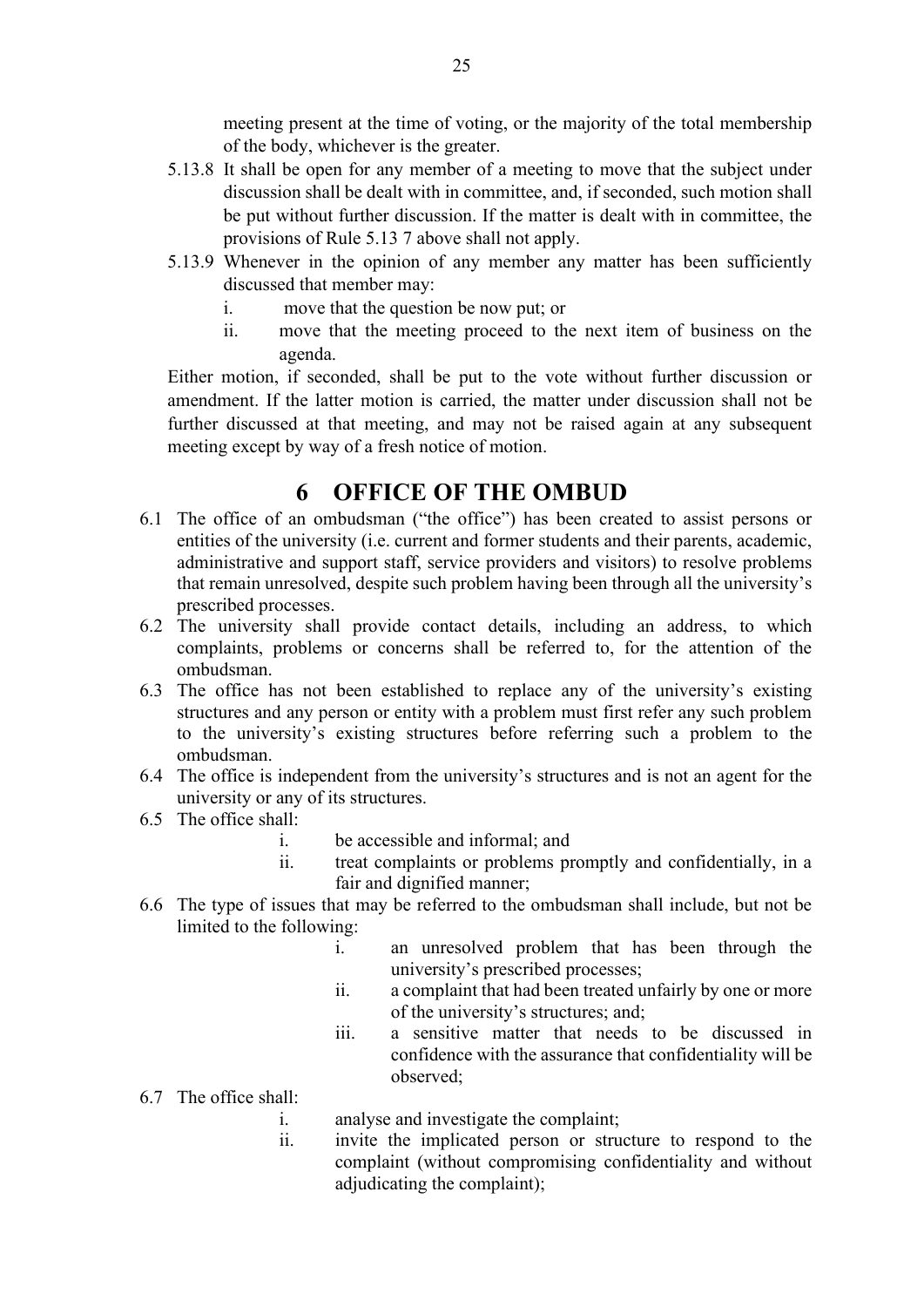- iii. identify the issues;
- iv. provide advice and guidance on the manner in which to solve problems arising from or related to the university's rules, policies, practises and procedures;
- v. mediate in search of a solution, and
- vi. make written recommendations;
- 6.8 The office has the power to consider the university's rules, policies, practices and procedures and express an opinion thereon, with a view to advise the university administrators;
- 6.9 The office must give written reasons to a complainant in the event of declining to assist the complainant;
- 6.10 The office shall not:
	- i. make decisions for or on behalf of the university;
	- ii. act as agent of the person or entity that referred the complaint to it;
	- iii. award compensation to a complainant;
	- iv. give advice on academic related complaints or problems;
	- v. deal with a problem which should, first, have been referred to the university's grievance procedures;
	- vi. give psychological counselling; and
	- vii. give legal advice, other than to refer the person or entity to a legal practitioner.

### **7 DEFINITIONS**

<span id="page-25-0"></span>7.1 The term "deputy vice-chancellor(s)" in these rules has the same meaning as the term "vice-principal(s)" in the statute.

### **8 TERMS OF REFERENCE: EXAMINATIONS COMMITTEE OF SENATE**

<span id="page-25-1"></span>The Examinations Committee of Senate is an ad hoc committee which meets as and when necessary to discuss matters of Policy in relation to examinations matters. Meetings are dependent as mandated by Senate or Committees of Senate or when the Committee identifies a need.

### **COMPOSITION**

Registrar (Chair) Four academics members of Senate of which at least two must be from the Deanery. Member of the SRC as identified by the SRC The Manager Academic Administration is in attendance

### **QUORUM**

Three members constitute a quorum.

In the absence of the Registrar as Chair, a chairperson can be identified from the academic members present at the meeting, unless the Registrar has identified an academic member prior to the meeting.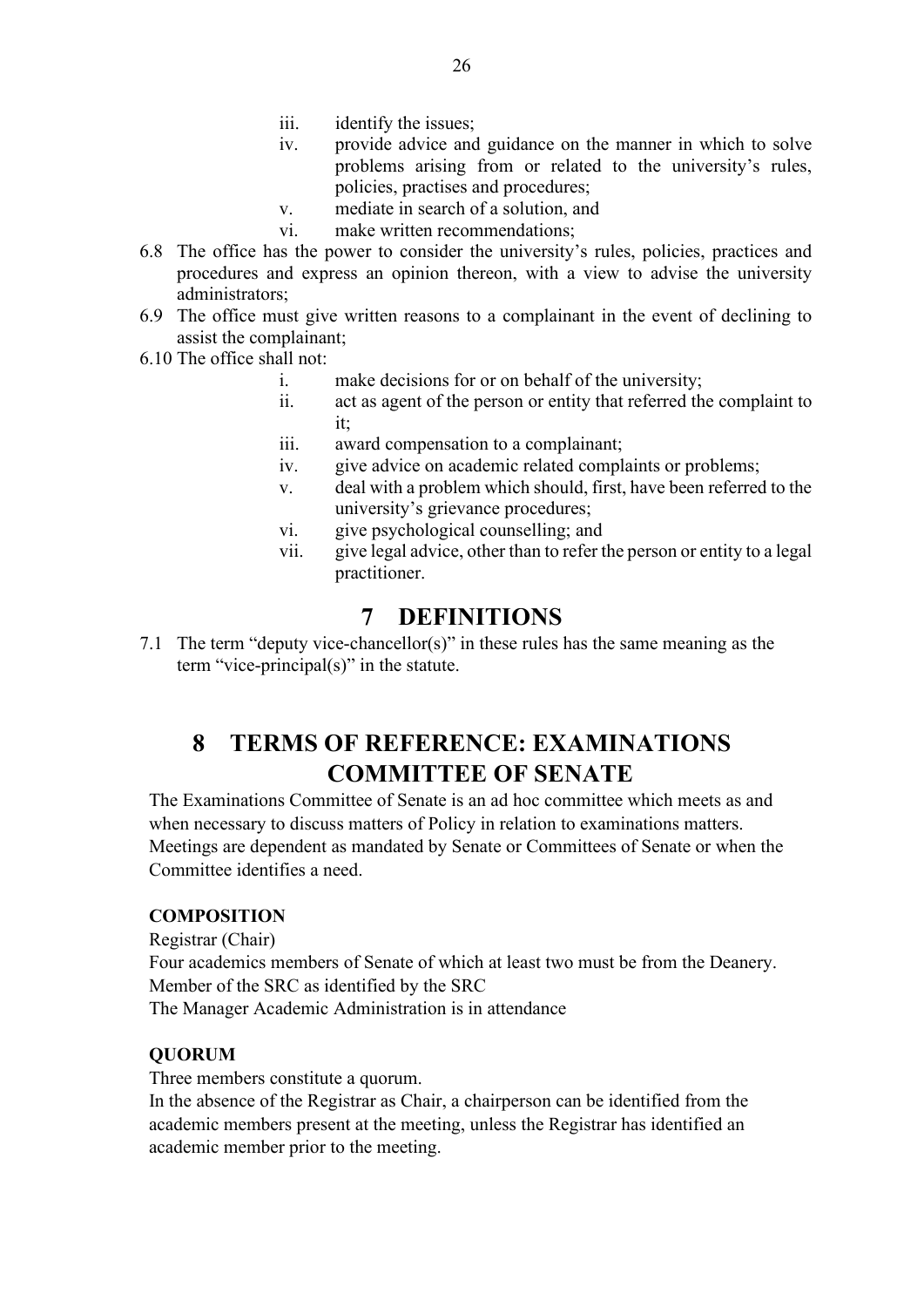### **FREQUENCY OF MEETINGS**

Although four meetings will be scheduled in the Academic Diary (one a term), meetings are held at times as required. If there are no agenda items for discussion, the meeting will not sit.

Policies issues pertaining Examinations Rules and Mandate to the Committee to meet via Senate

### <span id="page-26-0"></span>**9 TERMS OF REFERENCE OF THE CONSTITUTION COMMITTEE OF SENATE**

### 1.1. **Roles/ Functions of the Committee:**

- 1.1.1. to check the Academic Calendar entries as approved by Senate;
- 1.1.2. to advise Senate on inclusions/amendments for Academic Calendar;
- 1.1.3. to ensure due processes have been followed in finalisation of rules;
- 1.1.4. to advise corrections to custodians of documents which have to be approved before implementation.

### **1.2. The Constitution Committee consists of:**

- 1.2.1. the Dean of Law who serves as the Chairperson and ex officio;
- 1.2.2. the Registrar;
- 1.2.3. three Senate nominees;
- 1.2.4. in attendance: two Deputy Vice-Chancellors;
- 1.2.5. the Committee has the authority to invite any other persons as and when necessary.

### **1.3. Quorum**

1.3.1. three members form a quorum.

### **1.4. Meetings**

1.4.1. The committee shall meet at least twice a year.

### **ANNEXURE 1: PROTOCOL FOR THE ELECTION OF DEANS**

As per the resolution of Council at its meetings of September & November 2020, the processes of elections must advance the transformation of the deanery.

| <b>Protocol volume</b>          |                                               |  |
|---------------------------------|-----------------------------------------------|--|
| <b>Protocol chapter</b>         |                                               |  |
| Responsible                     | Academic faculty boards                       |  |
| committee/unit/division/faculty |                                               |  |
| Responsible                     | Registrar and chairperson of faculty election |  |
| chairperson/director/manager    | team                                          |  |

### **PROTOCOL FOR THE ELECTION OF DEANS**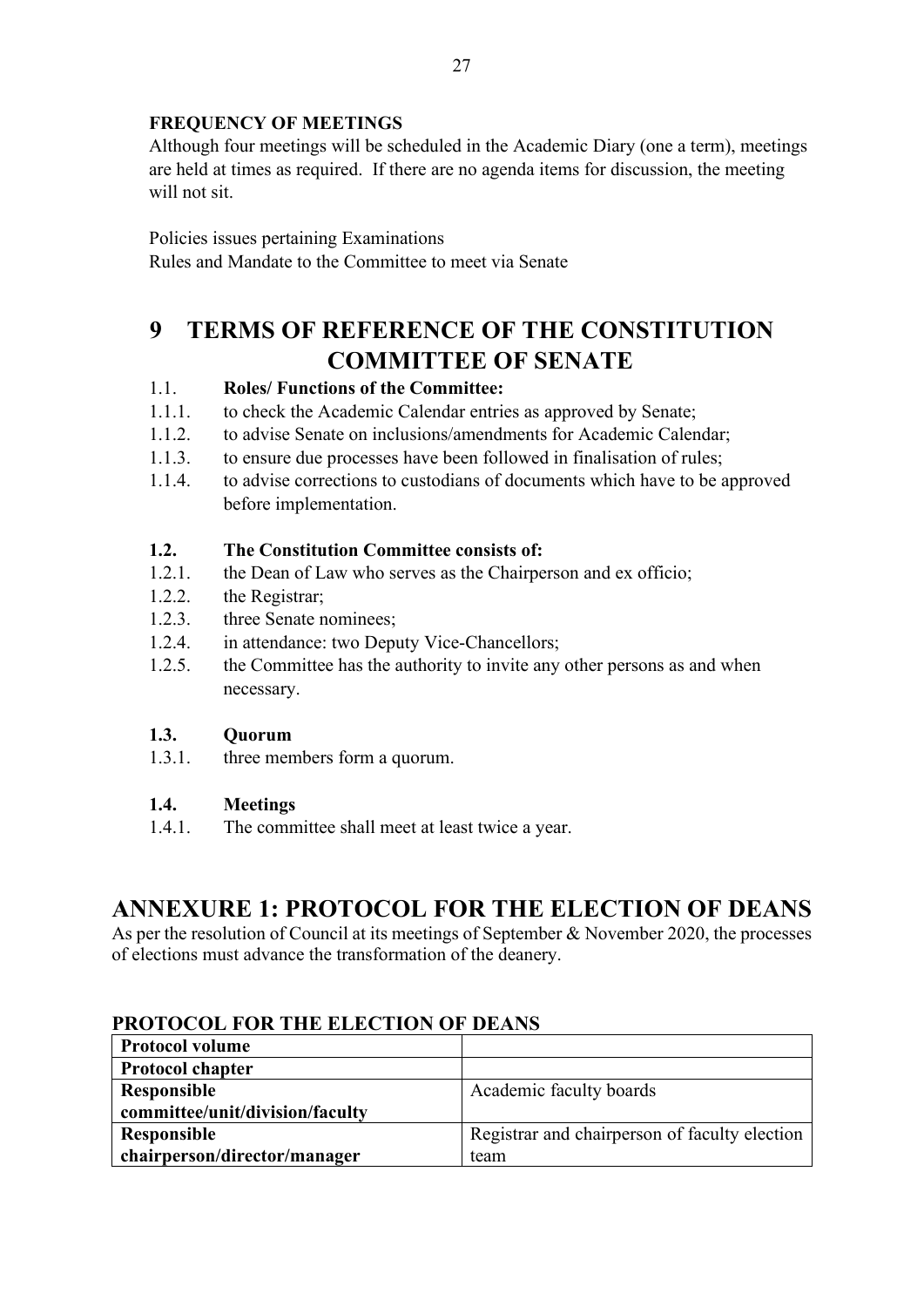|                                            | <b>Dates of first and subsequent division</b> Previous version approved by council on 12 |  |
|--------------------------------------------|------------------------------------------------------------------------------------------|--|
| approvals                                  | September 2013                                                                           |  |
| <b>Revision history: Approved reviews</b>  | Current redrafted version 12 September 2018                                              |  |
| Review cycle (e.g. every 2/5/7 years etc.) | 7 years                                                                                  |  |
| <b>Next review date</b>                    | N.A                                                                                      |  |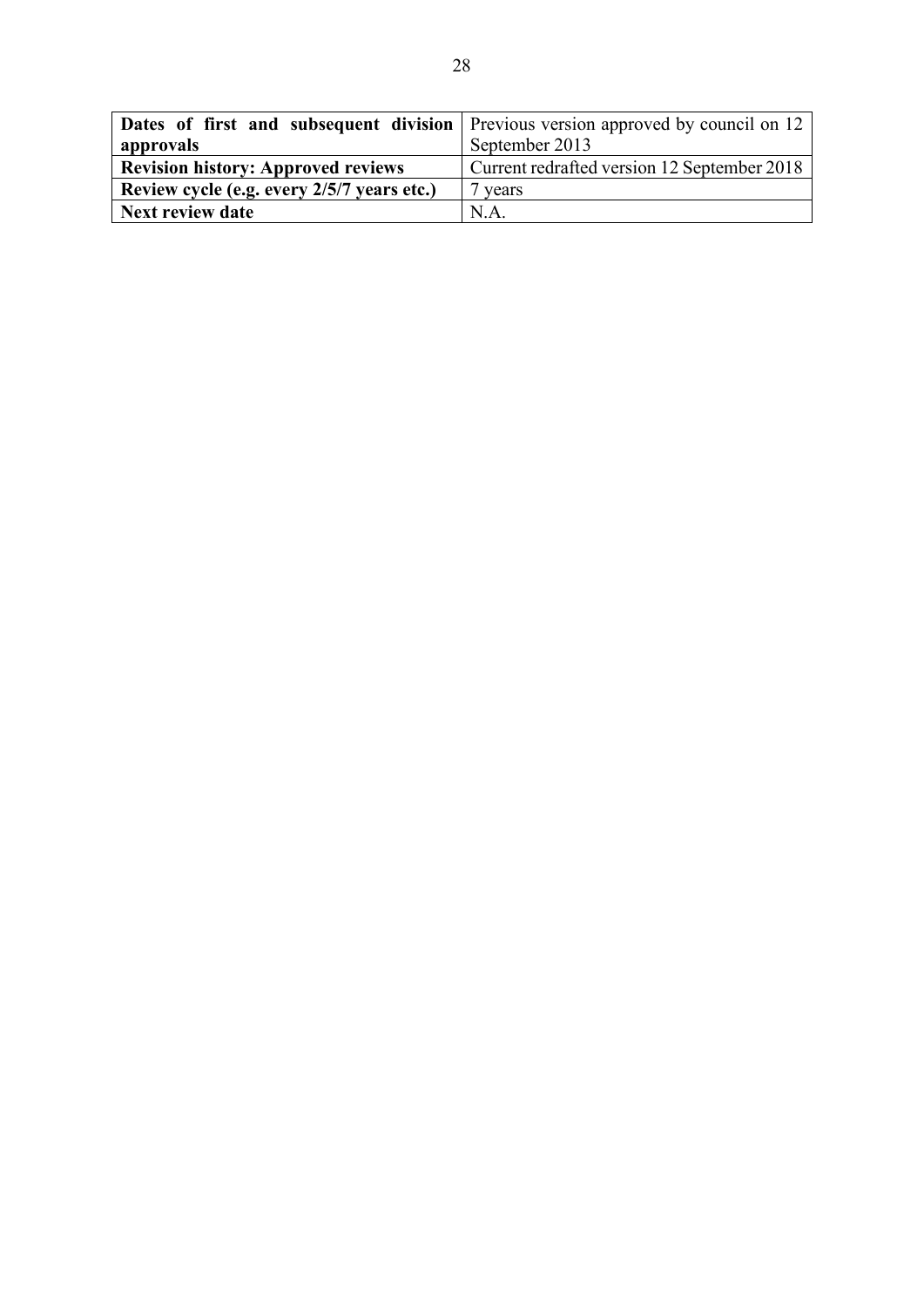### **PROTOCOL PARTICUALRS**

| <b>Protocol title</b>                     | Protocol for the election of deans             |  |
|-------------------------------------------|------------------------------------------------|--|
| <b>Protocol statement</b>                 | This protocol regulates the processes by       |  |
| (State in a single paragraph the protocol | which academic deans are elected by            |  |
| mandate and how this relates to the       | faculties and appointed by senate and council  |  |
| supporting policies)                      | in accordance with the university statute. It  |  |
|                                           | aims to do so in a manner which is consistent  |  |
|                                           | with the institutional transformation plan and |  |
|                                           | with the need for each faculty to exercise     |  |
|                                           | agency in electing faculty leadership.         |  |
| <b>Reason for protocol</b>                | To provide a mechanism to elect an academic    |  |
| (What this protocol aims to achieve)      | dean of faculty consistent with the university |  |
|                                           | statute, the institutional rules, and the      |  |
|                                           | strategies contained within the institutional  |  |
|                                           | development plan and the institutional         |  |
|                                           | transformation plan.                           |  |
| People affected by this protocol          | All members of academic faculties; deans;      |  |
| (e.g. All units of the university)        | the registrar's division; human resources.     |  |
| Who should read this protocol             | All members of academic faculties; deans;      |  |
| (People who need to heed this protocol to | The registrar's division; human resources.     |  |
| fulfil their duties)                      |                                                |  |
| Website address/link for this protocol    | N.A.                                           |  |

## **RELATED DOCUMENTS FORMS AND TOOLS**<br>(University policies, protocols and

(University policies, protocols and documents such as rules/policies/protocols/guidelines/related to this protocol)

| Legislation                                                                  | Rhodes University statute (Government                                                 |
|------------------------------------------------------------------------------|---------------------------------------------------------------------------------------|
|                                                                              | Notice 234 of 15 March 2006)                                                          |
| Related protocols                                                            | Recruitment and selection policy, university                                          |
|                                                                              | statute, and institutional rules                                                      |
|                                                                              |                                                                                       |
| Forms and tools (documents to be completed   Protocol template               |                                                                                       |
|                                                                              | in support of this protocol implementation) Minutes of faculty election team meetings |
| e.g. protocol template for the protocol itself.   and external consultations |                                                                                       |
| Documents pertaining to procedures for Faculty election team shortlisting    |                                                                                       |
| implementation, as well as monitoring and Faculty electronic voting          |                                                                                       |
| evaluation of the protocol                                                   | Minute of appointment                                                                 |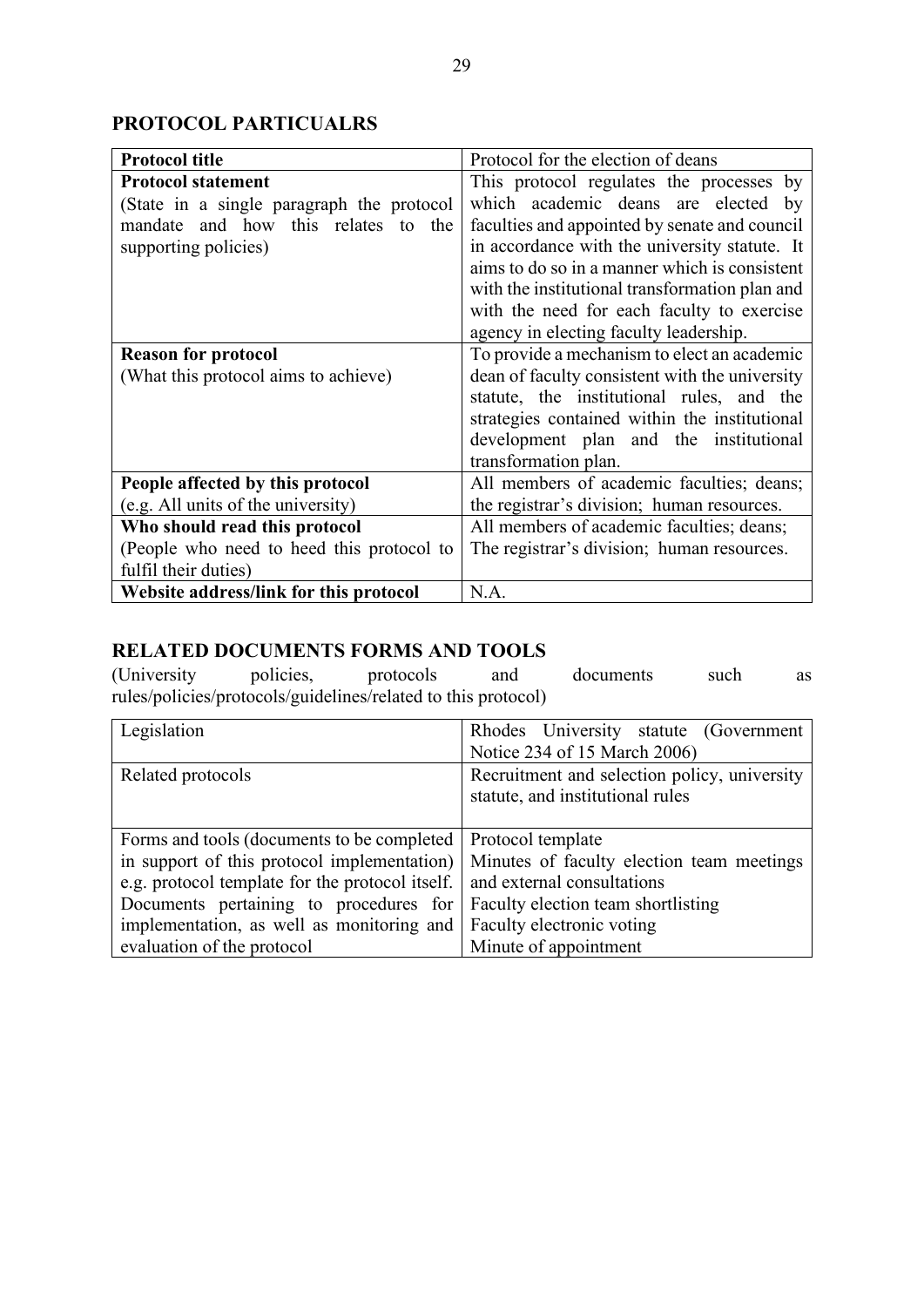### **PROTOCOL DEFINITIONS**

(Technical or conceptual terms used in the protocol)

| <b>TERM</b>                       | <b>DEFINITION</b>                                                                                  |
|-----------------------------------|----------------------------------------------------------------------------------------------------|
| Academic dean                     | A scholarly dean who is chair and leader of                                                        |
|                                   | the relevant academic faculty. As academic                                                         |
|                                   | leaders of their entities, deans are persons of                                                    |
|                                   | scholarly and professional accomplishment.                                                         |
|                                   | The university encourages their continued                                                          |
|                                   | engagement as academics in scholarly,                                                              |
|                                   | professional, teaching and university service                                                      |
|                                   | activities, consistent with but distinct from,                                                     |
|                                   | their decanal responsibilities.                                                                    |
| Council                           | The council of the university contemplated in<br>paragraph 13 of the Rhodes University<br>statute. |
| Dean                              | Unless otherwise indicated in this protocol,                                                       |
|                                   | the term "dean" shall denote a scholarly dean                                                      |
|                                   | and the overall leader of a faculty, based                                                         |
|                                   | upon the definition used in the university                                                         |
|                                   | statute, and shall be taken to include                                                             |
|                                   | functions inferred by the attributes of a dean                                                     |
|                                   | listed in Appendix 1.                                                                              |
| <b>Designated groups</b>          | The term "designated groups" denotes black                                                         |
|                                   | (africans, coloureds, indians) people, women                                                       |
|                                   | and people with disabilities as defined in the                                                     |
|                                   | Employment Equity Act, No. 55 of 1998 (as                                                          |
|                                   | amended), who are citizens of the Republic                                                         |
|                                   | of South Africa by birth or descent, or                                                            |
|                                   | became citizens of the Republic of South                                                           |
|                                   | Africa by naturalisation.                                                                          |
| <b>Faculty</b>                    | A faculty established in terms of paragraph                                                        |
|                                   | 32 of the Rhodes University statute, and                                                           |
|                                   | paragraph 2.9 of the institutional rules                                                           |
| <b>Faculty election team</b>      | A faculty committee as defined in section 1                                                        |
| The institution                   | of this protocol.                                                                                  |
|                                   | Unless it is otherwise made clear in the text,<br>term "Institution" denotes Rhodes<br>the         |
|                                   | University, also variously referred to as "the                                                     |
|                                   | university" in this document.                                                                      |
| <b>Members of a faculty board</b> | The membership of each faculty board is as                                                         |
|                                   | defined in the institutional rules.                                                                |
| The process                       | The process as outlined in this protocol.                                                          |
| <b>Transformation</b>             | The term "transformation" does not have a                                                          |
|                                   | specific, legally binding definition and the                                                       |
|                                   | university does not use a specific definition.                                                     |
|                                   | Nevertheless, it is used in this document as it                                                    |
|                                   | is in common usage and can be taken to                                                             |
|                                   | include a broad set of ideals and goals in line                                                    |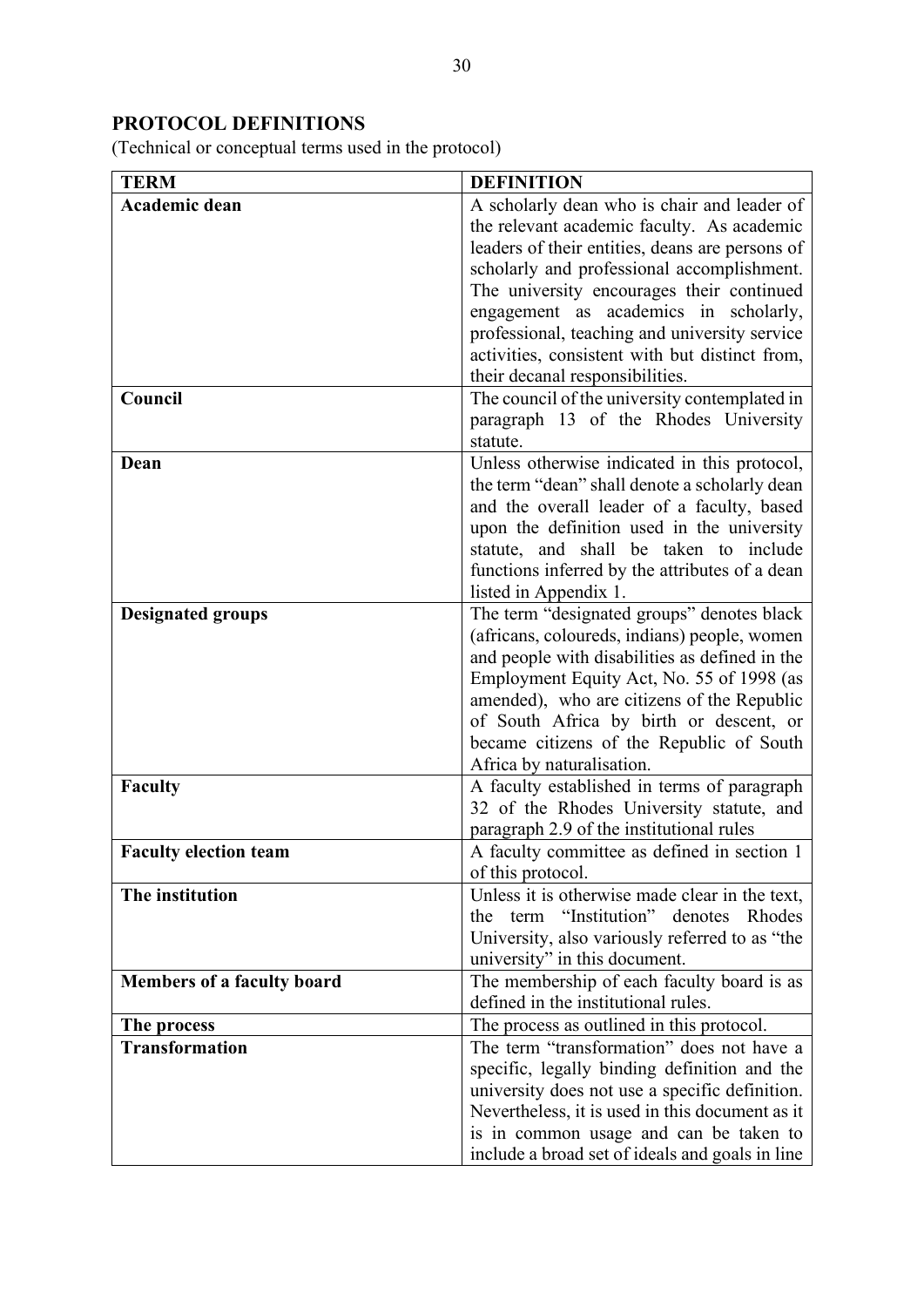|                                                                  | with the Constitution of the Republic of       |  |  |
|------------------------------------------------------------------|------------------------------------------------|--|--|
|                                                                  | South Africa and the goals                     |  |  |
|                                                                  | of the institutional development plan and the  |  |  |
|                                                                  | institutional transformation plan.             |  |  |
| <b>Suitably qualified</b>                                        | An individual that meets the minimum           |  |  |
|                                                                  | requirements of the dean's role profile as     |  |  |
|                                                                  | outlined in Appendix 1.                        |  |  |
| Unless it is otherwise made clear in the text,<br>The university |                                                |  |  |
|                                                                  | the term "university" denotes Rhodes           |  |  |
|                                                                  | University, also variously referred to as "the |  |  |
|                                                                  | institution" in this document.                 |  |  |

### **PRINCIPLES GOVERNING THIS POLICY**

### OVERWIEW

The following principles underpin this protocol:

**The centrality of the academic project:** Rhodes University prides itself on the centrality of the academic project at this institution and the accountability of the dean to their faculty, is seen as critical to this.

Deans are accountable to their faculties for strategic leadership of the faculty, efficient oversight of the administration of faculty business, oversight of academic standards within the faculty, the intellectual health, growth and reputation of the faculty, alignment of faculty objectives with broader institutional objectives, and exercising the powers vested in the office of dean on behalf of the faculty as outlined in the institutional rules.

deans report operationally to the vice chancellor or a DVC designated by the vicechancellor for institutional accountability and support, personal development, performance and conduct, compliance and governance aspects of the role.

**Academic leadership:** The dean of a faculty is, first and foremost, an academic leader and as the leader of the faculty is entrusted with a central role in facilitating a creative environment for the promotion of teaching and learning, research and community engagement.

**Faculty agency:** Faculties exhibit agency by electing a dean from a pool of candidates, whom faculty considers to be an appropriate scholarly leader for the context. Faculty agency is important because it is active engagement and investment by individual faculty members which drives the academic project. The deans are elected and as such, are accountable in a system of academic governance characterised by democratically established faculty committees. This stands in contrast to so-called executive dean positions whereby persons occupying these positions are identified by selection committees only and which thereby deny faculty the opportunity to be agentive in the process.

**Transformation:** The process will emphasise transformation, both in term of complying with the Employment Equity Act, No. 55 of 1998 (as amended) and with the relevant university policies and strategies in this regard, and in terms of driving transformation of the academic project within the faculty and wider university.

**Fair process and due diligence:** The election process must be fair and transparent and informed by institutional policies and strategies, and faculty imperatives. These imperatives include: the role of the dean within Rhodes University (see role profile for this purpose); the needs of the faculty as regards the academic project; the strategic imperatives of the university related to the academic project and its impact on the faculty; as well as institutional and faculty equity and transformation goals and imperatives.

**Collegiality:** The process should be consultative and participatory.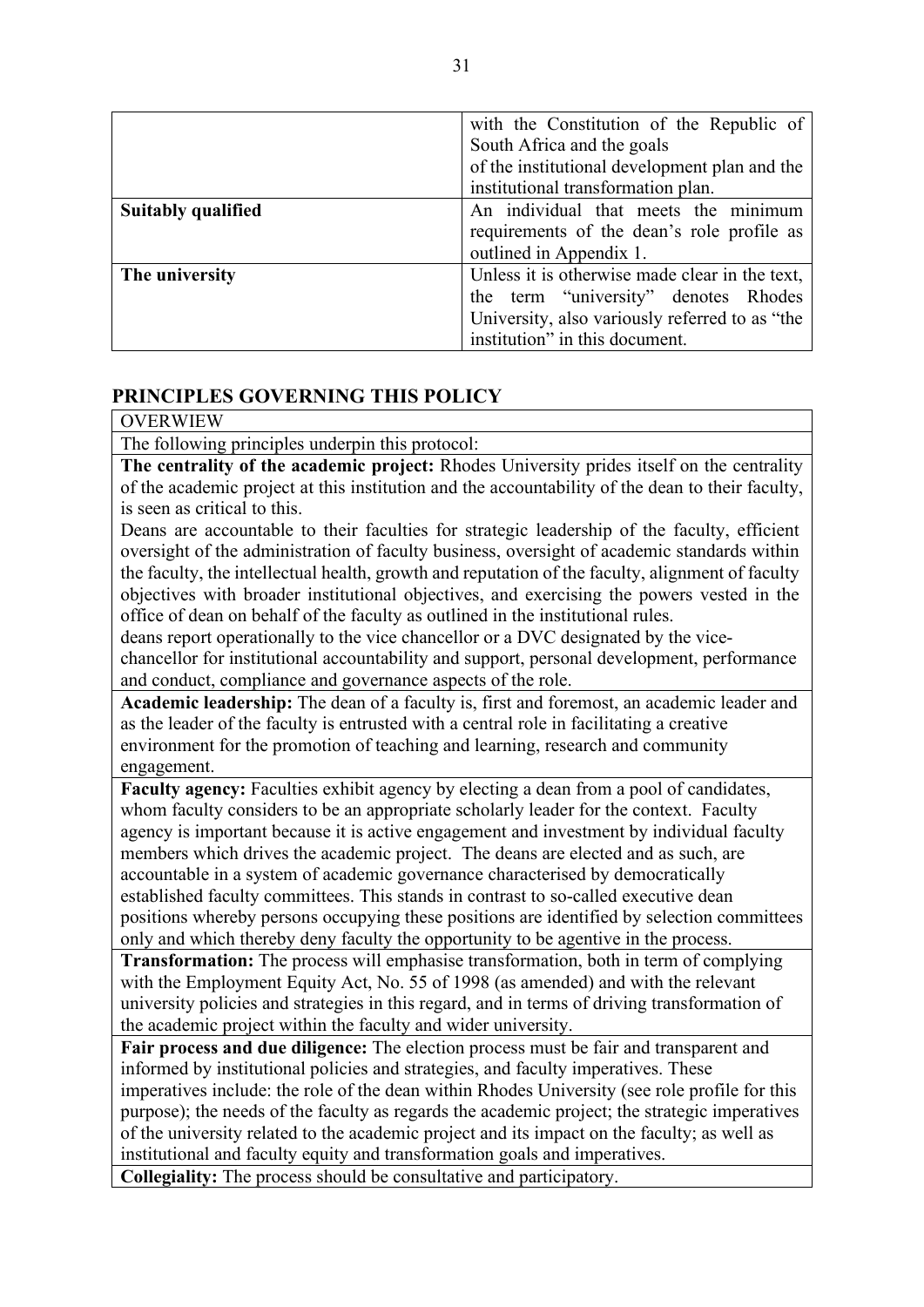**Equity:** The process will be fair in its treatment of internal and external applicants/candidates who will be treated as equals throughout the process.

### **Introduction**

The dean is elected by the faculty. This election process is overseen by the registrar as a neutral representative of the institution, with involvement by the director: HR where a faculty has opted to pursue an external candidate. The faculty's decision as regards the choice of dean is a recommendation which requires approval by senate and council.

Deans are normally appointed for a period of five years. The election process is normally completed by 1 January in the year in which the dean takes office, usually on 1 July. The period of appointment is usually from 1 July to 30 June such that the incoming dean ideally has a period of orientation and settling down and is involved in planning for the next academic year.

Where deans are appointed in exceptional circumstances through nomination by the vicechancellor after consultation with the faculty, the appointment shall not normally exceed two years.

**Overview of the process to be followed approximately nine months prior to the end of a dean's term of office** (details are in the sections below):

- The registrar initiates the process by circular to members of faculty.
- The faculty elects a Faculty Election Team (FET) to facilitate the process.
- The FET meets with faculty and compiles a brief leadership succession document for the faculty, which considers candidates already in the faculty for suitability and willingness in the immediate and longer term with respect to scholarly and administrative leadership track record, people skills, and the transformation needs of the faculty and the university.
- The FET leads a process which decides whether the faculty will follow an internal or an external process. An external search process shall be an exceptional circumstance, and subject to the resource constraints of the university.
- Should the FET's work conclude that an external process is in the interest of the faculty, it engages with the vice chancellor about the capacity of the university to fund an external candidate as a supernumerary position.
- Members of faculty vote on the candidates before them.
- In the case of an external process, a recruitment and selection process must also be completed in the normal way before the recommendation of both the faculty and the selection committee is presented to senate (the process is detailed in section 4).
- The selected candidate is forwarded to senate as a recommendation for appointment.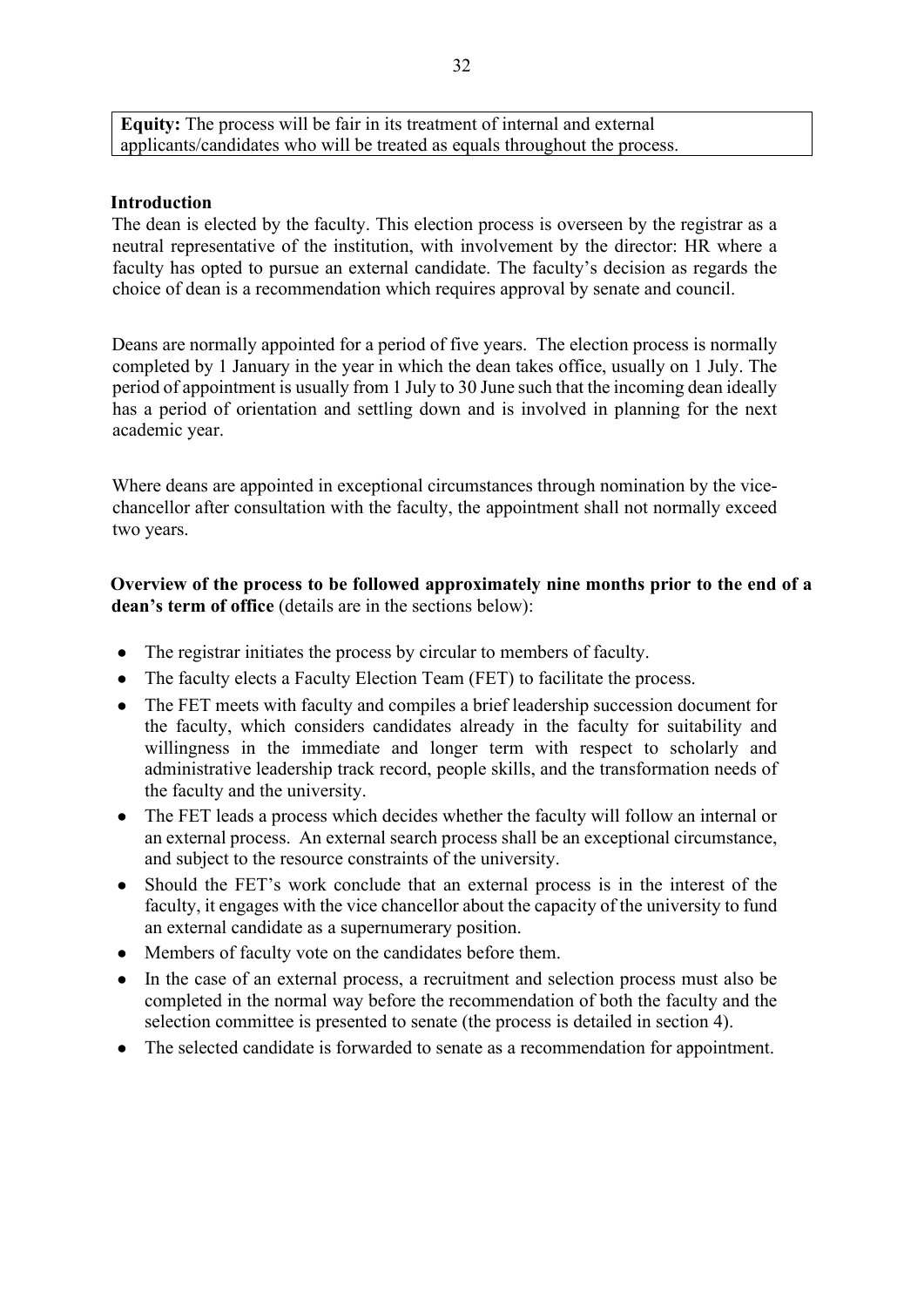

The following chart provides a visual representation of the process to be followed.

### **PROCEDURES FOR IMPLEMENTING THIS PROTOCOL**

(Actions and processes by which the objectives of the protocol will be achieved.)

### **Implementation Procedure 1: Constituting a Faculty Election Team (FET)**

- 1. Constituting A faculty election team (FET)
	- 1.1. At least nine months prior to the end of the current dean's term of office, the registrar will place on the faculty agenda (a normal faculty meeting, involving the current dean), an item to start the process for electing a dean and shall administer the process described in 1.2 and 1.3 below;
	- 1.2. The faculty shall elect a FET. This shall take place as follows:
		- 1.2.1. Members of the faculty shall nominate academics of the faculty for the FET;
		- 1.2.2. The FET shall include no fewer than 4 members and no more than 5 members;
		- 1.2.3. If the FET as elected has fewer than 4 members then the FET shall co-opt members from senior permanent academic university staff outside the Faculty;
		- 1.2.4. The FET should normally include at least three senior academics in the faculty. The current dean or any person standing for election to the deanship will not be eligible for the FET;
		- 1.2.5. Members of the faculty shall be eligible to vote for each member of the FET;
		- 1.2.6. Each member of this team shall be identified by a simple majority vote of those at the meeting;
		- 1.2.7. The group will elect a chairperson from their midst;
		- 1.2.8. Members of the FET retain their individual rights as members of faculty;
		- 1.2.9. For all meetings of the FET, a report shall be tabled at the following faculty meeting.
	- 1.3. The roles of the FET are as follows: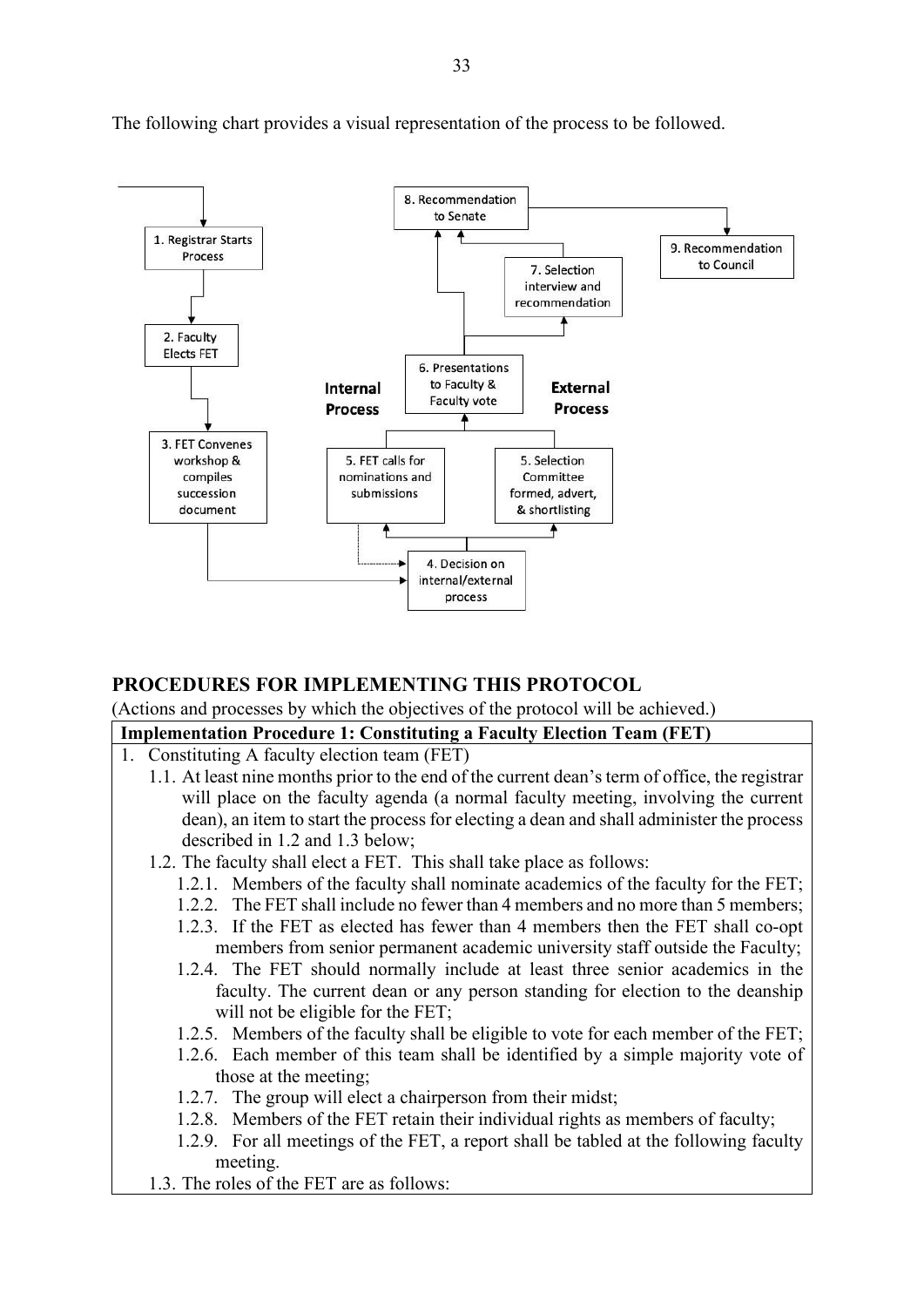- To administer the process of electing a new dean as outlined in 1.3.1 2.4 below;
- To ensure that due process is followed as per this protocol;
- To ensure that the principles underlying this protocol are adhered to.
- 1.3.1. Information gathering and sharing:

The FET will be responsible for ensuring that all the necessary documents [for example: Institutional development plan (IDP), IDP linked faculty operational plan, faculty management dashboard (past three-year student and staff enrolment trend as well as research trend,) institutional transformation plan, faculty transformation plan, faculty enrolment plan, the dean's role profile, conditions of service of deans and others] are available on a relevant electronic platform. This platform will need to be accessible to all applicants and members of faculty.

The FET may consult with the current dean as necessary but the dean will play no part in decision-making. Where the current dean is not standing for re-election, the dean may be asked to prepare a written report, a critical reflection on experiences as dean.

The FET is advised to consult more widely within the University, including the vicechancellor's office, the directors of human resources, equity and institutional culture and institutional planning unit. While the FET may draw on external advice, external advisors are not members of the FET. All external advice solicited shall be minuted.

The registrar's office will within reason provide administrative assistance in supporting the FET (e.g. collection of information required, putting information on relevant electronic platforms and organisation of meetings).

1.3.2. The FET is responsible for managing the time line, and approaching the vicechancellor should an extension of term or ad-hoc appointment be needed in terms of section 9.

It should be noted that it is NOT a good idea for a new faculty dean to take office in January immediately before orientation and registration weeks commence for a new academic year.

### **Implementation Procedure 2: Facilitation of Faculty workshop:**

- 2. Facilitation of Faculty workshop
	- The FET shall arrange and chair a workshop at which:
		- 2.1.1. the needs of the faculty and the institution as they relate to the faculty are identified and discussed;
		- 2.1.2. the role of the dean, process of appointing the dean, and relevant conditions of service are understood;
		- 2.1.3. the specifics of the process are outlined;
		- 2.1.4. all members of faculty have an opportunity to participate in the discussion so that a range of voices is heard;
		- 2.1.5. the current dean, if available for re-election, will not participate as deans already have access to this information. This also avoids any perceptions or concerns that the current dean may unduly influence the discussion.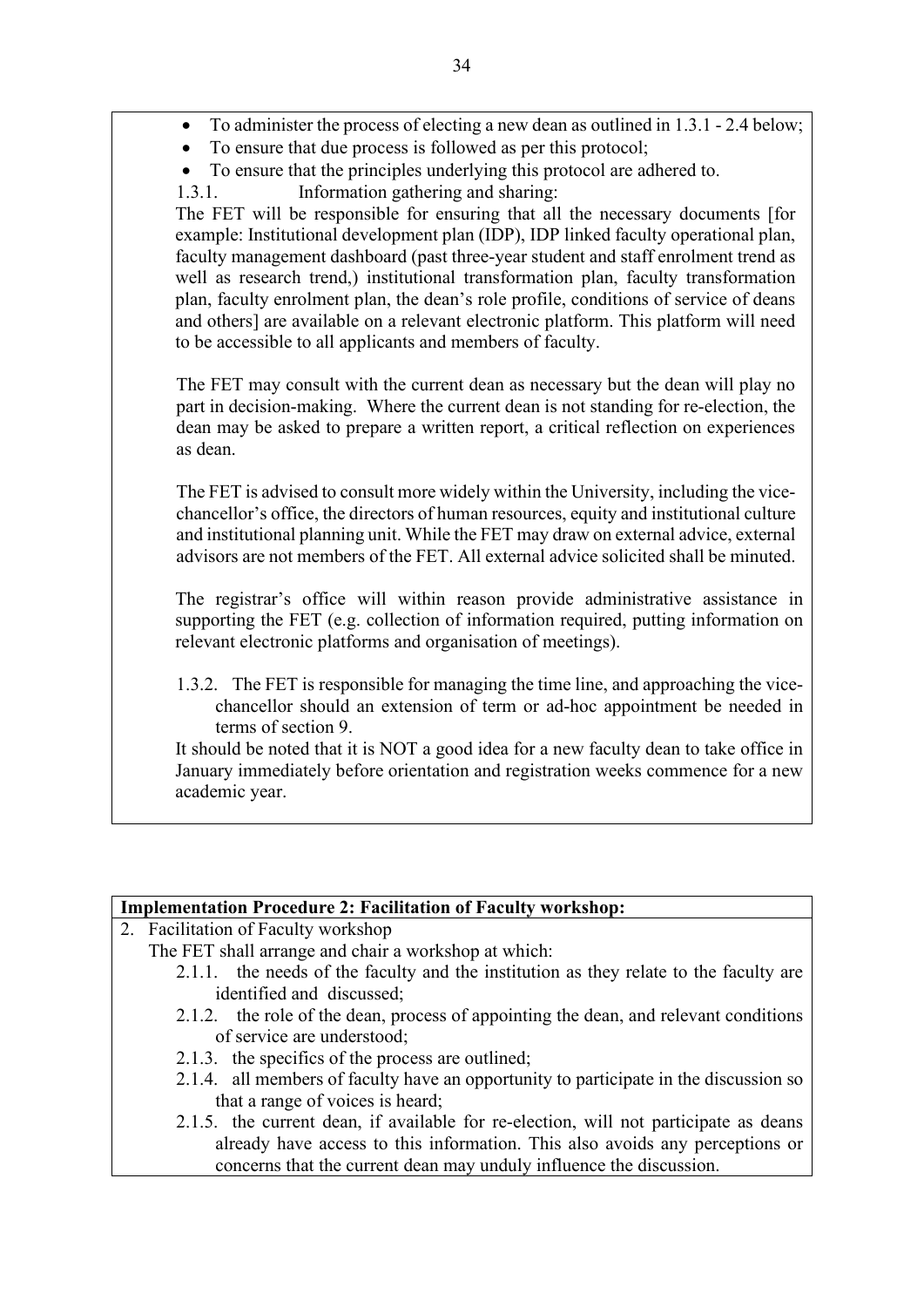- 2.2. The FET shall ensure that a brief minute of the workshop is made available on the relevant electronic platform as soon as possible after the workshop.
- 2.3. The FET shall draw on the feedback from the workshop to:
	- 2.3.1. Compile a short leadership succession document for the faculty.
	- 2.3.2. Identify under-represented designated groups for the position.
	- 2.3.3. Obtain a mandate to search outside of the faculty for a dean if that is appropriate to the context of the faculty.
- 2.4. Leadership succession document
	- 2.4.1. The FET shall compile a short leadership succession document for the faculty, which considers candidates already in the faculty for suitability and willingness in the immediate and longer term with respect to scholarly and administrative leadership track record, people skills, and the transformation needs of the faculty and the university. In compiling this document, may consult the executive leadership of the university. The result of this process shall be reported in writing by the FET to the vice-chancellor, outlining the basis for the decisions taken.
	- 2.4.2. Should the FET's succession document conclude that there is no current candidate suitable or willing to take on the role of dean with the qualities listed, and no chance of a suitably qualified and/or willing candidate from a designated group emerging within the current or the next cycle of election of a dean as a possibility for the faculty to consider, then it shall engage with the vicechancellor for permission to conduct an external search and selection process for a dean. The vice-chancellor, after consultation with the appropriate resource committees of the university (currently the vacancy committee) will indicate to the FET whether or not the resources of the university will be able to cater for an external appointment to the faculty. If the decision is to create an additional post for the attraction of an external dean, the director of HR will set an appointment process in motion to advertise the 5-year dean's position together with an academic post that meets the constraints outlined in section 4. The FET will be part of a selection committee, which will be constituted in the normal way, as outlined by the recruitment and selection policy. A short-listed candidate must go through the same approval stages of faculty presentation and voting as an internal candidate for dean, as well as the normal recruitment and selection processes of the appointment of a professor or associate professor.
	- 2.4.3. Depending on the outcome of the engagement with the vice chancellor, the chair of the FET either requests the registrar to call for formal internal applications/nominations, or the director: HR to proceed with a preapproved external advertising process.

**Implementation Procedure 3: Process of Electing a Dean (applicable to internal and external processes)**

### 3. **Nomination/Application Process**

Prospective candidates for the deanship are identified by a process of nomination or application. All nominees/applicants must submit the relevant documentation as per Appendix 1. In particular, the processes of nomination/application or external recruitment and selection are intended as a means to facilitate the process by identifying and encouraging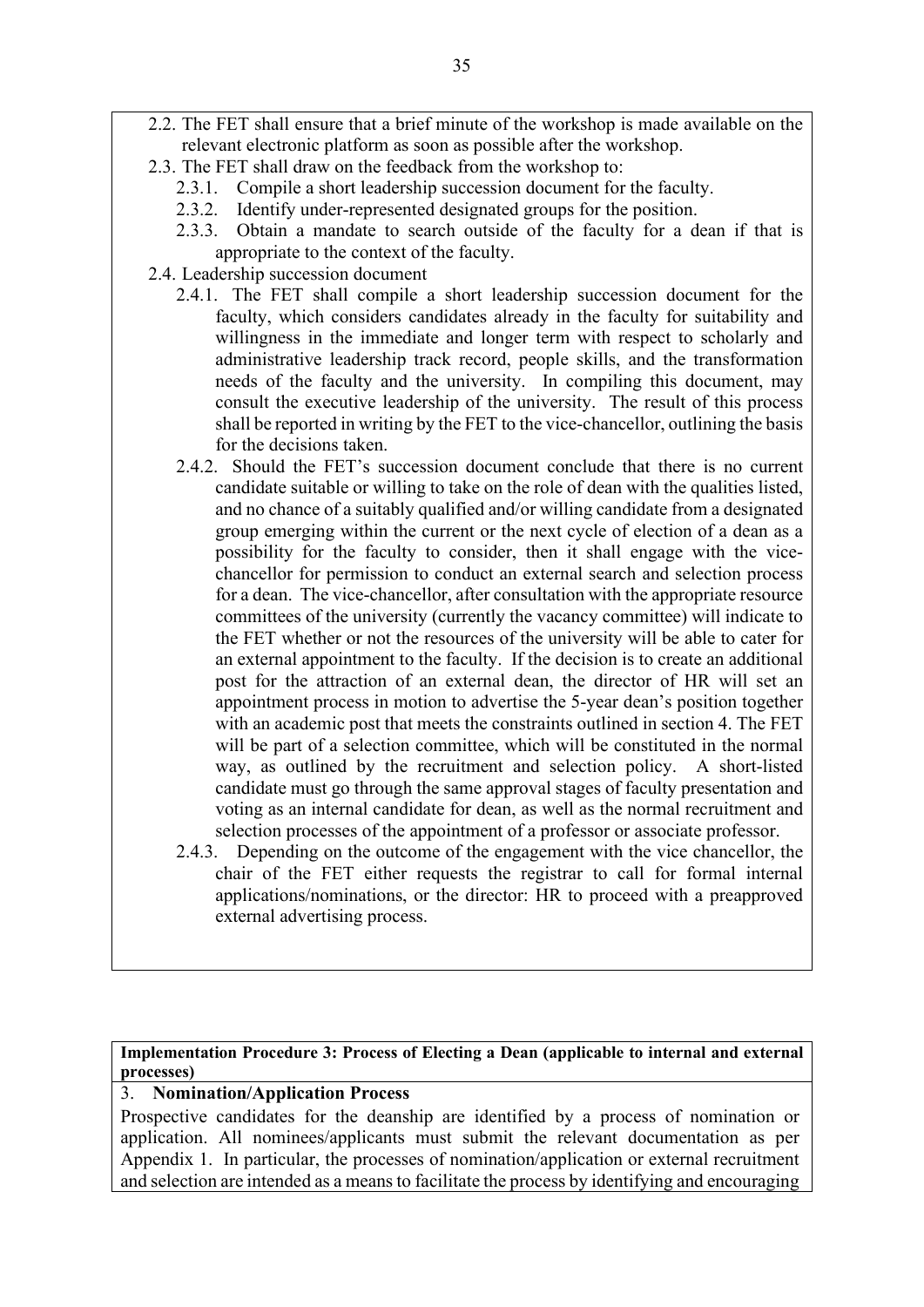suitably qualified individuals to apply. Nominated or headhunted candidates/applicants are conferred no advantage in the subsequent process.

- 3.1. The registrar shall call for nominations/applications from faculty members in the case of an internal process;
- 3.2. The registrar shall receive the details of a shortlisted candidate or candidates from an appropriately constituted selection committee in the case of an external process;
- 3.3. A variety of methods shall be used to encourage suitably qualified individuals to apply for the position;
- 3.4. In the case of an internal election, the process will be as follows:
	- 3.4.1. Any member of the faculty may be invited to make a nomination or support a nominee from within the faculty;
	- 3.4.2. In the case of the faculty of law, pharmacy and education, a nomination shall require the support of the nominator as well as the support of four (4) faculty members in the relevant faculty and the acceptance of the nomination by the nominee;
	- 3.4.3. In the case of the faculties of commerce, humanities and science, a nomination shall require the support of the nominator as well as the support of the lesser of 10% or ten (10) faculty members in the relevant faculty and the acceptance of the nomination by the nominee;
	- 3.4.4. The FET shall approach nominees and invite them to submit the documents to accompany acceptance of nomination as indicated in Appendix 1.
	- 3.4.5. Should a candidate clearly not meet the criteria for the role, the FET should meet with nominators to explain this, and should not submit the nominee to the process.

#### **Implementation procedure 4: Criteria for recruitment and selection of an external dean 4. Criteria**

- 4.1. The primary intention of advertising the post externally must be to attract applications from designated groups as defined in the Employment Equity Act;
- 4.2. Candidates must have all of the leadership, scholarly, teaching and learning experience, and people skills as envisaged for an effective faculty dean (also refer to Appendix 1).
- 4.3. The candidate recommended to senate must, in addition, have a currently active scholarly track record in a field that is already directly offered by the university, such that they may contribute productively to the scholarship of an existing entity of the university during their tenure as dean, and move into a productive academic role in that entity should they step down as dean before they retire from the university.
- 4.4. An external candidate, once shortlisted, will follow the same presentation and election process in the faculty as an internal candidate.
- 4.5. An external candidate will, in addition, follow a recruitment and selection process as a professor or associate professor of an existing entity within the university, and both the faculty and the selection committee's recommendation will serve before senate simultaneously. The head of the entity to which the dean will be attached will be part of the selection process, and the outcome of the faculty vote (including the percentage poll) will be made known to the selection committee.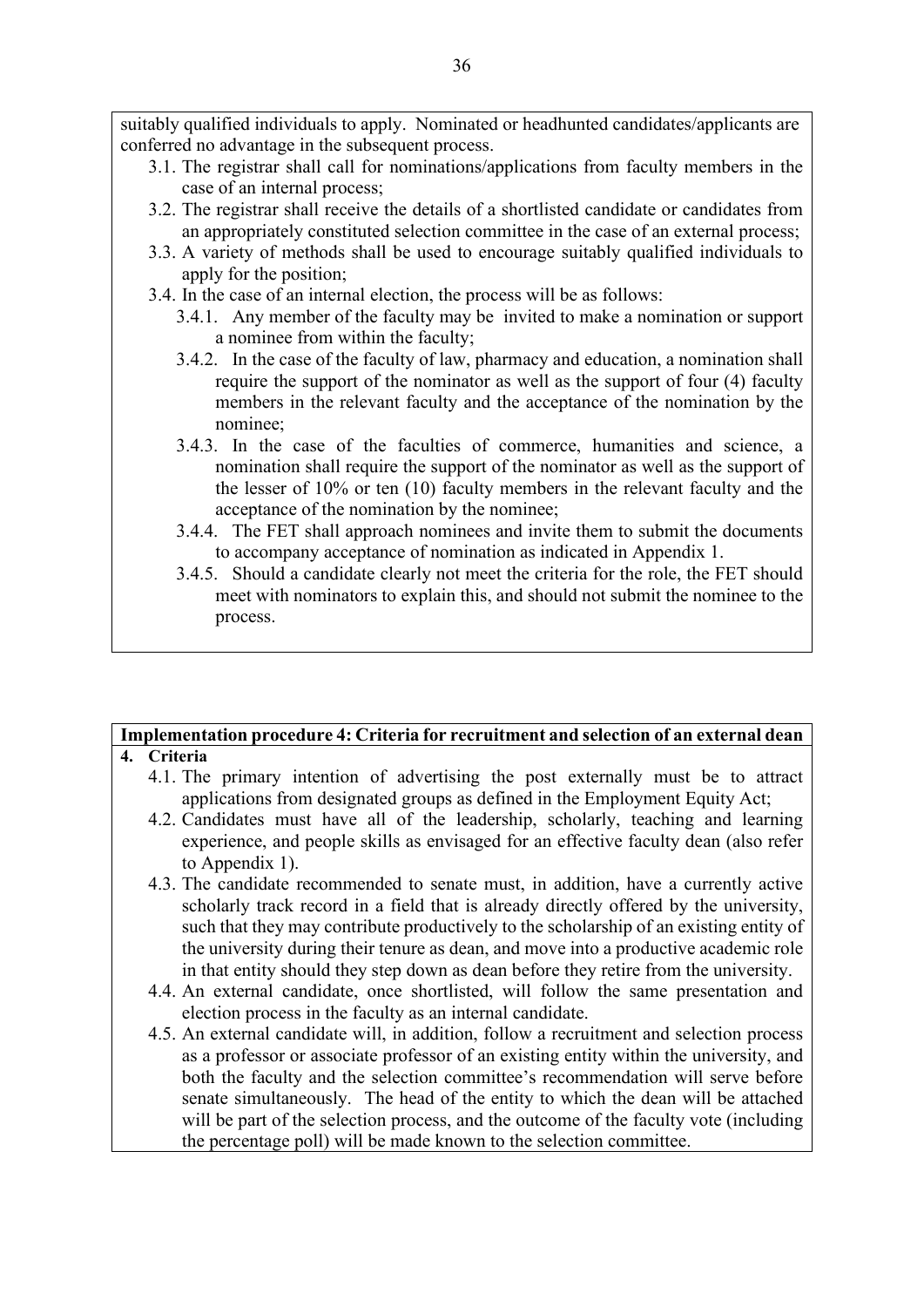4.6. A successful external candidate will receive a contract for a permanent academic appointment attached to an existing entity within the university, with a fixed period secondment into the dean's position.

### **Implementation procedure 5: Presentations to faculty**

### **5. Presentations to faculty**

- 5.1. Candidates do not participate in the process except as candidates;
- 5.2. The FET shall ensure that the following documentation, which was provided by the candidates as part of the application process, will be made available to faculty:
	- 5.2.1. Full curriculum vitae;
	- 5.2.2. A detailed letter of motivation;
	- 5.2.3. A written vision for the faculty. The length of this can be prescribed by the faculty.
- 5.3. The registrar shall announce a special faculty board meeting where the candidates will present a vision for the faculty and answer questions from the faculty related to the vision and the requirements of the role of dean;
- 5.4. This meeting shall be chaired by the chair of the faculty election team and:
	- 5.4.1. the FET members shall attend this meeting;
	- 5.4.2. the registrar or nominee shall be in attendance at this meeting to ensure that all legal and good governance requirements related to this process are met and to advise the faculty as required;
	- 5.4.3. each candidate is normally given 15 minutes to make a brief presentation of their vision to the faculty;
	- 5.4.4. a question and answer session related to the vision follows, as well as other questions to assess the individual's suitability as dean; the question and answer session should last approximately 45 minutes for each candidate.

### **Implementation procedure 6: voting process**

### **6. Voting process**

- 6.1. The registrar will administer and manage the election process. The successful candidate requires the support of an absolute majority  $(50\% + 1)$  of the votes cast by members of the faculty board, provided that a percentage poll equalling at least the quorum of 25% of faculty board members is met;
- 6.2. Voting will take place via the **Instant-Runoff Voting (IRV)** system (see Appendix 2). This will ensure that the dean is elected by an absolute majority of those who would have cast the vote, and that voting can take place during a single vote to avoid inefficiency. "Not appointable" will be included as an option;
- 6.3. The chairperson of the FET shall normally refrain from voting and only use their vote as a tiebreaker;
- 6.4. The voting system used should allow members of the faculty board who are not physically present to cast their votes (e.g. electronic voting);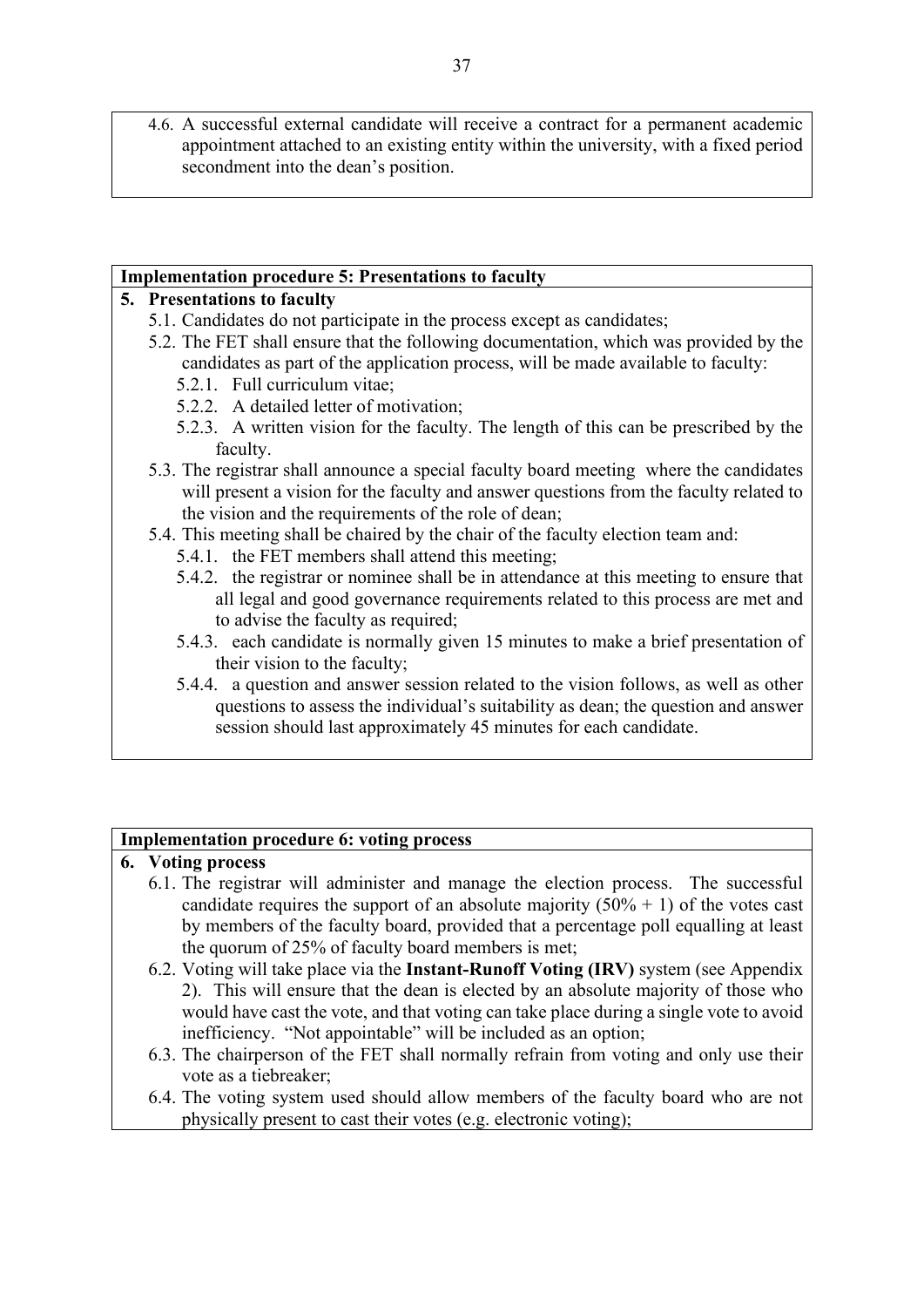6.5. The name of the recommended candidate will be forwarded to senate as a recommendation of the faculty. The name of the recommended candidate will be announced to faculty by the registrar, noting that approval is required from senate.

### **Implementation procedure 7: Ratification process**

### **7. Ratification process**

The registrar will ensure that the relevant faculty documentation (including the name, qualifications, and track record of the elected candidate, the percentage poll, and any other information pertinent to the process) and recommendation (for an external candidate, the recommendation of the selection committee as well) is put before senate for approval and then before council for approval. Should either of these governance bodies not approve the recommendation, its duty is to refer the matter back.

### **Implementation procedure 8: Institutional contract with the new dean**

### **8. Institutional contract with the new dean**

Following the approval of the faculty's (and in the case of an external candidate the selection committee's) recommendation, the director: HR will, on behalf of the institution, issue a letter of contract subject to the conditions of service that prevail for that appointment.

### **Implementation procedure 9: Procedure to follow in the event of an ad hoc appointment, emergency appointment, or extension of the term of a dean**

- 9. In the event that the process of appointing a dean is delayed for whatever reason and/or that the contract of the incumbent dean expires through effluxion of time or that the contract of the incumbent dean is terminated through disciplinary action, resignation or other means, or that contestations within faculties or other conditions make it unviable to hold a normal election, or that the term of office of a dean needs to be extended so as to afford a degree of continuity in the makeup across the institution of faculty deans then:
	- 9.1. The vice-chancellor may, after consultation with a faculty, nominate a dean or acting dean for approval by senate and council;
	- 9.2. Where a dean or acting dean is appointed in exceptional circumstances, the period of appointment shall not normally exceed two years.
	- 9.3. In making the nomination to senate and council, the vice-chancellor shall explain the circumstances relating to the ad hoc appointment of a dean.
	- 9.4. In such circumstances the dean will reasonably meet the requirements for appointment, and may come from outside of the faculty.

**Implementation procedure 10: Procedure to follow in the event that an incumbent dean wishes to stand for a second subsequent term**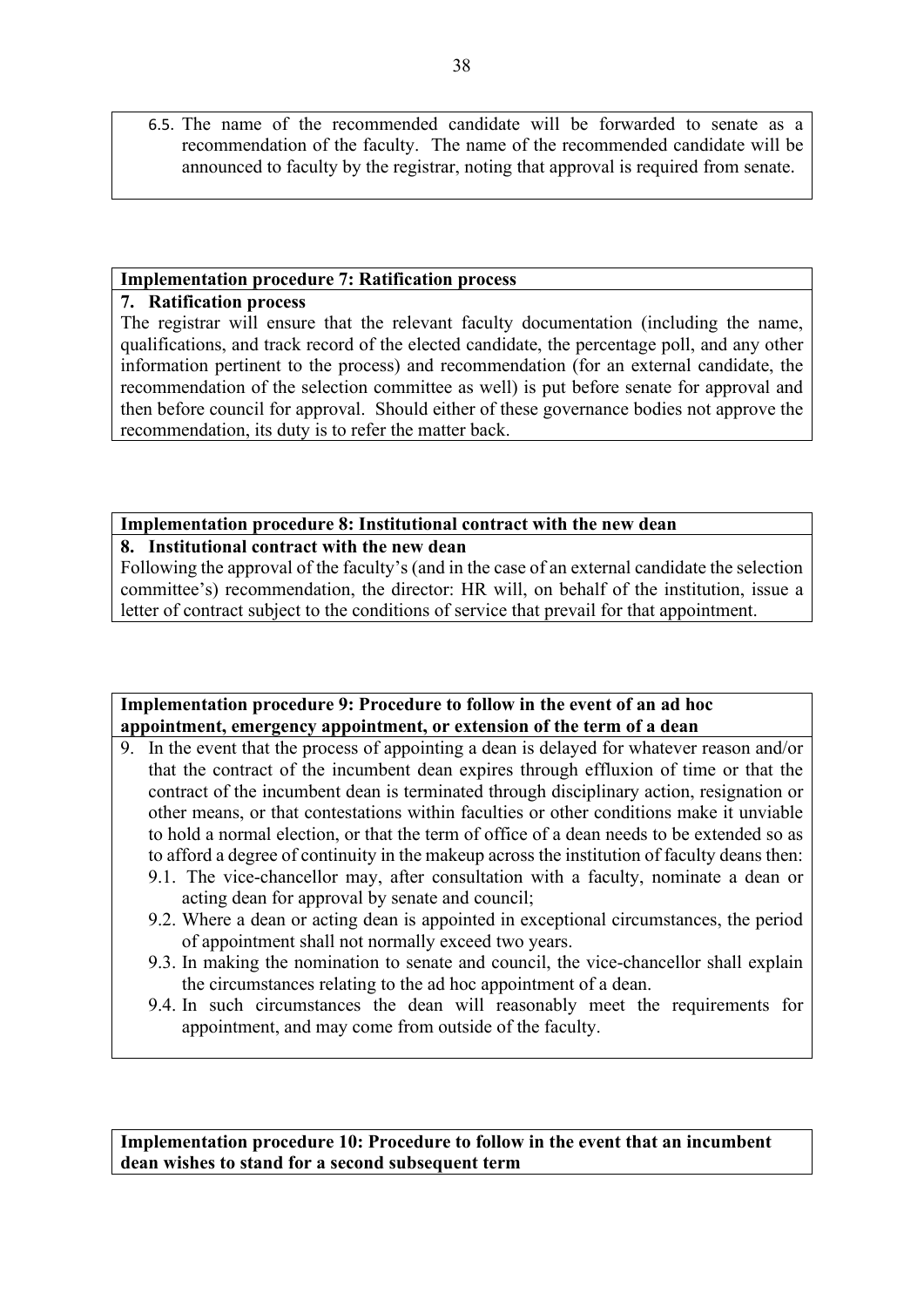### **10. Procedure to follow in the event that an incumbent Dean wishes to stand for a second or subsequent term**

- 10.1. An incumbent dean may stand for re-election as per this protocol;
- 10.2. In the case of full-time deans, if the dean was originally an internal candidate, they may already be on secondment from their Department. If this is the case, then a reasonable amount of time before applications are due, the incumbent may open a discussion with the vice chancellor, or a DVC designated by the vice chancellor, and the HOD of their academic department as to whether the post in the academic department will be reserved for them for a further term of five years. The matter must be settled and acknowledged in writing by the VC or a designated DVC before the application for re-appointment as dean is submitted.
	- 10.2.1. Such a post may be retained by the dean and backfilled by a contract appointee, at the discretion of the university in consultation with the academic department, provided that the dean has continued to raise the scholarly voice of the discipline at Rhodes through supervision, publication or other intellectual contributions that benefit the output and reputation of their home department. This discussion may be facilitated by the vice-chancellor, or a deputy vicechancellor.
	- 10.2.2. If the dean is not actively contributing to the research and supervision outputs of their home department<sup>[1](#page-38-0)</sup>, and the academic department is of the view that the post needs to be filled by a full-time appointment, then the dean has the right to return to that post at the completion of their current term of office as dean<sup>[2](#page-38-1)</sup>.

### **Implementation procedure 11: Continuity in the institutional leadership made up of the faculty deans**

- 11. Given the critical institutional leadership role that the faculty deans, as a body, play in the running of the university, it is desirable that the terms of deans in various faculties are staggered, and that a circumstance is avoided where more than half of the terms of office of faculty deans fall vacant simultaneously.
	- 11.1. The vice-chancellor may, after consultation with a faculty so affected, approach senate and council to extend the term of a specific dean according to the procedure of section 9, so as to ensure a degree of continuity in the institutional academic leadership body.

**Written: From source document re the faculty deans, approved by council, 12 September 2013. Re-written draft by the inter-faculty working group: from the above-mentioned source document and in consultation with stakeholders, 12 September 2018. Further revised draft: by a senex task team on the feedback from faculties, 11 July 2019.**

<span id="page-38-0"></span><sup>1</sup> *Given the heavy administrative load of a Faculty Dean, the suggested default level of contribution is one accredited research unit per year on average, and ongoing contribution to research supervision, but this should be open to disciplinary specific negotiation and agreement at the commencement of a term of office.*

<span id="page-38-1"></span>*<sup>2</sup> As a transition arrangement for Faculty Deans already in office on the date of approval of this protocol, the requirement for such a contributory arrangement to be in place for the current term in order to have their departmental tenure extended will not apply, but will apply to them for future terms of office should they stand for re-election.*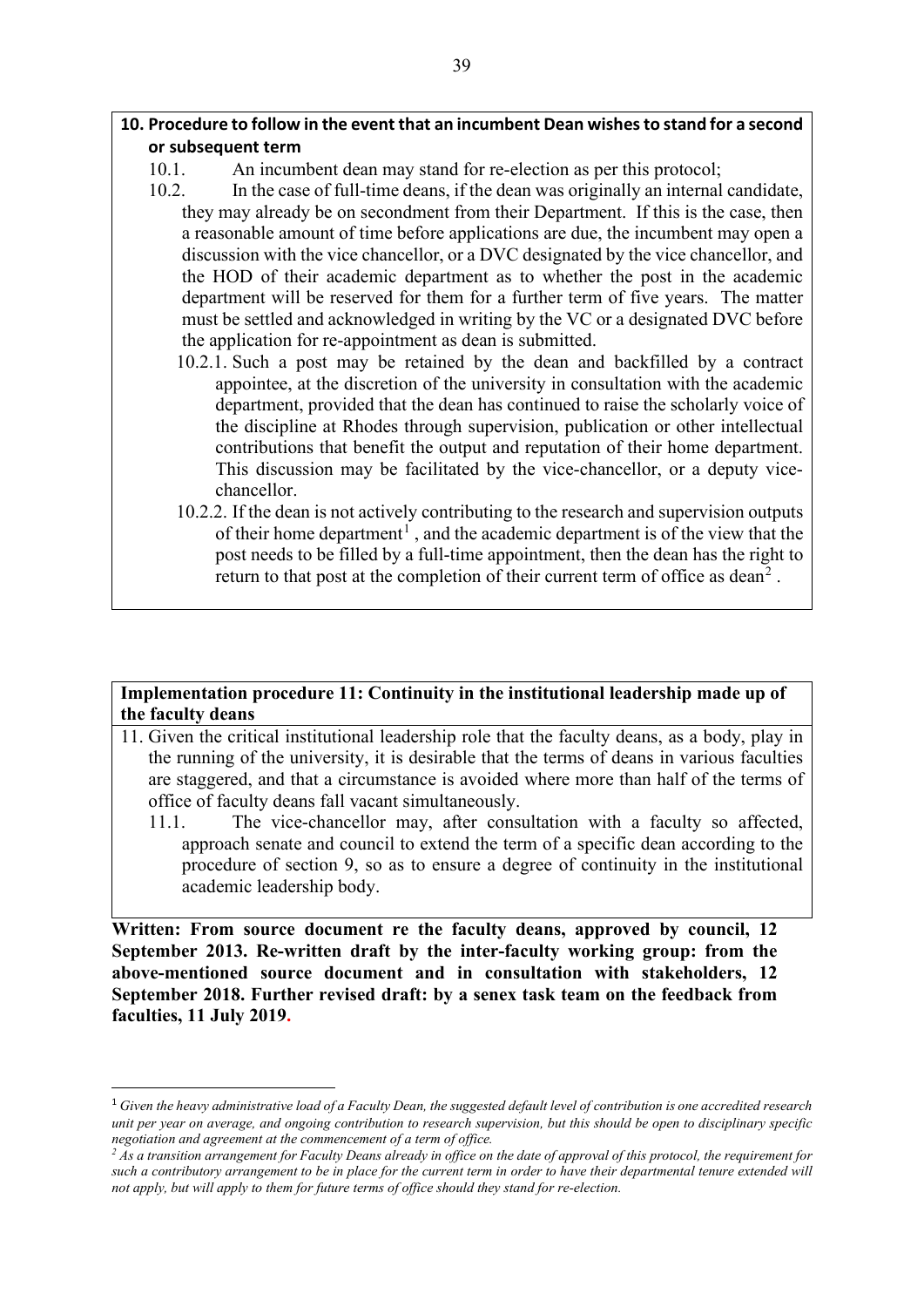### **APPENDIX 1: CANDIDATE MINIMUM REQUIREMENTS AND SUITABILITY**

### **Minimum requirements and suitability**

Minimum requirements typically include, but are not limited to the following. Candidates must:

- Meet the requirements at least at the level of associate professor in terms of the university's criteria for promotion;
- Have a doctoral qualification;
- Have a proven scholarly track record;
- Demonstrate clear evidence of leadership capacity;
- Have been involved in university committees;
- Demonstrate clear evidence of an ability to initiate and run an academic project at a senior level.
- Have a track record of integrity and commitment to good governance and ethical leadership;
- Have a demonstrable record of leading the transformation of the curriculum (in the broad sense), and of departmental cultures and staff structures.
- Typically, have at least 10 years working experience as an academic and/or researcher and/or relevant profession.

In addition to the above, it is expected that the individual being considered as dean can demonstrate their suitability in most of the following areas:

- A research profile, preferably having led initiatives at the departmental/faculty level and have demonstrated their ability to improve research within the department/faculty.;
- Supervision of post-graduates and where appropriate at the doctoral level, with a keen understanding of the role of supervisor;
- Teaching at the undergraduate and post-graduate levels, preferably having led initiatives at the departmental/Faculty level;
- Having explored community engagement (CE) linkages in terms of teaching and research;
- Leadership and management roles at the departmental or faculty level. These roles can be formal (e.g. HoD, deputy HoD, Acting HoD, Head of research or teaching within the department) or informal roles (e.g.
- mentoring of young staff, research leadership roles, HoD or Faculty project);
- Co-ordination and administration at the departmental or faculty level.

Additional reasonable faculty specific criteria may be added at the time that a call for nominations is made by the registrar.

### **Documents to accompany acceptance of nomination / application**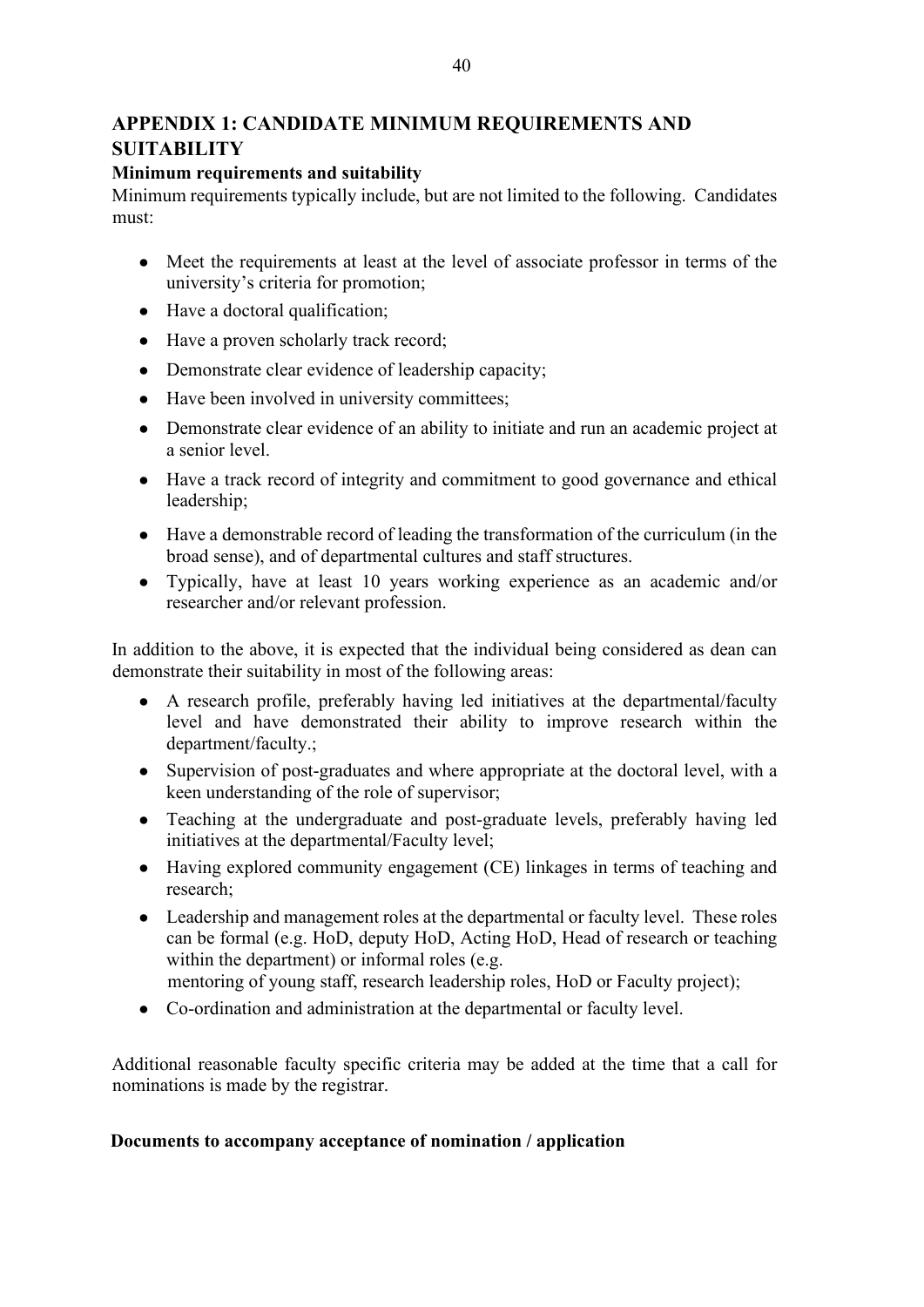- Full curriculum vitae
- A detailed letter of motivation
- A written vision for the faculty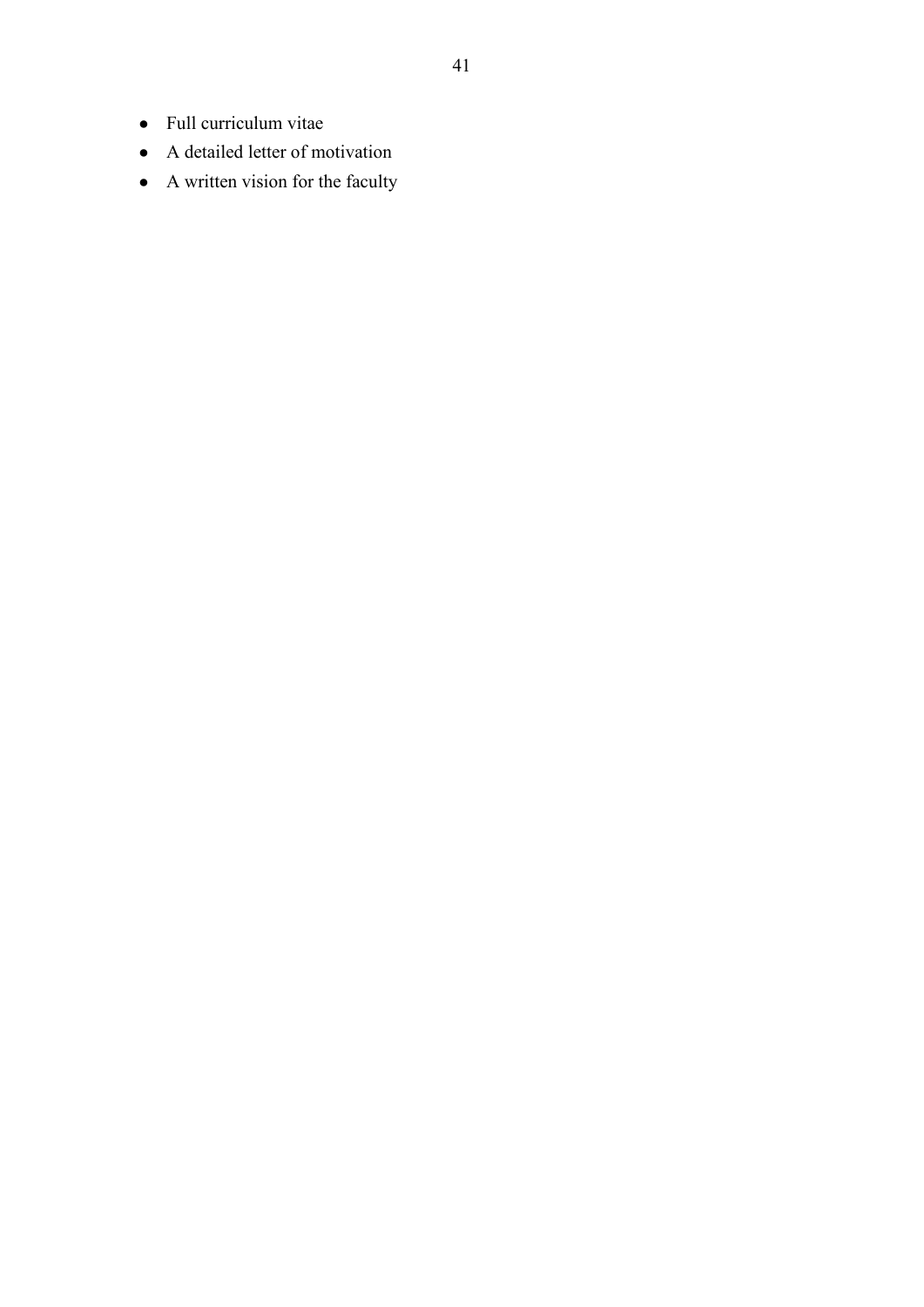### **APPENDIX 2: VOTING PROCESS**

Instant-Runoff Voting (IRV) shall be used during the voting procedure. IRV combines the principle of **faculty agency** (such that the election produces a winner (recommended candidate) who has the approval of an absolute majority of faculty) with **efficiency**. When there are three or more candidates, a simple ballot will not always produce an absolute majority. The remedy for this is to have a 'runoff' (whereby the candidate with the least votes is eliminated and a second round of voting is held; this is repeated until an absolute majority is produced). However multiple ballots systems are inefficient (wasting voters' time, and with possible adverse impacts on participation and hence the likelihood of a successful election). As the name suggests, IRV is able to achieve the assured majority of a runoff system, but with a single ballot.

Voting procedure: Each voter ranks all the candidate on the ballot in order of preference (1, 2, 3, etc., where 1 is the favoured candidate). The FET chair abstains from voting and only uses his/her vote to break a tie.

Enumeration procedure:

- 1. Enumerators count the '1's. If there an absolute majority then the recommended candidate is found.
- 2. If no majority is produced by the first count, the last placed candidate (with the least '1's) is eliminated. If there is a tie for last, all of these candidates will be eliminated unless this would leave only one candidate. If this is the case, the '2' (and if this is not decisive, then the '3's, etc.) will be counted to break the tie for last.
- 3. The ballots for the eliminated candidate (or candidates) are then re-allocated according to the second choice (2) indicted on each ballot. (For example if 'Dave' votes for Thando (1), Sputnik (2), and Atul (3), and Thando is eliminated, Dave's vote will count for Sputnik.)
- 4. The votes are then recounted. If there an absolute majority then the recommended candidate is found.
- 5. If not, steps 2 and 4 are repeated until a then the recommended candidate is found. Where necessary lower preference selections will be counted (For example if 'Dave' votes for Thando (1), Sputnik (2), and Atul (3), and Thando is eliminated in the first round and Sputnik in the second round, Dave's vote will count for Utul in the third round).
- 6. If when only two candidates remain, there is a tie, the chair casts the tie-breaking vote.
- 7. In the voting process for the election of faculty deans, a vote of 0 will indicate that the candidate is not appointable, and candidates who have an absolute majority of "not appointable" votes will be deemed to be not appointable.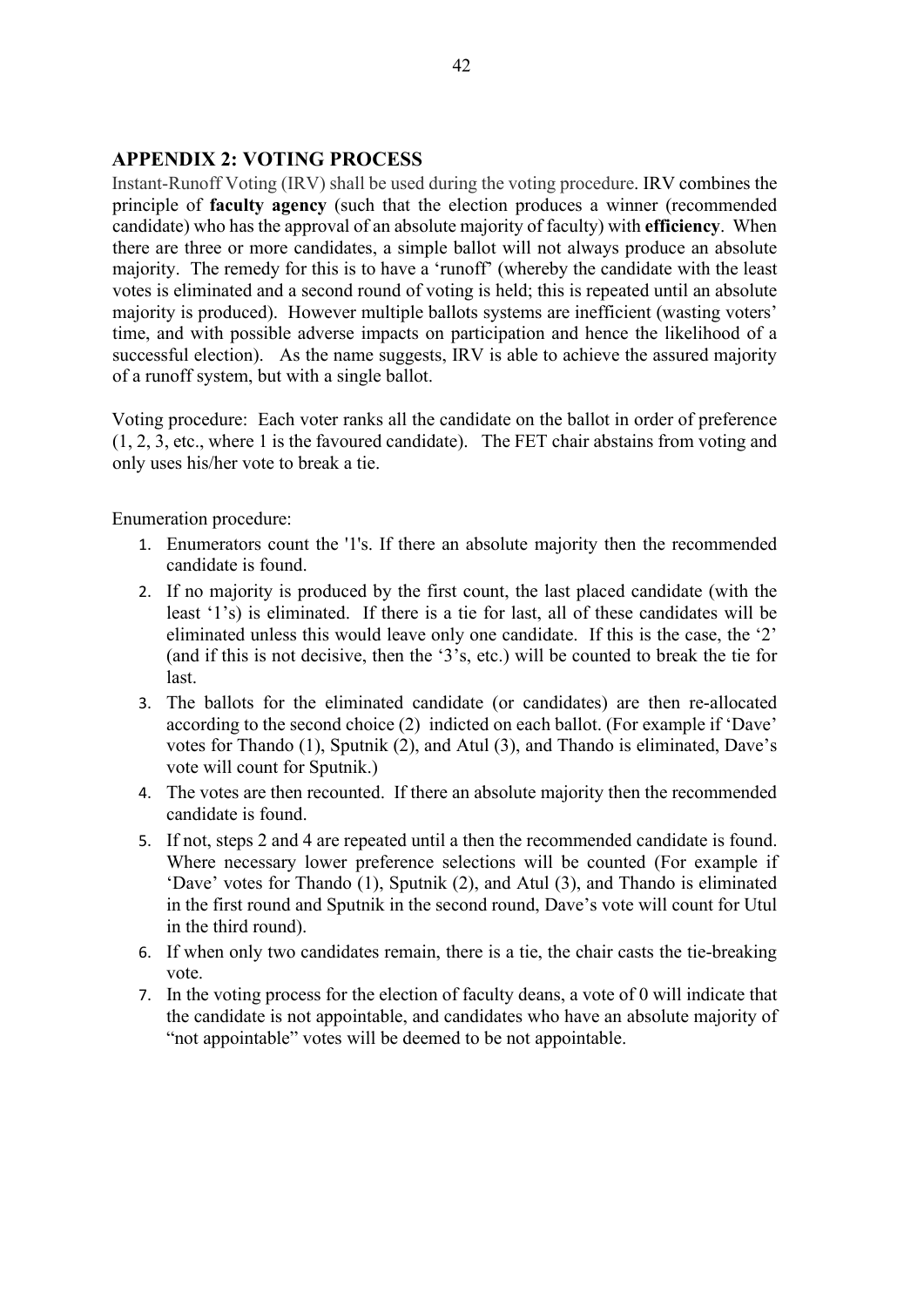

Source: Adapted from Wikipedia

(https://en.wikipedia.org/wiki/Instantrunoff\_voting#/media/File:IRV\_counting\_flowchart.svg )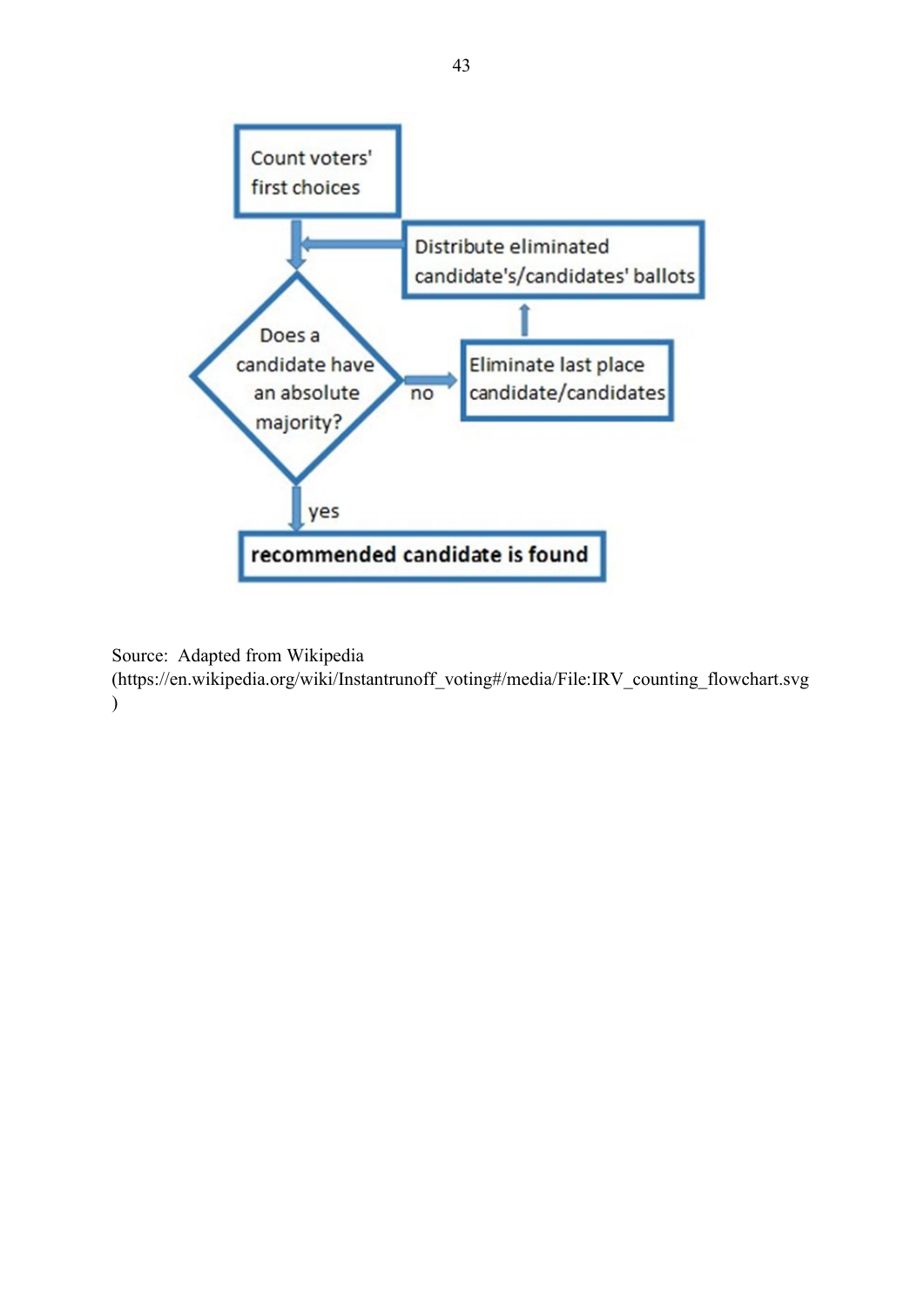### **ANNEXURE 2: PROTOCOL FOR ELECTION OF DEPUTY DEANS**

### **1. INTRODUCTION**

The deputy dean is elected by the faculty. This election process is managed by the registrar. The faculty's decision as regards the choice of deputy dean is a recommendation which requires approval by senate and council.

The dean's term of office is five years. In contrast, the deputy deans are appointed for a period of two and half years. This allows for the possibility of multiple individuals having this leadership opportunity before the next dean's election and contributes to the continuity of the leadership of the faculty. The term/s of the deputy dean/s are usually for 1 October to 31 March or 1 April to 30 September. The election process is normally completed by 1 June in the year in which the deputy dean takes office.

As the role of deputy dean is to partner with and support the dean, the election of the deputy dean will usually take place after the election of a dean.

Each faculty shall usually have a deputy dean but in the faculties of humanities and science, there may be up to two deputy deans.

### **2. GUIDING PRINCIPLES**

The following are guiding principles in the election of deputy deans:

- The deputy dean/s partner with and support the dean in the realisation of the vision of the faculty and assist with some of the management and administrative work.
- The deputy dean's particular responsibilities and specific focus areas or portfolios may vary from faculty to faculty as the strategic work may be divided between the dean and deputy dean/s on the basis of individual strengths and experience.
- The deputy deans are elected and as such, are accountable in a system of academic governance characterised by democratically established faculty committees.
- The election process must be informed by institutional and faculty imperatives. These imperatives include: the role of the dean and deputy dean (see role profile for deputy dean) within Rhodes University; the needs of the faculty as regards the academic project; the strategic imperatives of the university related to the academic project and its impact on the faculty; as well as institutional and faculty equity and transformation goals and imperatives.
- The process should be consultative and participatory.
- An expansive approach should be taken to the identification of candidates in line with the strategic imperatives of the university.

### **3. SUPPORTING FOR DEANS AND DETERMINATION OF NUMBER OF DEPUTY DEANS**

Individuals appointed into the deputy dean roles will be required to support the dean as follows:

| <b>Faculty</b> | Hours per week of support x 46 weeks of the year |
|----------------|--------------------------------------------------|
| Commerce       |                                                  |
| Education      |                                                  |
| Humanities     |                                                  |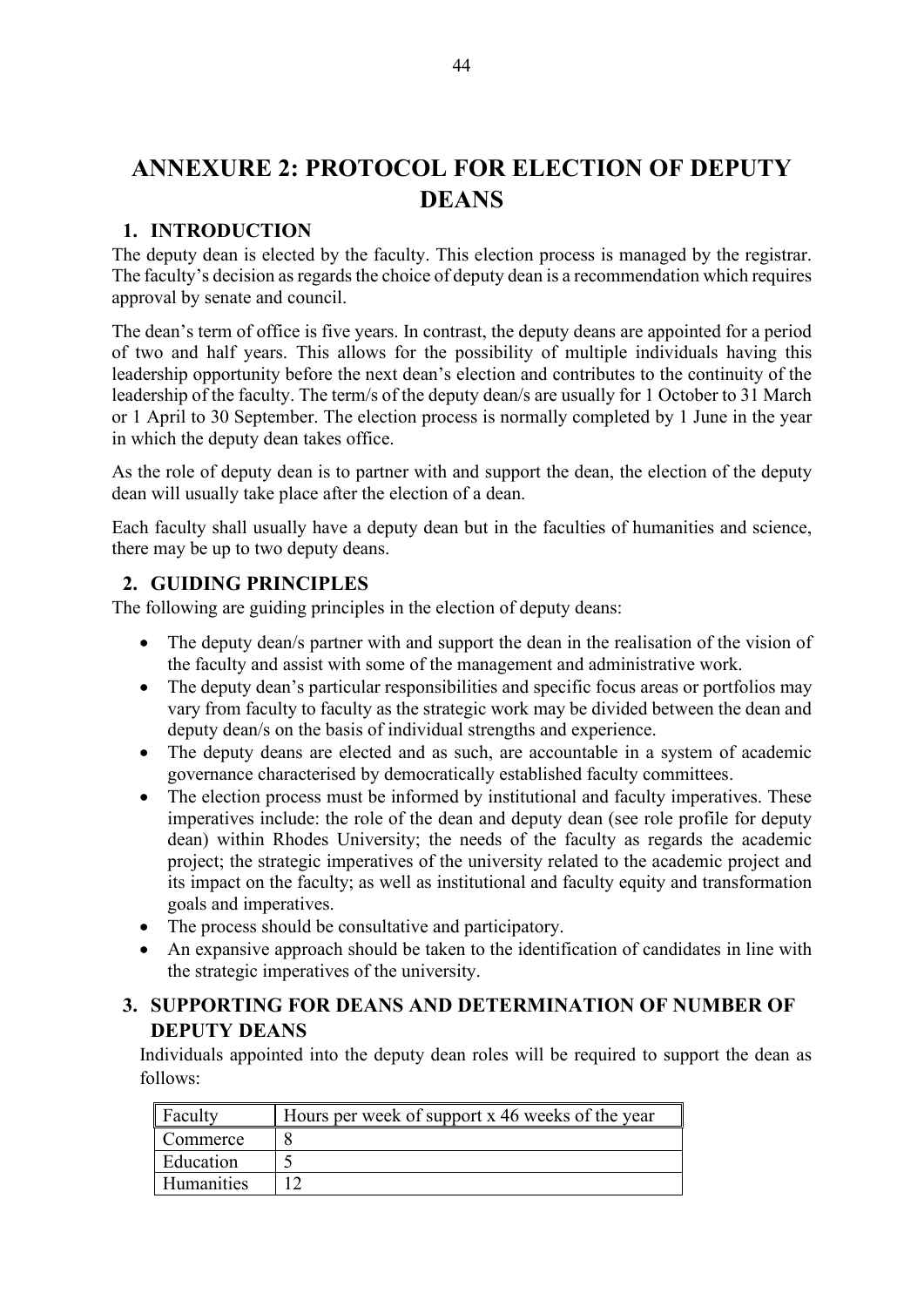| Law      | 5 (inclusive of the Deputy HoD role) |
|----------|--------------------------------------|
| Pharmacy | 5 (inclusive of the Deputy HoD role) |
| Science  |                                      |

In the case of the faculties of humanities and science, the size of these faculties impacts the extent of the work of the dean and deputy dean, with each dean requiring at least 12 hours per week of support from a deputy dean or deputy deans. From time to time, the deputy dean may also occupy the role of head of department. While it is important that the dean is given adequate support from the deputy deans, it is also important that executing the required responsibilities (and associated hours) is viable for the deputy dean.

The level of support (or relief from other duties) that can be provided to each deputy dean will be negotiated with the relevant parties prior to the nomination being accepted so that this acceptance of the nomination is informed by the support/relief that can be provided and what has been agreed. It is expected that some sort of support/relief will usually be required and provided. Should the faculties of humanities and science each only have one deputy dean (where the person will be required to provide 12 hours of support to the relevant dean), a nonnegotiable minimum level of support of at least 4 hours will be provided.

### **a. Deputy dean roles in the faculties of humanities and science**

In the case of the faculty of humanities and science, there shall be up to two deputy deans per faculty, usually each contributing 6 hours each to this role per week (12 hours in total), unless changed by agreement. The deputy dean role can be held at the same time as the role of HoD. The new deputy dean will also be a full-time academic and may also have a strong research profile or heavier than usual teaching load. It is acknowledged that such an individual will not be able to sustain all of these roles if appointed as deputy dean. For each new appointment, an assessment of what is viable for the individual will need be made and a determination of where relief and support will be provided. Such an assessment will be undertaken by the dean, head of department where the new deputy dean is not the HoD and the director: HR, after consultation with the prospective deputy dean. Such an assessment may include the provision of appropriate assistance e.g. teaching assistance to the department to relieve the individual of some of his/her current teaching responsibilities (including supervision of post-graduates) or research assistance to the staff member to support ongoing research.

| Person has full teaching load, is an active researcher and is HoD. | Person has full teaching load and                                                             |                                                                                                     |
|--------------------------------------------------------------------|-----------------------------------------------------------------------------------------------|-----------------------------------------------------------------------------------------------------|
| Current work hours at least 40 hours per week.                     |                                                                                               | is an active researcher and works                                                                   |
|                                                                    |                                                                                               | at least a 40 hour week.                                                                            |
|                                                                    | Person now appointed deputy dean which will involve a further 6 hours of responsibilities.    |                                                                                                     |
| After<br>assessment                                                | and After assessment                                                                          | and<br>and After<br>assessment                                                                      |
|                                                                    |                                                                                               | consultation, it is agreed that consultation, it is agreed that consultation, it is agreed that the |
|                                                                    |                                                                                               | the person needs to be relieved   the person needs to be relieved   person will continue with their |
|                                                                    | from 4 hours of teaching from 4 hours of teaching                                             | current teaching load. However,                                                                     |
| assistance for 35 weeks (total of                                  | assistance for 35 weeks (total of                                                             | research assistance will be                                                                         |
| 140 hours for the year). All                                       | 140 hours for the year).                                                                      | provided to support this person's                                                                   |
| academics in the department                                        | However, not all individuals in                                                               | research. An allocation of funds                                                                    |
|                                                                    | have a full workload (inclusive the department are working at will be made to the individual. |                                                                                                     |
|                                                                    |                                                                                               |                                                                                                     |

A few examples illustrate how this will take place.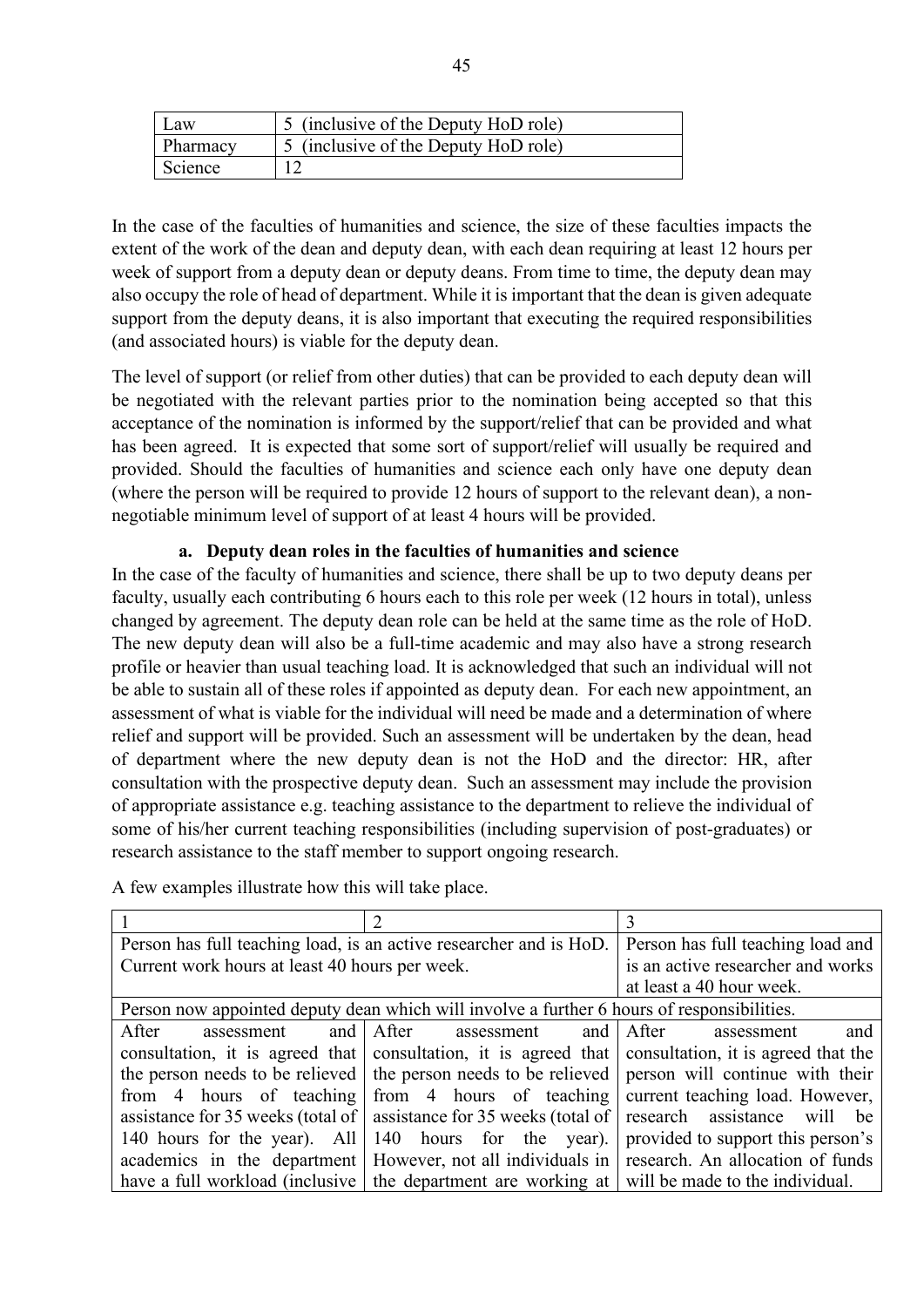|                                                      | of teaching (this includes post-   full capacity (inclusive of     |
|------------------------------------------------------|--------------------------------------------------------------------|
| graduate supervision), research   teaching, research | and                                                                |
|                                                      | and administration) and administration) and work is                |
|                                                      | therefore the department needs reallocated to others in the        |
|                                                      | additional capacity. An department. No additional                  |
|                                                      | allocation of funds will be made   support needs to be provided to |
| to the department for the the department.            |                                                                    |
| appointment of teaching                              |                                                                    |
| assistance.                                          |                                                                    |

### **b. Deputy dean role in the case of the faculty of commerce**

In the case of the faculty of commerce, there shall be one deputy dean who shall be responsible for providing 8 hours of deputy dean support. The deputy dean role can be held at the same time as the role of HoD. The new deputy dean will also be a full-time academic and may also have a strong research profile or heavier than usual teaching load. It is acknowledged that such an individual will not be able to sustain all of these roles in the future. For each new appointment, an assessment of what is viable for the individual will need to be determined and where additional relief may need to be provided. Such an assessment will take place by the dean, head of department where the new deputy dean is not the HoD and the director: HR, after consultation with the person. Such an assessment may include the provision of appropriate assistance e.g. teaching assistance to the department in order to relieve the individual of some of his/her current responsibilities. The examples in section 3.1 apply here except that the person works an additional 8 hours per week.

### **c. Deputy Dean role in the case of the Faculty of Education**

In the case of the faculty of education, there shall be one deputy dean who shall be responsible for providing 5 hours of deputy dean support.

The deputy dean role can be held at the same time as the role of HoD. The new deputy dean will also be a full-time academic and may also have a strong research profile or heavier than usual teaching load. It is acknowledged that such an individual will not be able to sustain all of these roles in the future. For each new appointment, an assessment of what is viable for the individual will be made and where additional relief may need to be provided. Such an assessment will take place by the dean, head of department where the new deputy dean is not the HoD and the director: HR, after consultation with the person. Such an assessment may include the provision of appropriate assistance e.g. teaching assistance to the department in order to relieve the individual of some of his/her current responsibilities. The examples cited in 3.1 apply here except that the person works an additional 5 hours per week.

### **d. Deputy dean in faculty of pharmacy**

Currently, the dean in the faculty of pharmacy is also the HoD. The deputy dean is also the deputy HoD. Therefore two individuals occupy these four roles.

The hours required, for the deputy dean and the deputy HoD roles, is 5 hours per week. In this case, no support will usually be provided to the deputy dean.

### **e. Deputy Dean in the Faculty of Law**

Currently, the dean in the faculty of law is also the HoD. The deputy dean is also the deputy HoD. Therefore two individuals occupy these four roles. The faculty has indicated support for this model to continue.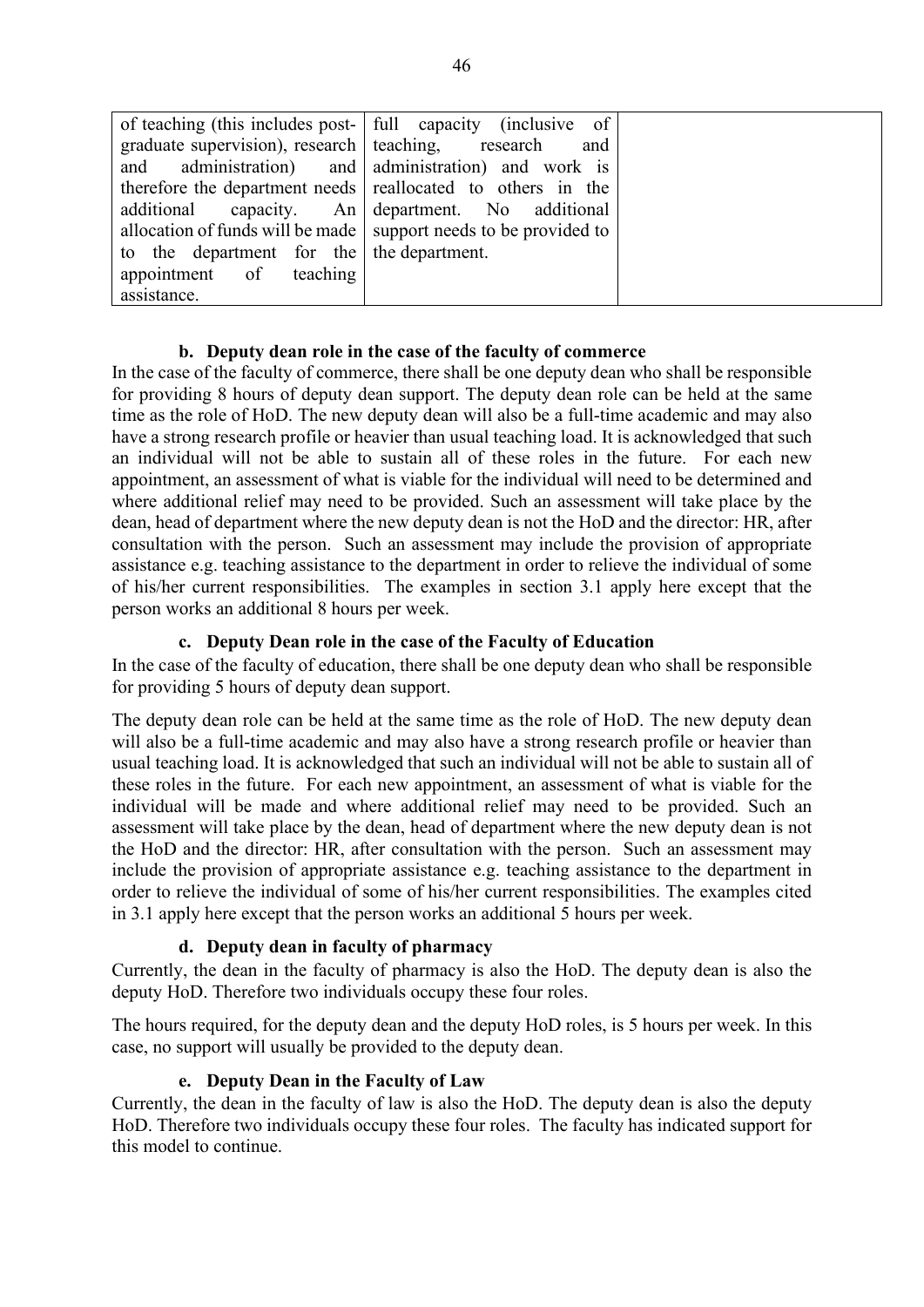The hours required, for the deputy dean and the deputy HoD roles, is 5 hours per week. In this case, no support will usually be provided to the deputy dean.

### **4. REMUNERATION AND CONDITIONS OF SERVICE**

There is a separate document outlining these matters.

### **5. PROCESS FOR ELECTING A DEPUTY DEAN**

a. Usually six months prior to the end of the current deputy dean's term of office, the registrar will place on the faculty agenda (usually a normal faculty meeting, involving the current deputy dean/s), an item to start the process for electing a deputy dean and shall administer the process described in 5.2 and 5.3 below;

Also, at this meeting, and if relevant to the faculty, a decision will be taken as regards the number of deputy deans for the faculty.

Also, at this meeting, each faculty needs to determine who will be responsible for guiding the election process.

In the case of the faculties of humanities, commerce and science, the faculty has two choices:

(a) That provided the new incoming dean has been identified or there is a current dean in office, s/he will facilitate the process;

OR

- (b) The faculty shall elect a group of three of its members, called the faculty election team to facilitate the process. Should this option be chosen, this shall take place as follows:
- Members of the faculty present at the faculty meeting shall nominate academics to sit on this faculty election team;
- Each member of faculty present at the meeting shall have three votes. This faculty election team shall be identified by a majority vote of those at the meeting;
- This faculty election team should be established academics, recognised by their peers for their wisdom and who will not be standing for election. The incoming dean may be a member of this group. The current deputy dean may not be a member of this group, even if the person is not standing for re-election;
- The group will elect a chairperson from their midst.

In the case of the faculties of education, law and pharmacy, the faculty has two choices of facilitator:

- (a) That provided the new incoming dean has been identified or that there is a current dean in office, that s/he facilitate the process;
- OR
- (b) The faculty shall elect to have an external facilitator, external to the faculty.
	- b. *Information:* the facilitator or faculty election team shall ensure that relevant information is made available to prospective nominees on a university website. This information will include the incoming dean's vision for the faculty, faculty transformation plan, faculty development plan, university transformation report, institutional development plan, the deputy dean's role profile, demographic profile of staff of faculty and institution and conditions of service of deputy deans and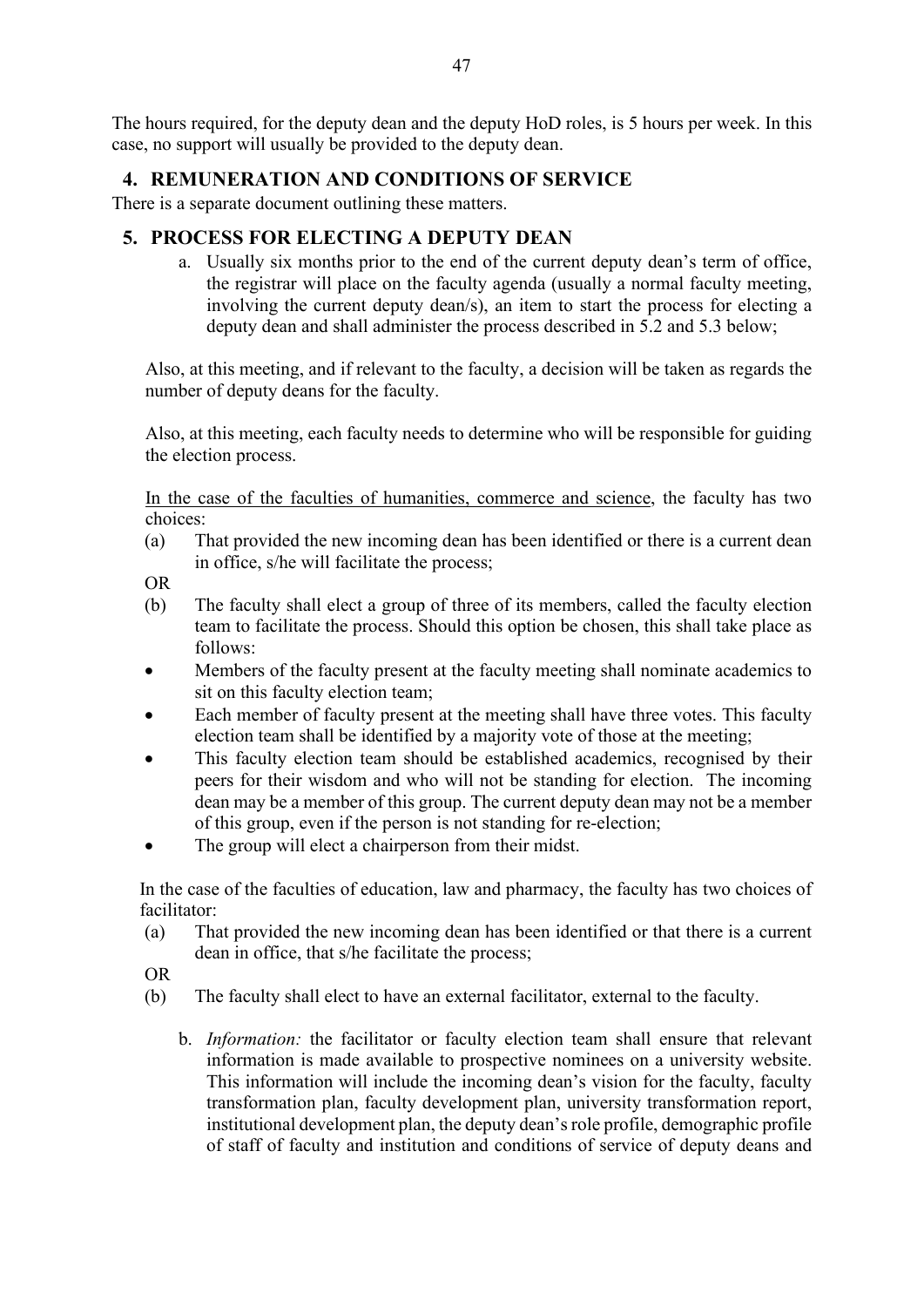process of assessment. The registrar when calling for nominations will refer the faculty to the relevant website.

- c. *No identification of individuals:* the facilitator or the faculty election team, as a collective, will not approach individuals and will not, as a group, make nominations. Each member of this team may, in their individual capacity, make or support a nomination. No external nominations are considered.
- d. Once the information is read (as per 5.2 above), the registrar calls for internal nominations and will refer the Faculty to the relevant website with the information outlined in point 5.2 above.

A nomination shall require the support of the nominator as well as:

- (a) In the case of all the faculties, the support of four other staff in the relevant Faculty and the acceptance of the nomination by the nominee;
- (b) The nominator is responsible for ensuring that the nominee meets the education and experience requirements of the role profile for the role of deputy dean. This is critical as no shortlisting of all those nominated will take place;
- (c) Nominees are required to meet with the director: HR, incoming dean and Head of department to explore what appointment as deputy dean would imply for them personally in terms of their remuneration and their career trajectory as well as what support they may need.
	- e. The registrar announces the nominations.
	- f. The assessment process shall be:
- (a) Nominees shall submit a full curriculum vitae as well as a detailed letter of motivation (no more than 2 pages) arguing for his/her suitability relative to the requirements for the role of deputy dean and in particular how s/he can support the vision and strategic objectives of the faculty;
- (b) This documentation is made available to each member of the faculty.
	- g. Shortly after the documentation of nominees has been sent to each member of the faculty, the registrar will administer and manage the election process. The successful candidate requires the support of a simple majority of the votes cast. Where more than one deputy dean is being elected, the successful individuals shall be the two people who receive the most votes among the votes cast.
	- h. The recommendation will be announced to faculty, noting that approval is required from senate and council. The registrar will ensure that the relevant documentation and recommendation is put before senate and council for approval. It is senate and council's responsibility to ensure that the faculty decision also supports the university's needs, interests and imperatives and that the recommended candidate meets the requirements of the deputy dean role profile. As such, senate and/or council can refer to the matter back to faculty if the proposed candidate does not meet the profile requirements.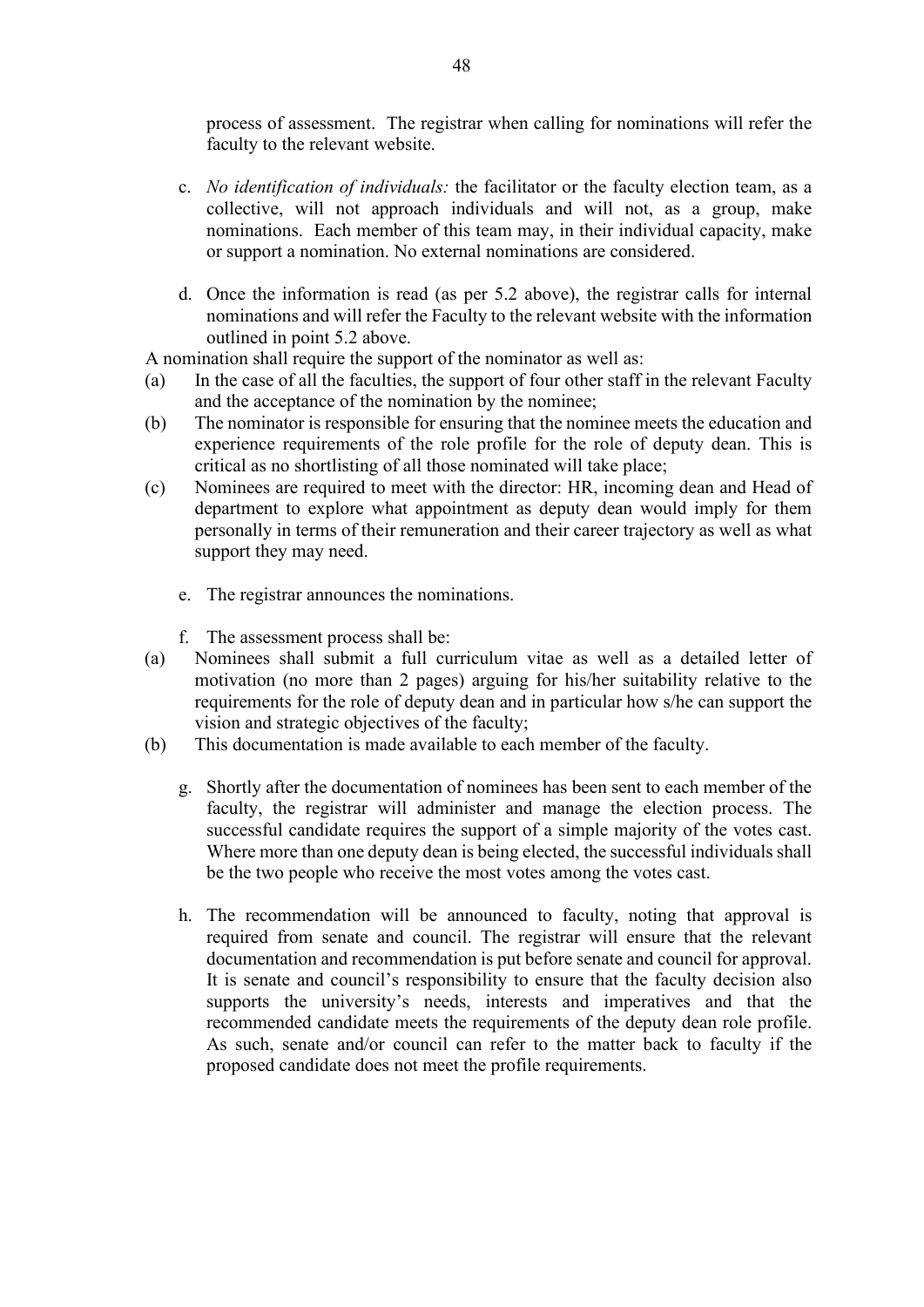### **6. INSTITUTIONAL CONTRACT WITH THE NEW DEPUTY DEAN**

Following the approval of the faculty's recommendation, the director: HR will on behalf of the institution, issue a letter of contract subject to the conditions of service that prevail for that appointment.

For further information refer to conditions of service for the deputy dean. This document includes how the remuneration for deputy deans is calculated.

**Written: From source document re the Faculty Deans, approved by Council, 12th of September 2013.** 

**Updated with practical considerations by Director: HR, November 2013 Updated after meeting with Deans in December 2013, in February 2014, March 2014 Last updated: 11 April 2014**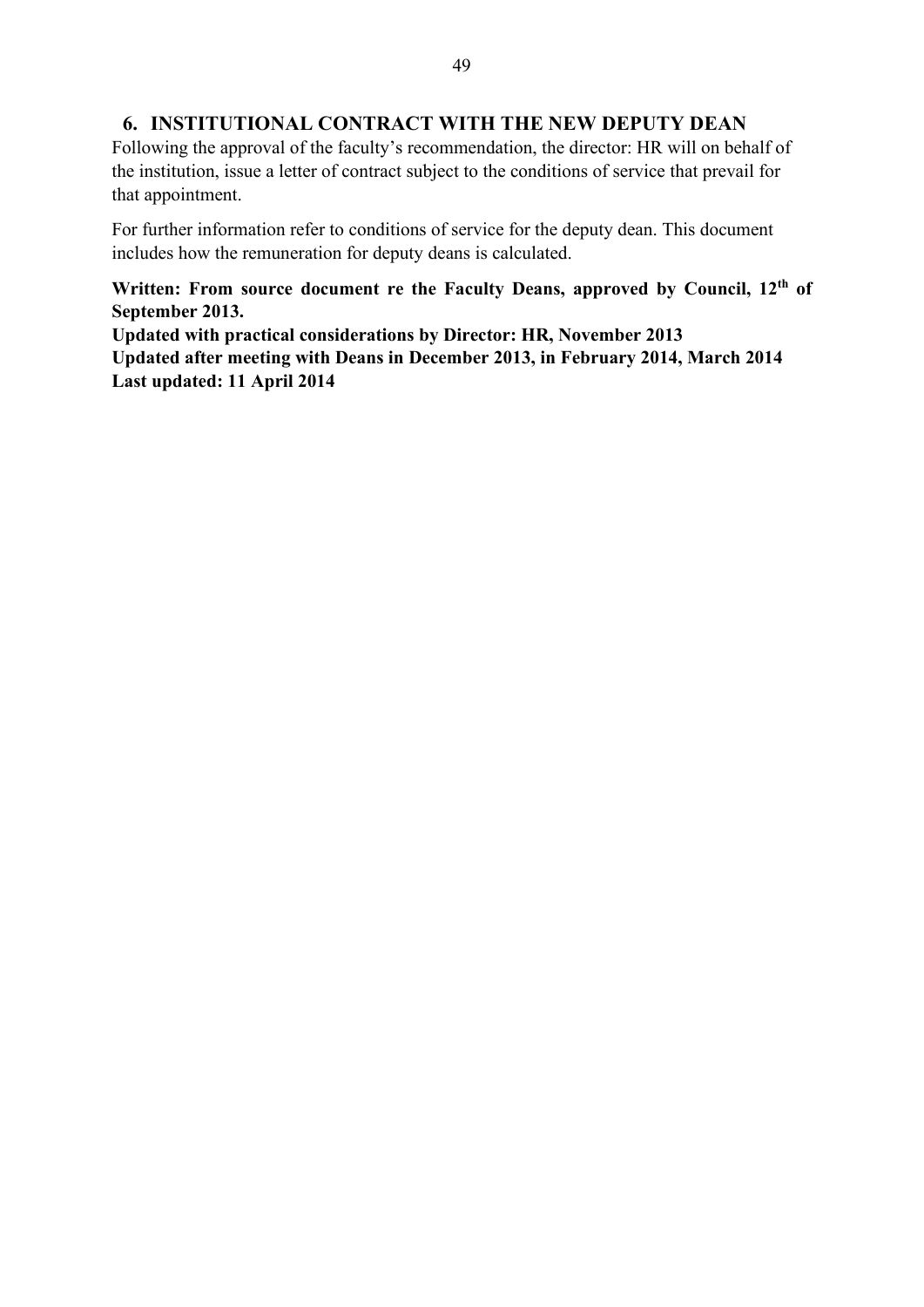### **BOARD OF GOVERNORS TERMS OF REFERENCE**

*(As updated November 2020)*

The Rhodes University board of governors is a body of distinguished individuals established by and accountable to the Rhodes University council. The board meets at least twice annually and as when necessary.

### **1. FUNCTIONS**

The functions of the Board of Governors are:

- 1.1. to contribute to the general wellbeing of Rhodes University through counsel to the officers of the university;
- 1.2. to assist to increase the amounts of discretionary funding available to the university;
- 1.3. to provide distributions from the Investments to the university;
- 1.4. to offer guidance and critical input on issues of importance as determined from time to time;
- 1.5. to elect one member of the board to serve on the university council.
- 1.6. to disburse funds when appropriate in consultation with the university council.
- 1.7. to consider the development of relevant policy.

### **2. POWER TO ACT**

- 2.1. The university council has granted the board of governors the power to act in regard to the investment of general and specific capital funds which are vested in the university.
- 2.2. In exercising its power to act the board invests or otherwise deals with these funds in accordance with the conditions which may be laid down by the university council from time to time and is subject to the council's direction at all times.
- 2.3. The board submits financial statements to the university council as required, but at least once per annum upon the completion of the externally audited annual financial statements of the funds held by the governors.
- 2.4. The minutes of meetings of the board serve before the university council.

### **3. COMPOSITION**

The board of governors consists of:

- 3.1. The chairperson of the Rhodes University council;
- 3.2. The chancellor;
- 3.3. The vice-chancellor;
- 3.4. A minimum number of fifteen members and a maximum of twenty-four shall constitute membership;

### **4. ELECTION OF BOARD MEMBERS**

- 4.1. The board appoints each member of the board of governors upon recommendation of the nominations and governance committee of the board.
- 4.2. The names of persons as per 4.1, together with supporting documentation in the form of (i) a CV and (ii) a brief explanation for the nominations are to be submitted to the registrar at least one month before the next meeting of the nominations and governance committee.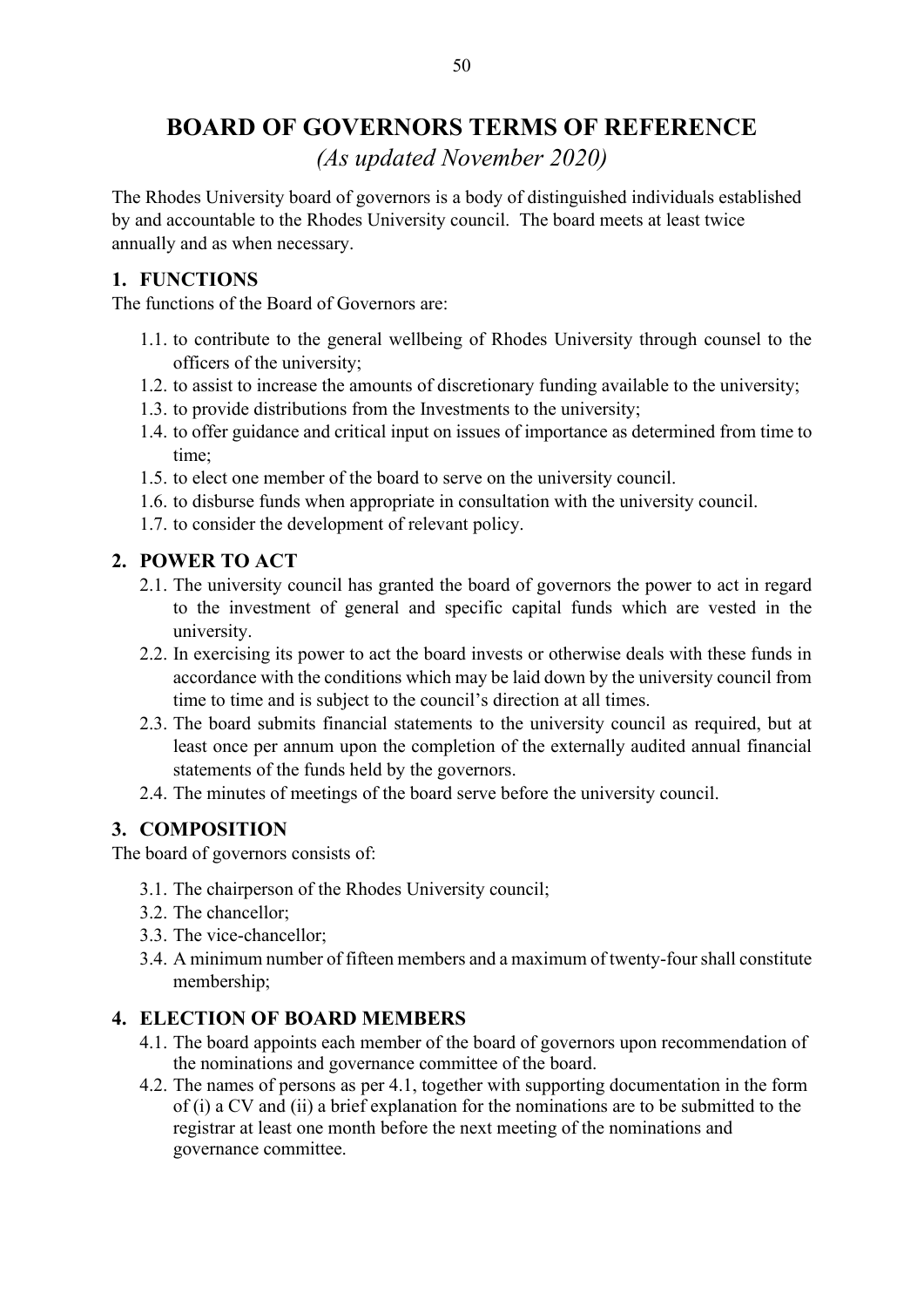4.3. The registrar will circulate the names and documentation to the members of the nominations and governance committee for consideration and recommendation to the next meeting of the board.

### **5. TERM OF OFFICE OF BOARD MEMBERS, TERMINATION OF MEMBERSHIP AND FILLING OF VACANCIES**

- 5.1. Board members are appointed for an initial period of five years.
- 5.2. Board members may make themselves available for re-election subject to the provisions and mandate of the nominations and governance committee (as per 11.3.2).
- 5.3. A member of the board vacates their position on the board if they
	- a) tender a written resignation;
	- b) are absent from three consecutive ordinary meetings of the board without leave;
	- c) are declared to be of unsound mind by a court of the Republic; or
	- d) are convicted of an offense and sentenced by a court of the republic to a term of imprisonment without the option of a fine;
	- e) brings the university to disrepute.

### **6. HONORARY LIFE MEMBERS OF THE BOARD**

Once board members retire, by recommendation of the nominations and governance committee and subsequent approval of the board, they may be elected as honorary life members of the board of governors. In terms of the following criteria:

- a) The length of membership on the board of governors.
- b) The attendance record during that period of membership.
- c) The overall contribution during the period of membership including, especially, committee service.
- d) Most importantly, the period of service should have been characterized by notable and significant contributions to both the board and one or more of its committees.

### **7. ELECTION OF CHAIRPERSON OF THE BOARD AND TERM OF OFFICE**

- 7.1. The registrar must invite the board to elect a chairperson when the need arises.
- 7.2. A majority of the members present at the meeting of the board elects the chairperson.
- 7.3. The chairperson holds office for three years but is eligible for re-election.
- 7.4. If a vacancy in the office of the chairperson occurs during the term of office, the registrar must invite the board at its next ordinary meeting to fill the vacancy for the unexpired period of the term of the office.
- 7.5. The chairperson presides at all meetings of the board at which they are present.
- 7.6. The chairperson of the investment committee presides at any meeting at which the chairperson is not present.
- 7.7. If neither the chairperson nor the chairperson of the investment committee is present at a meeting, the registrar must invite members present to elect a member to preside at that meeting.

### **8. SECRETARY TO THE BOARD**

- 8.1. The registrar is the secretary to the board.
- 8.2. The secretary acts as an electoral officer.
- 8.3. The secretary attends all meetings and keeps all relevant documents of the board.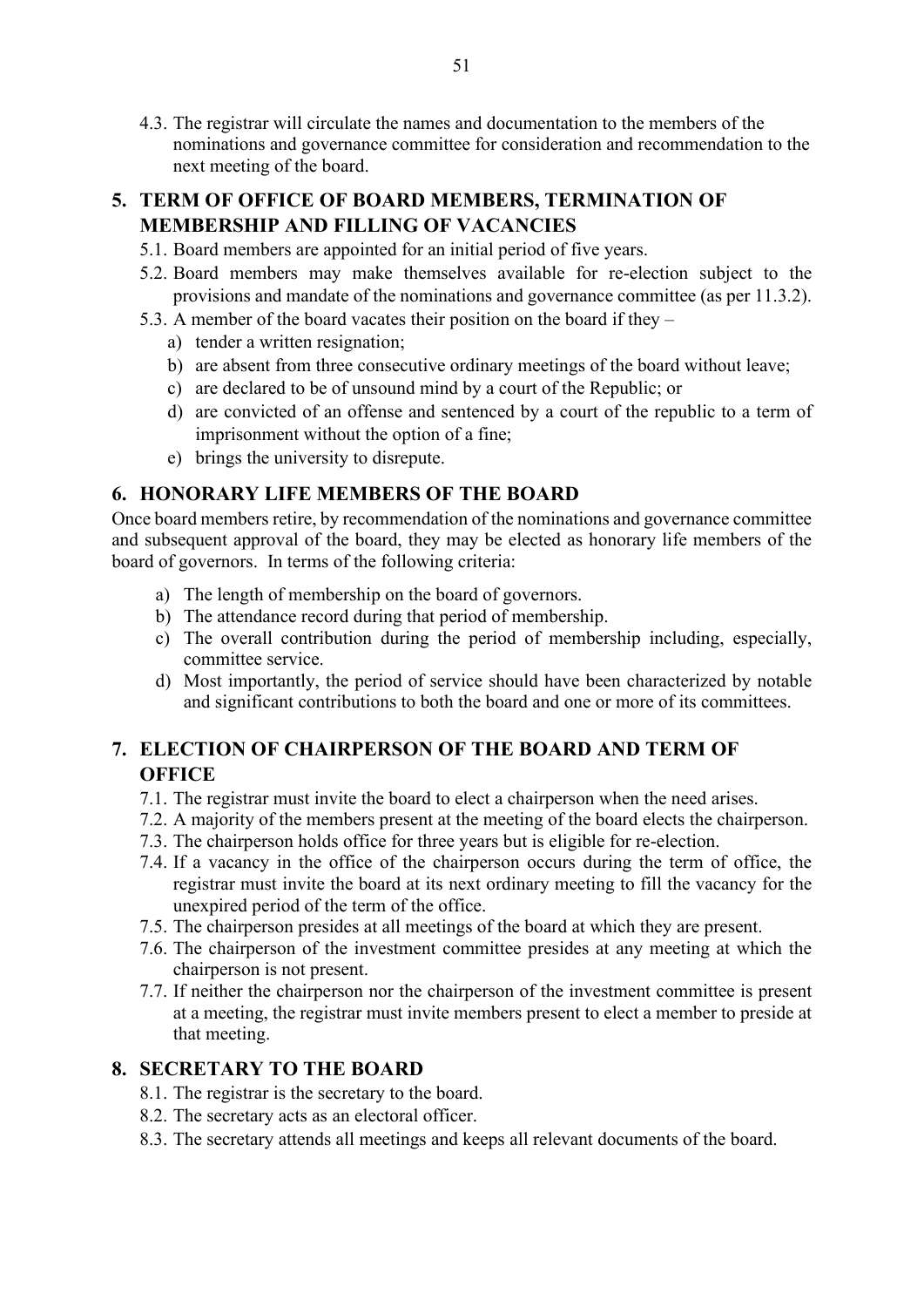### **9. MEETINGS OF THE BOARD**

- 9.1. The quorum at an ordinary meeting of the board is eight.
- 9.2. Ordinary meetings are held when and where the board decides, but there must be at least two ordinary meetings of the board each year.
- 9.3. Any member may place a motion on the agenda of a meeting of the board by giving written notice to the secretary of the board at least ten days before the date of the meeting, and the secretary must include such motion on the agenda.
- 9.4. The secretary must issue a written notice to each member of the board at least fourteen(14) days before each ordinary meeting of the board setting out the place, date and time of the meeting, and the agenda for the meeting.
- 9.5. Notwithstanding subparagraph 9.4 the board may, by a majority of the board present and voting, agree to consider any urgent matter of which notice has not been given.
- 9.6. Special meetings must be held
	- a) when called by the chairperson, and
	- b) when a written request for a special meeting is received by the secretary from at least three members of the board, the object of the meeting being stated in the request.
- 9.7. The secretary must give at least seven days' notice in writing to each member of a special meeting of the board, setting out the place, date and time of the meeting and the agenda for the meeting and no other business may be dealt with at the meeting except that the board may by a majority of the total membership of the board agree to consider any urgent matter of which notice has not been given.
- 9.8. The board meeting rules are as outlined in the university institutional rules.

### **10.CONFLICT OF INTEREST OF BOARD OF MEMBERS**

- 10.1. A member of the board who has a direct or indirect financial, personal or other interest in any matter to be discussed at a meeting and which entails or may entail a conflict or possible conflict of interest must, before or during such meeting, declare the interest.
- 10.2. Any person may, in writing, inform the chairperson of a meeting, before a meeting, of a possible conflict of interest of a board member of which such person may be aware.
- 10.3 The member is obliged to excuse themselves from the meeting during the discussion of and voting on any matter involving or likely to involve a conflict of interest.

### **11. STANDING COMMITTEES OF THE BOARD**

- 11.1. The nominations and governance committee nominate members to serve on the standing committees and recommend those members to the board for consideration.
- 11.2. The chairperson of the board, in consultation with the vice-chancellor may also nominate members to serve on standing committees, where and if necessary.

### **11.3. Standing committees**

### **11.3.1. Investment committee**

- 1.1 The investment committee consists of: the chairperson of the board; the vicechancellor; and, up to seven other members of the board of governors.
- 2.1 The chairperson of the investment committee is appointed by the chairperson of the board in consultation with the vice-chancellor.
- 3.1 The committee meets at least four times per annum, two of which are arranged by the chief financial officer of the university.
- 4.1 Minutes of the meetings of the committee are sent to the board of governors.
- 5.1 The functions of the investment committee are: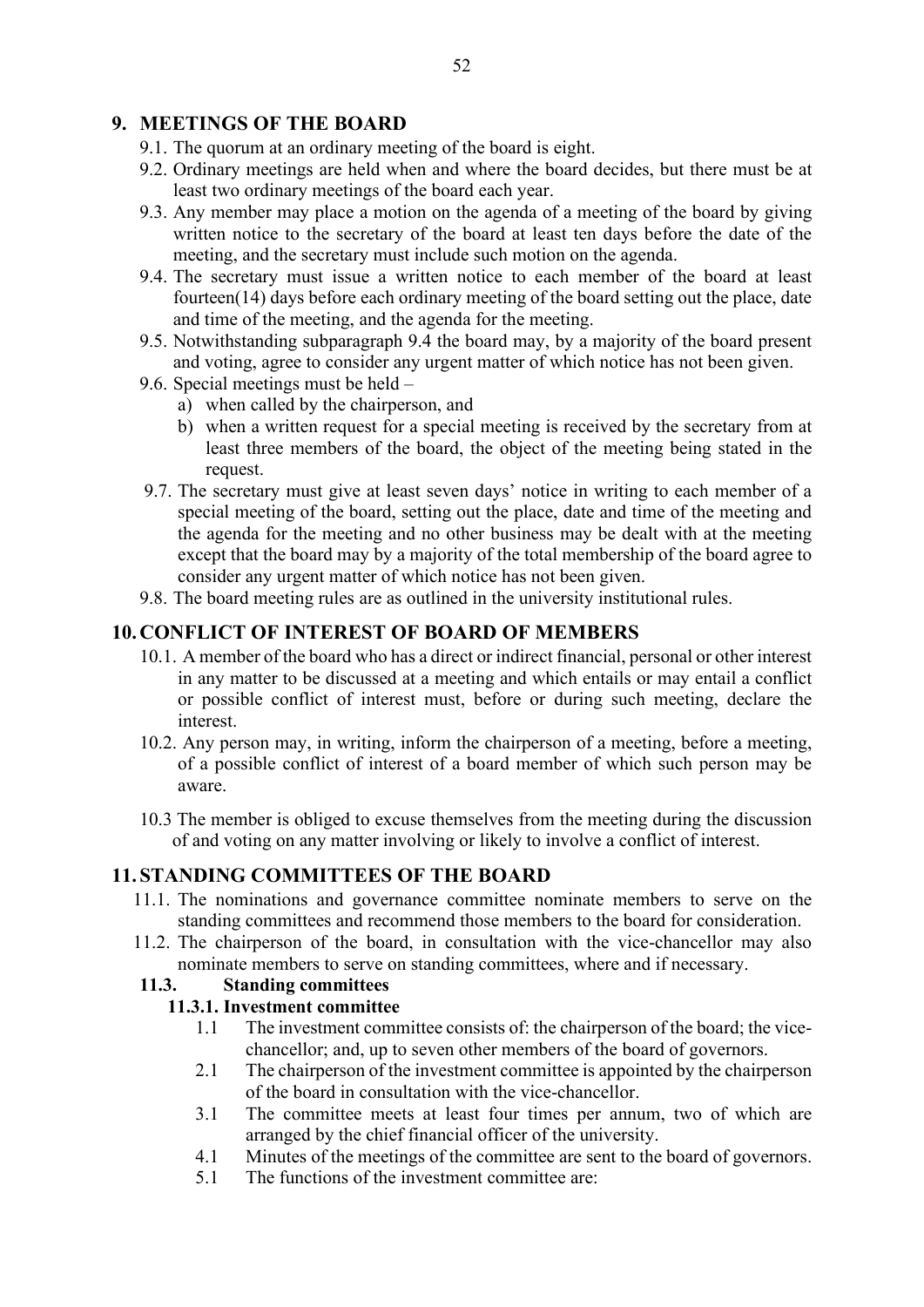- 1.1 to take full fiduciary responsibility for the investment of the capital accumulation under the stewardship of the board of governors.
- 2.1 to regularly review the performance of the investment portfolio.
- 3.1 to make recommendations to the board of governors and the university council on the distributions from investments to the university.
- 4.1 to appoint and dismiss, when necessary, professional investment advisors after consultation with the university council.

### **11.3.2. Nomination and governance committee**

- 1.1 The nomination & governance committee consists of: the chairperson of the board of governors; the vice-chancellor; and a minimum of three additional members as elected by the board of governors, one of whom will serve as chairperson of the committee.
- 2.1 The chairperson of the committee may not be the chairperson of the board of governors or of the investment committee.
- 3.1 The committee meets as and when necessary.
- 4.1 The function of the nominations and governance committee is
	- 1.1 At least once a year the committee will meet to discuss potential candidates for membership of the board of governors; nominees for consideration will be sought from all current members of the board of governors. A recommended group of candidates will then be put to the board of governors for approval.

### **11.3.3. Development committee**

- 1.1 The development committee consists of the vice-chancellor; the director of communications and advancement; and, volunteers from among the board of governors who are fully committed to the idea that the university needs and deserves philanthropic support from corporations, trusts, and individuals and who are willing to work to ensure that the university is funded to the fullest extent possible.
- 2.1 The vice-chancellor will invite a member of the board of governors to chair the committee.
- 3.1 The functions of the development committee are to work closely with the communications and advancement team and the vice-chancellor to:
	- 1.1 serve them in an advisory capacity;
	- 2.1 accompany them to meetings with potential donors;
	- 3.1 open doors for them to influential business leaders;
	- 4.1 manage certain key individual donor relationships.
- 4.1 The chair of the committee, failing whom the vice-chancellor, will report to the board of governors on the activities of the committee. Given that certain information may be of an extremely sensitive nature, this information will be revealed to the board at the sole discretion of the committee and the vicechancellor.

### **11.4. Ad hoc committees**

From time to time, the vice-chancellor may ask the board of governors to form an ad hoc committee to examine a particular issue of importance to the university.

11.4.1. The vice-chancellor, in consultation with the chairperson of the board of governors, will determine membership of an ad hoc committee.